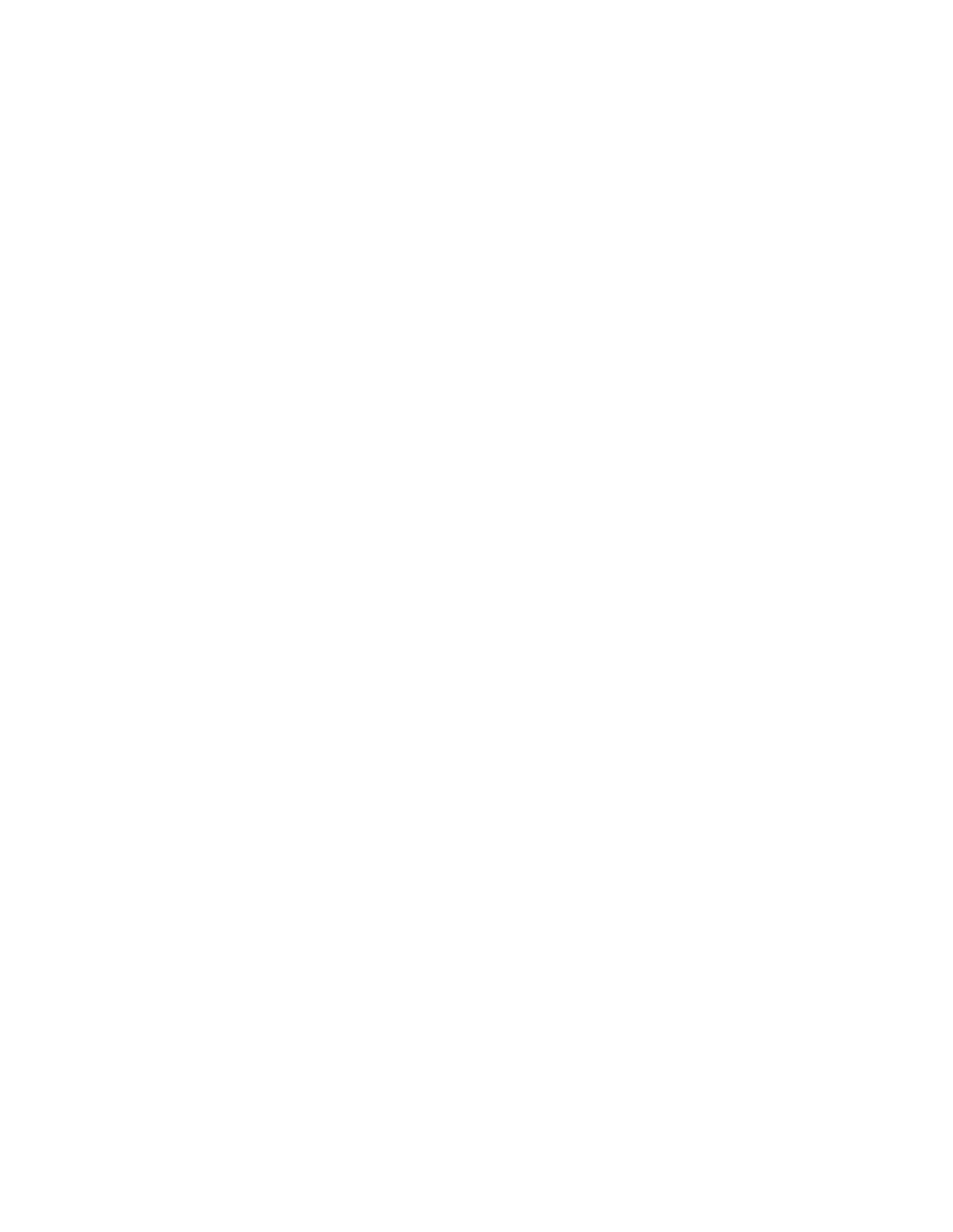

*GOVERNMENT OF THE REPUBLIC OF TRINIDAD AND TOBAGO*

# **BUDGET SPEECH 2016**

## **PRESENTED BY THE HONOURABLE COLM IMBERT, MINISTER OF FINANCE OCTOBER 5, 2015**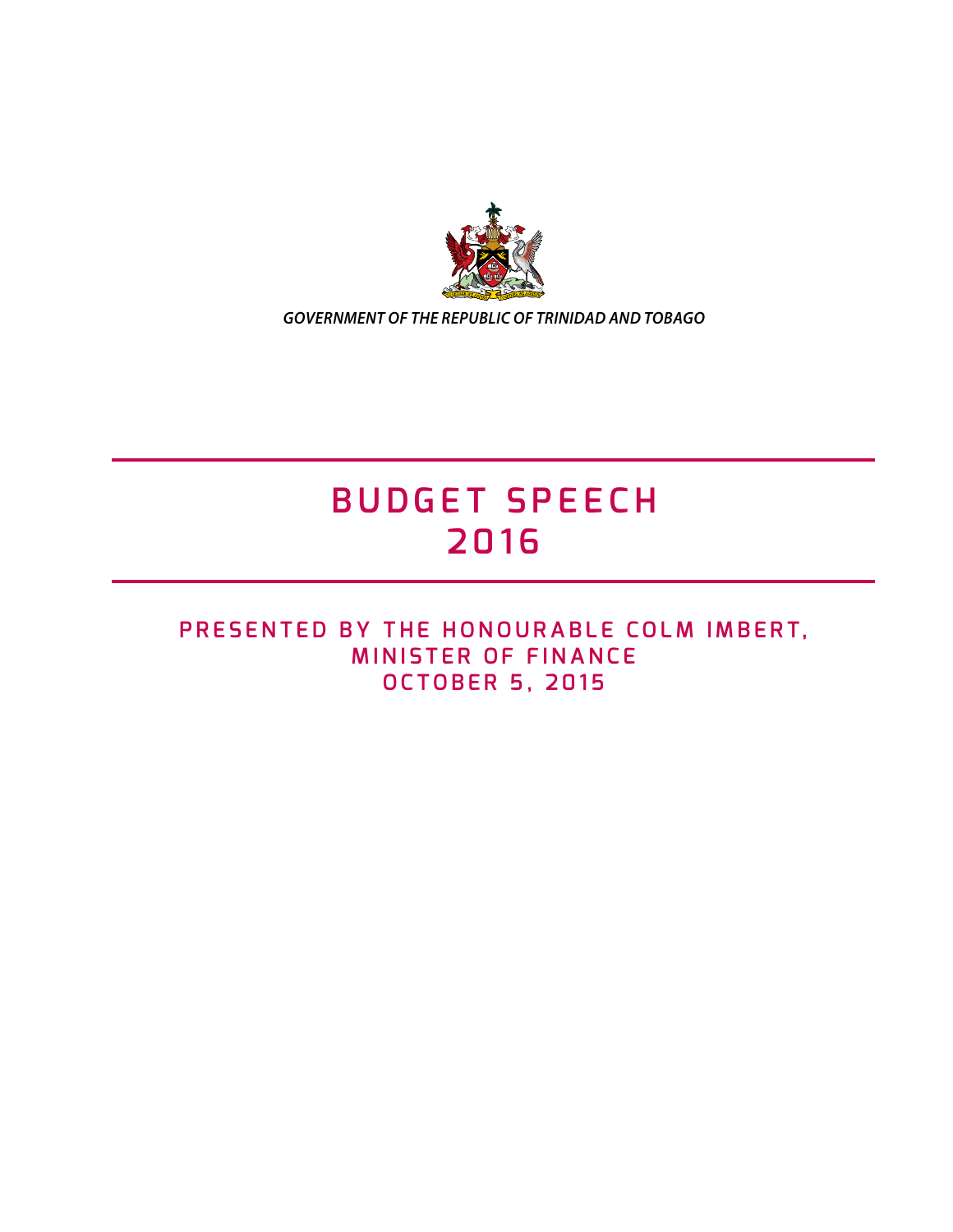# **CONTENTS**

| <b>INTRODUCTION</b>                                                                                                            | 5                                |
|--------------------------------------------------------------------------------------------------------------------------------|----------------------------------|
| <b>GLOBAL CONTEXT</b>                                                                                                          | 7                                |
| <b>STATE OF THE LOCAL ECONOMY</b>                                                                                              | 8                                |
| <b>MEDIUM-TERM OUTLOOK</b>                                                                                                     | 12                               |
| <b>SECTORAL POLICIES</b><br>Energy<br>Manufacturing and Special Economic<br>Zones                                              | 13<br>13<br>14                   |
| Agriculture<br>Tourism<br>Sport<br>Small and medium-sized businesses                                                           | 14<br>15<br>15<br>15             |
| <b>DIVERSIFICATION</b><br>Maritime<br>Information and Communication                                                            |                                  |
| Technology<br><b>CRIME AND NATIONAL SECURITY</b>                                                                               | 18<br>19                         |
| <b>SOCIAL SECTOR POLICIES</b>                                                                                                  | 21                               |
| Education<br>Heath and Healthcare<br>Housing<br>$\bullet$<br>Arts and Culture<br>Social Safety Net<br>People with Disabilities | 21<br>21<br>22<br>22<br>22<br>22 |

| <b>INSTITUTIONAL STRENGTHENING</b><br>Revenue Authority and Property Taxes<br>Statistical Institute<br><b>General Accounting Office</b><br>Procurement<br>Economic and Financial Management<br>Public Sector Investment Programme<br>Public-Private-Partnerships | 23<br>23<br>23<br>23<br>24<br>24<br>24<br>24 |
|------------------------------------------------------------------------------------------------------------------------------------------------------------------------------------------------------------------------------------------------------------------|----------------------------------------------|
| <b>TRANSPORTATION</b>                                                                                                                                                                                                                                            | 25                                           |
| <b>RURAL DEVELOPMENT AND LOCAL</b><br><b>GOVERNMENT</b>                                                                                                                                                                                                          | 26                                           |
| <b>ENVIRONMENT</b>                                                                                                                                                                                                                                               | 27                                           |
| <b>LABOUR</b>                                                                                                                                                                                                                                                    |                                              |
| <b>FOREIGN EXCHANGE MARKET</b>                                                                                                                                                                                                                                   |                                              |
| <b>CLICO RESOLUTION</b>                                                                                                                                                                                                                                          |                                              |
| <b>LEGISLATION</b>                                                                                                                                                                                                                                               |                                              |
| <b>TOBAGO</b>                                                                                                                                                                                                                                                    |                                              |
| <b>ESTIMATES OF REVENUE AND</b><br><b>EXPENDITURE 2015-2016</b>                                                                                                                                                                                                  | 34                                           |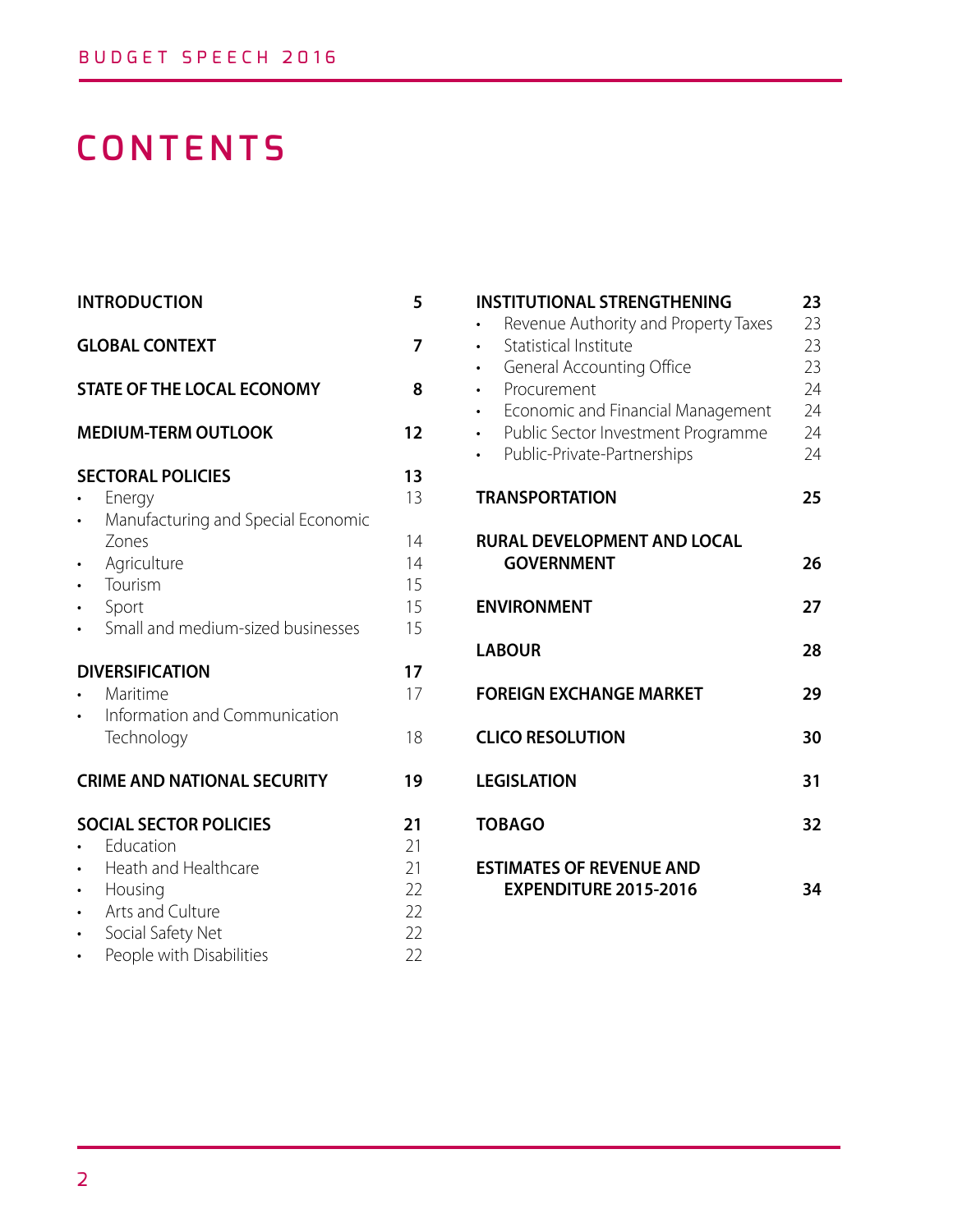## **FISCAL AND OTHER MEASURES 36**

| Personal Deductions from Annual |    |
|---------------------------------|----|
| Emolument Income                | 36 |
| <b>Business Fund Levy</b>       | 36 |
| Green Fund Levy                 | 36 |
| Value Added Taxes               | 36 |
| The Trinidad and Tobago Revenue |    |
| Authority                       | 36 |
| Property Tax                    | 37 |
| <b>Transfer Pricing</b>         | 37 |
| Gaming                          | 37 |
| Home and Business Security      | 37 |
| Fuel subsidy                    | 38 |
| NIS and Old Age Pensions        | 38 |
| Retirees' Programme             | 39 |
| <b>Public Services</b>          | 39 |
| On the Job Training Programme   | 39 |
| Graduate Recruitment Programme  | 39 |
| Infrastructure: Incentives      | 39 |
| Agriculture: Incentives         | 39 |
| Judicial Services               | 40 |
| Public-Private Partnerships     | 40 |
| <b>Trade Unions</b>             | 40 |
|                                 |    |

#### **CONCLUSION 41**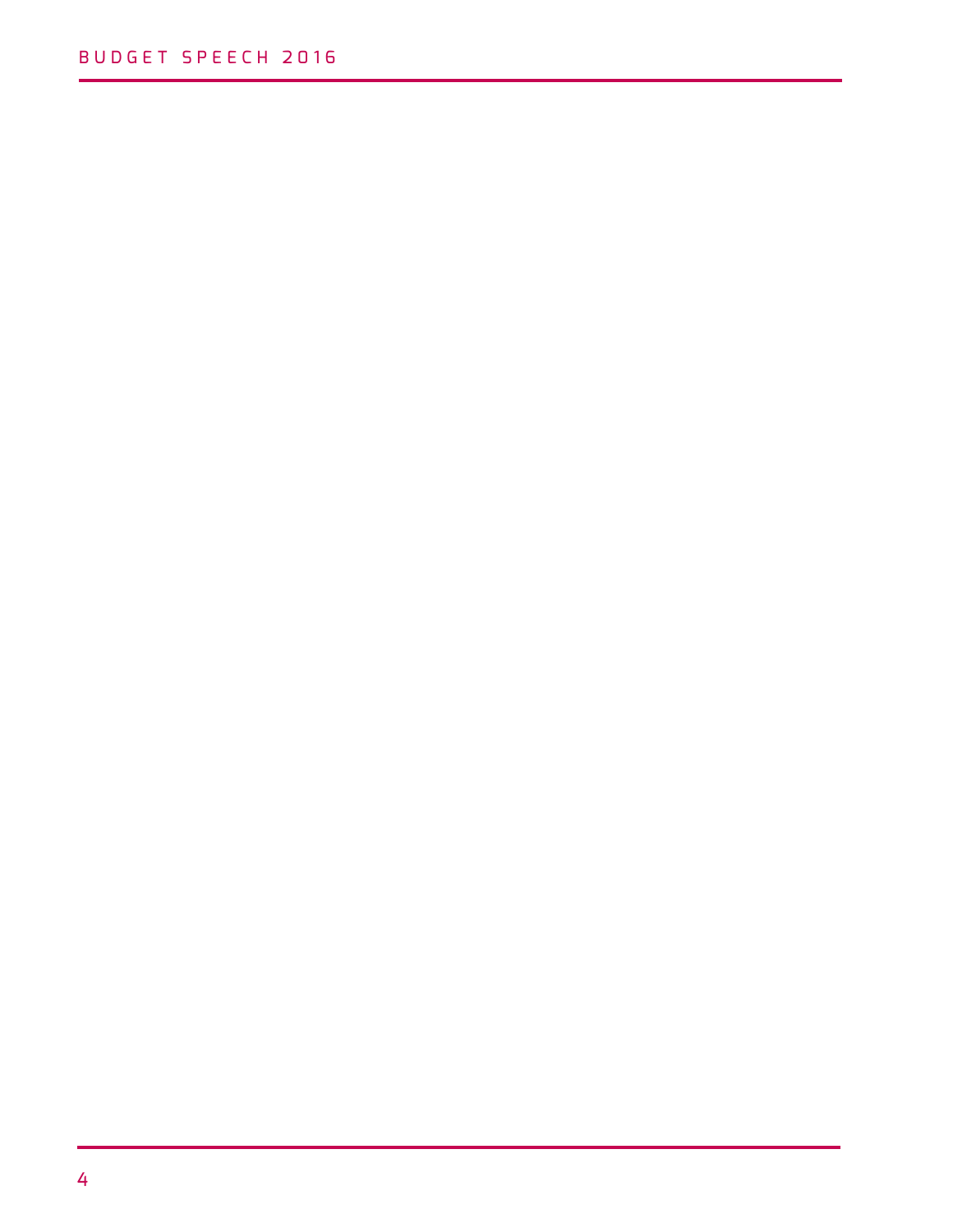# **INTRODUCTION**

Madam Speaker, the people have spoken. On **September 7, 2015** the people of Trinidad and Tobago rejected the politics of deception, betrayal, greed, arrogance, waste and mismanagement. They rejected officially-sanctioned corruption. They rejected squandermania. They rejected discrimination. They rejected immorality. They rejected inequality. They rejected nepotism and cronyism.

At the same time, Madame Speaker, the electorate embraced the values of honesty, integrity in public life, and value for money in public expenditure. They asked for impartiality, transparency, and sincerity in government. They asked for equity and prosperity for all. They asked for growth, progress, harmony and social peace. The people thus voted emphatically and unequivocally for a new Government, giving the People's National Movement both a majority in Parliament and the popular vote.

Madam Speaker, it is an honour to present the first Budget of the new PNM Government led by our Prime Minister, Dr. the Honourable Keith Christopher Rowley.

For this honour and privilege I must thank God, who is responsible for all things, the people of Trinidad and Tobago, who placed their confidence in us, and our Prime Minister who had sufficient confidence in me to give me the serious responsibility of managing the nation's finances.

In fashioning the **2016** Budget, we have relied heavily on the policies and programmes in our **2015** Election Manifesto, which is now official Government Policy, and was a team effort that was several years in the making. We also took careful note of the many helpful suggestions and recommendations made by concerned citizens, industry experts, sectoral interest

groups, economists, the business community, the labour movement and the population at large.

Madam Speaker, I also wish to take this opportunity to convey my heartfelt appreciation and gratitude to the many public officers for their assistance and support in the preparation of the **eleven** documents laid before this Honourable House today.

Because of the confidence that the population has reposed in us and because of the comprehensive manner in which the previous administration was rejected at the polls, I had **two** options available to me with respect to the form and tenor of this Budget Statement.

I could easily have resorted to political bacchanal, picong and rhetoric, and the Statement could have taken the form of a fiery campaign speech on a political platform. In fact, there are sections of the society who would wish me to do so, so angry are they at the travesty that has passed for Government in the last 5 years and 3 months.

However, Madame Speaker, the time for that sort of behaviour is long gone. The majority of the population is exhausted with the politics of "*mamaguy*"'. Rather than descending into the political "*gayelle*", therefore, this Budget Statement will instead, in a clear and sober manner, give a professional, honest and transparent analysis of the true state of the nation. In this way, all of our citizens will understand the situation in which we have found ourselves, and what we must do to get out of the dangerous trap of spending more than we earn.

Madam Speaker, my pre-Budget consultations allowed me to establish the underlying principles of programmes and policies for restoring confidence and for rebuilding the economy of Trinidad and Tobago - an exercise which will require collective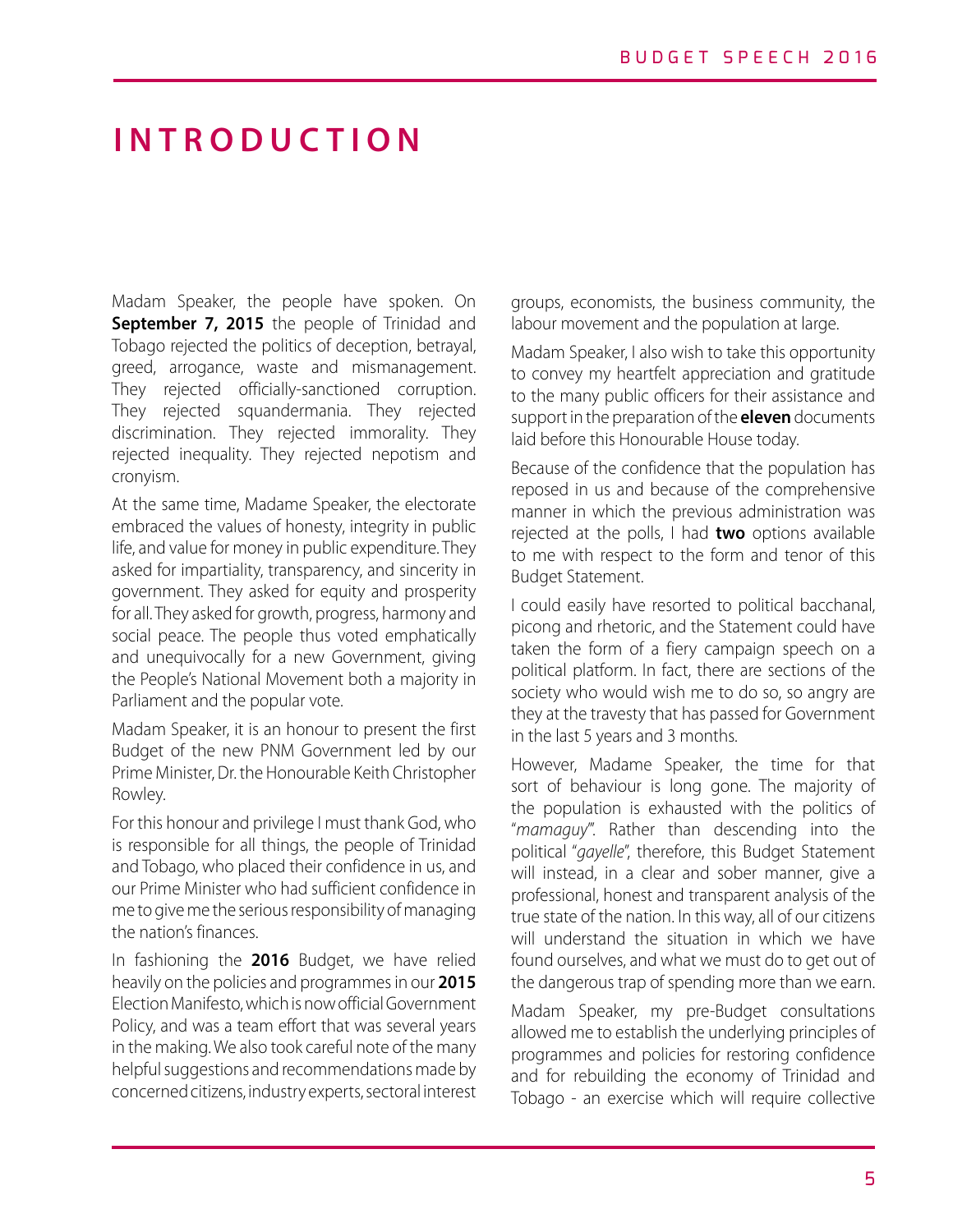effort by every citizen. This will involve not only the full engagement by the Government but also those on the other side. I now wish to make a clarion call to all to rally around our programmes and policies and our Budget theme reflects this vision: **Restoring Confidence and Rebuilding Trust: Let's Do This Together.** 

Madam Speaker, we must start this new journey with a commitment to fiscal prudence anchored in a medium-term fiscal consolidation framework. This is a strategic necessity. Macroeconomic stability with fiscal discipline at its core will generate a revival in growth and more resources which would all redound to the benefit of our children and future generations. We will restore our international reputation - especially with investors, multilateral institutions and credit rating agencies.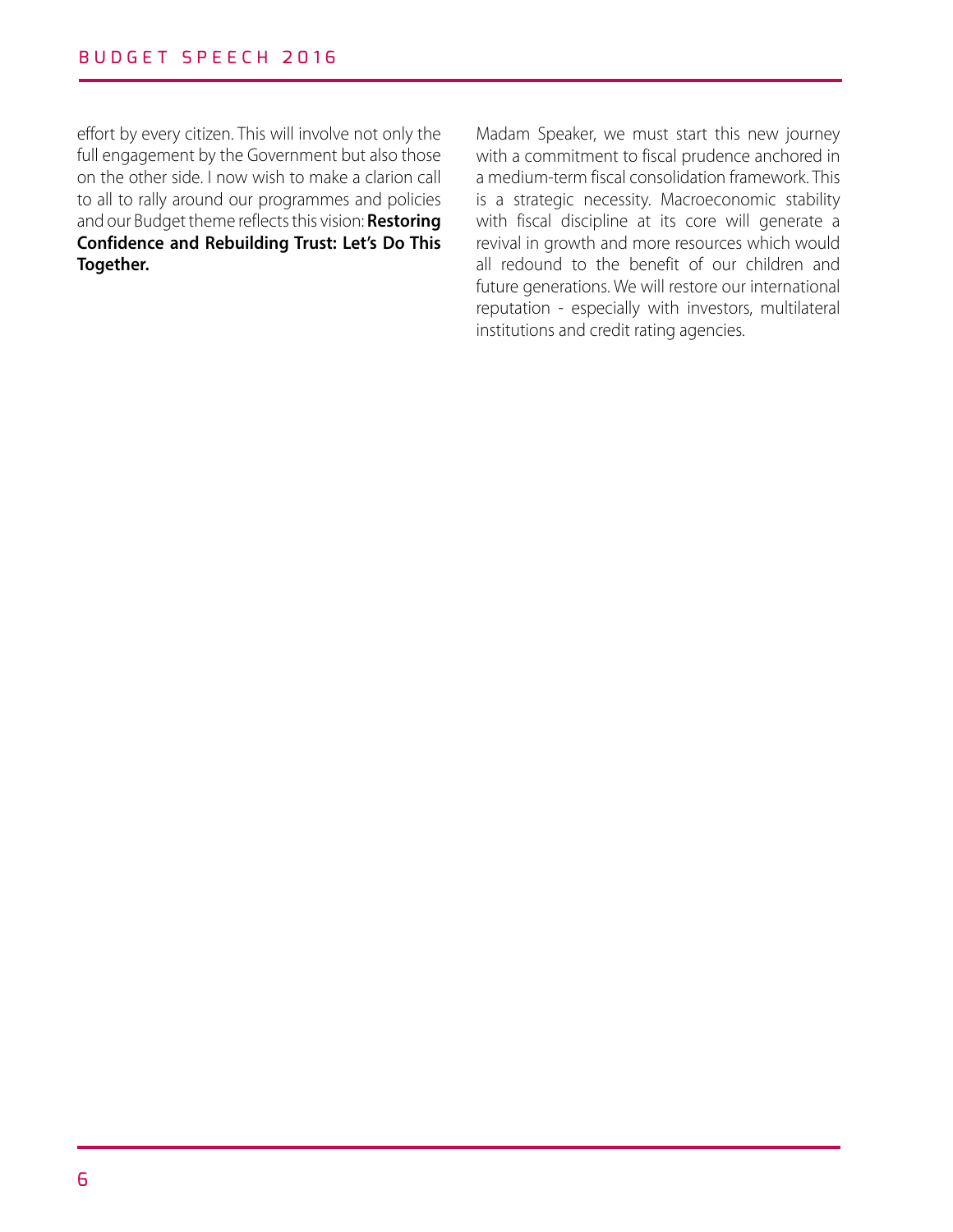## **GLOBAL CONTEXT**

Madam Speaker, this country has long been integrated into the international economic and financial system. We are not isolated from events taking place in the rest of the world and those events today have a direct impact on Trinidad and Tobago. The **2016** Budget is being presented at a time of great uncertainty in the global economy.

While economic growth is expected to be satisfactory in the United States and the United Kingdom at around **2.0 – 2.5 percent** of GDP in both **2015** and **2016**, there are concerns about some of the other major economies. China's economy has continued to slow to about **6.4 percent** in **2015** compared to an average rate of over **10.0 percent** for more than a decade. In addition, growth in the European Union has been disappointing at less than **2.0 percent**, notwithstanding low oil prices and a series of economic stimulus measures.

The deceleration of China's economy is having a major impact on emerging and developing economies, especially raw material producers. Given their extensive trade links with China, many Latin American countries have been hit very hard. Brazil which has benefited the most from trade links with China now finds itself in a severe recession.

Madam Speaker, concern about the slow growth in the global economy has been cited as one of the principal reasons for the US Federal Reserve's delay in commencing the long-expected rise in interest rates. This upward trend in US interest rates, now projected before year-end could lead to a reversal in capital flows and higher borrowing costs for emerging and developing countries like Trinidad and Tobago, further complicating their growth prospects. We in Trinidad and Tobago must therefore be ever mindful of developments in the rest of the world and prepare ourselves accordingly.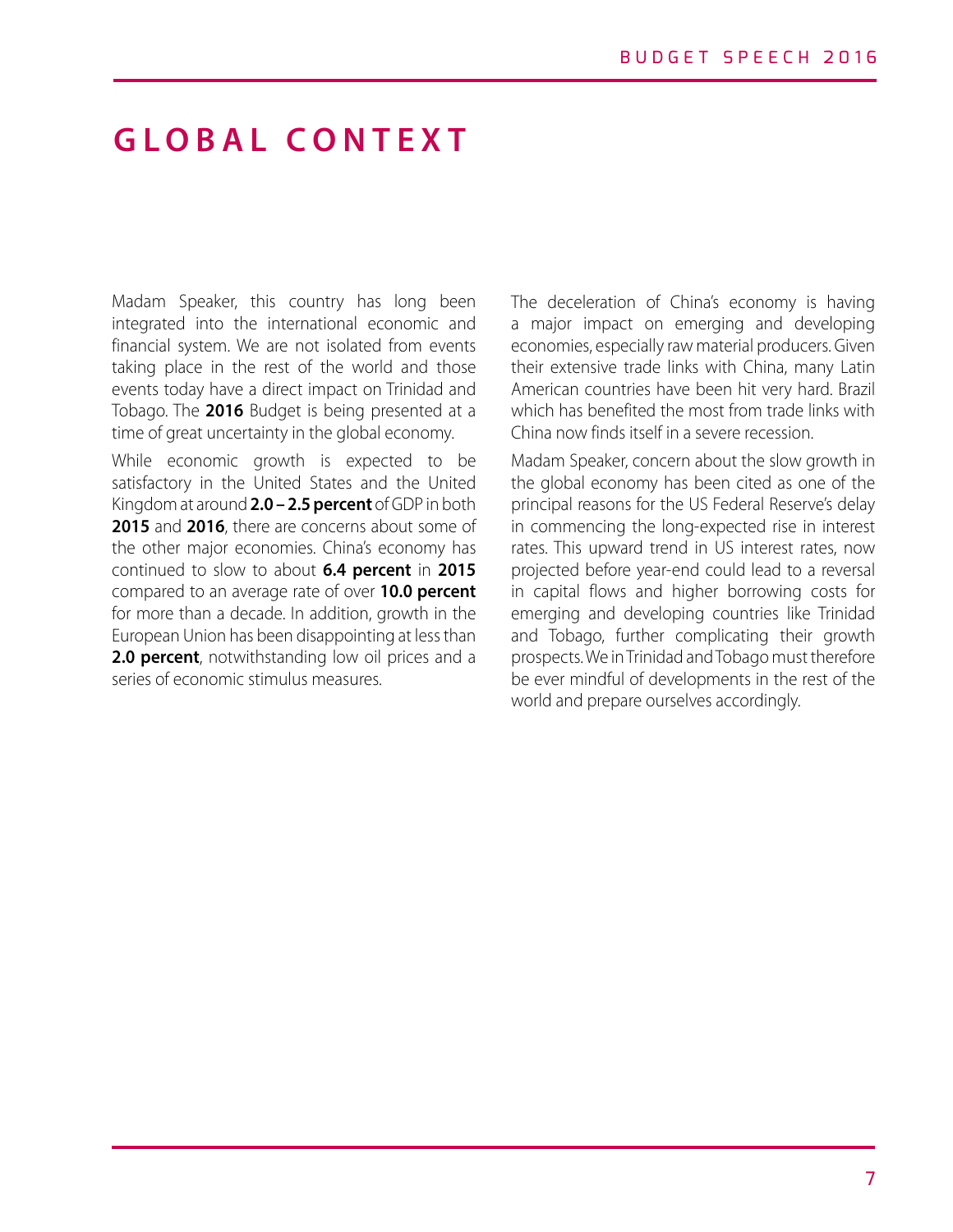# **STATE OF THE LOCAL ECONOMY**

Madam Speaker, all incoming Governments have the unenviable task of assessing the true state of the national economy, before they can begin formulating and implementing their plans and policies. This Government placed high priority on the conduct of a rigorous and unbiased assessment of the state of the economy. This was done with a view to devising appropriate solutions to confront our immediate and developmental challenges.

Officials at the Ministry of Finance had been undertaking their own economic assessments and had identified a range of solutions for addressing these challenges.

Several previous missions from the International Monetary Fund (IMF) have conducted their own indepth review of our economy in their annual Article IV Consultation Reports. I have reviewed these Reports and I have also met with major stakeholder groups since assuming office who have provided me with their own assessments of the economy as well as their own solutions. We have also benefited from the findings of an IMF team, who came at our request, just after the Election.

Many of the proposals from the various interest groups, organisations and experts have a common theme, and include:

- Implementing a property taxation system;
- Broadening the VAT base;
- Increasing excise taxes;
- Increasing personal income tax;
- Increasing corporation tax;
- Eliminating the fuel subsidies;
- Reducing other subsidies and transfers; and
- Introducing wage and hiring restraint mechanisms.

We at the Ministry of Finance have reviewed all of these proposals. Some, but not all of them, were found to be appropriate, fair and equitable, and are included in the fiscal package for **2016**.

Madam Speaker, I am now better informed as to the true state of the economy. In fact, our economy is in an even more perilous state than we, the new Administration, had first envisaged.

Even before the elections, we had reason to believe that our economy had deteriorated significantly over the past year. Indeed, several independent commentators, including Moody's Investors Service supported our view. However, the previous Administration doubted our analysis, insisting that "*our economy was strong*" and that "*everything was fine*".

However, here are some of the stark facts:

- Far from being strong or on a growth path, the economy remained stagnant for the last five years;
- Real output in the energy sector declined again in **2015**, making this the fourth annual decline in the past five years;
- Activity in the non-energy sector has also weakened, with a loss of momentum in construction, distribution and manufacturing;
- Total energy exports are estimated at only **US\$7.5 billion** in **2015**, a significant decline when compared with an annual average of **US\$12.7 billion** in the period **2010-2014**;
- The sharp decline in export receipts will mean that Trinidad and Tobago's trade balance will be reduced by more than half from **US\$4.6 billion**  in **2014** to **US\$1.7 billion** in **2015**. Conversely, in the five years prior to **2010**, there were current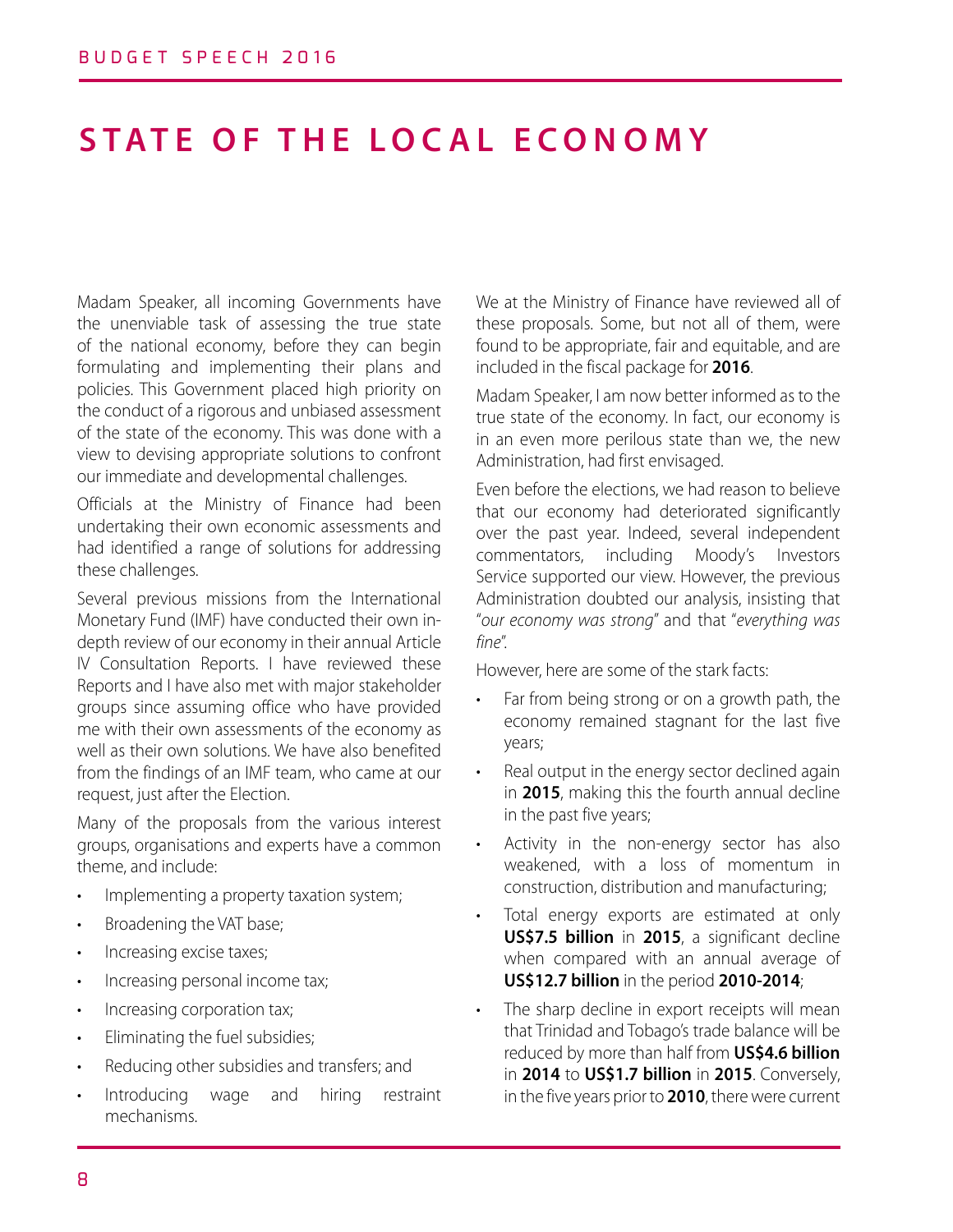account surpluses averaging over **20 percent** of Gross Domestic Product; and

• In **2015**, because of the reduction in our export receipts and continued private capital outflows, there was an overall balance of payments deficit and a loss in official foreign reserves of **US\$720 million**.

Further, Madam Speaker, international oil and gas prices have been on the decline throughout fiscal year **2015**. However, notwithstanding their public declaration to the contrary, the previous Government took virtually no action to stabilise the public finances. Thus, for the fiscal year **2015**, while government revenues from petroleum fell by **\$8.0 billion**, compared with the Budgeted estimates, government expenditures were only reduced by a mere **\$3.0 billion**. As a result, the fiscal deficit ballooned to **\$7.0 billion**, or roughly **4.2 percent**  of GDP; compared to the budgeted deficit of **\$4.3 billion** or **2.7 percent** of GDP.

But even this preliminary fiscal outturn may be underestimating the real deterioration of the central government finances, for **two** main reasons:

Firstly, these estimates are on a cash basis, which means that they do not include certain sizable commitments made in the fiscal year **2015** which now need to form part of the **2016** budget. Information is available on some of these outstanding arrears, such as the unpaid balance of some public sector wage settlements and payments arrears accumulated by some state agencies, such as the Housing Development Corporation (HDC), the Urban Development Corporation of Trinidad and Tobago (UDeCOTT), the National Infrastructure Development Company (NIDCO), Education Facilities Company Limited (EFCL) and the Estate Management and Business Development Company (EMBD).

It should be noted that the Ministry of Finance is still gathering comprehensive data on outstanding arrears due to contractors and other suppliers of goods and services.

Further, despite our best efforts to conserve and maintain expenditure in 2016 at the revised 2015 level, the previous administration has encumbered the new Government with \$5.0 billion in arrears of salaries based on the conclusion of collective agreements with a number of trade unions in the frenzied run-up to the 2015 Election.

However, we have managed, through prudent fiscal discipline, to contain most of this extraordinary expenditure in **2016**, but regrettably, because of this unprecedented **\$5.0 billion** liability on the personnel expenditure side, our expenditure level for **2016** has of necessity increased by **\$1.2 billion**  over the **2015** level. We saved **\$3.8 billion**.

To have done otherwise would have risked crashing the economy, with attendant job losses and economic decline. Fortunately, we do not anticipate another **\$5.0 billion** hit on expenditure in **2017**.

Secondly, the estimated fiscal deficit comes after counting as revenue, receipts from asset sales, repayment of loans from the Central Government to state enterprises and extra-ordinary dividends from the National Gas Company. Without these non-recurrent revenue items, the fiscal deficit would have been that much higher.

Madam Speaker, permit me to touch on some of the main highlights of the fiscal year **2015** outturn.

- Revenue collections from the oil companies in fiscal year **2015** amounted to **\$13.0 billion**, **\$8.0 billion** less than the budgeted estimate, reflecting both price and volume setbacks. I wish to underscore this is the lowest level of revenue collected from the energy sector since fiscal year **2011**;
- There was also a shortfall of **\$1.0 billion** on income taxes and VAT collections combined, reflecting the stagnation in the non-energy sector;
- On the expenditure side, current expenditure was **\$3.1 billion** lower than projected, primarily because of the significant reduction of **\$1.2 billion** in the petroleum subsidy due to the decline in oil prices. However, the public sector wage bill exceeded budget estimates because of part-payment of the back-pay from the wage settlements with civil servants;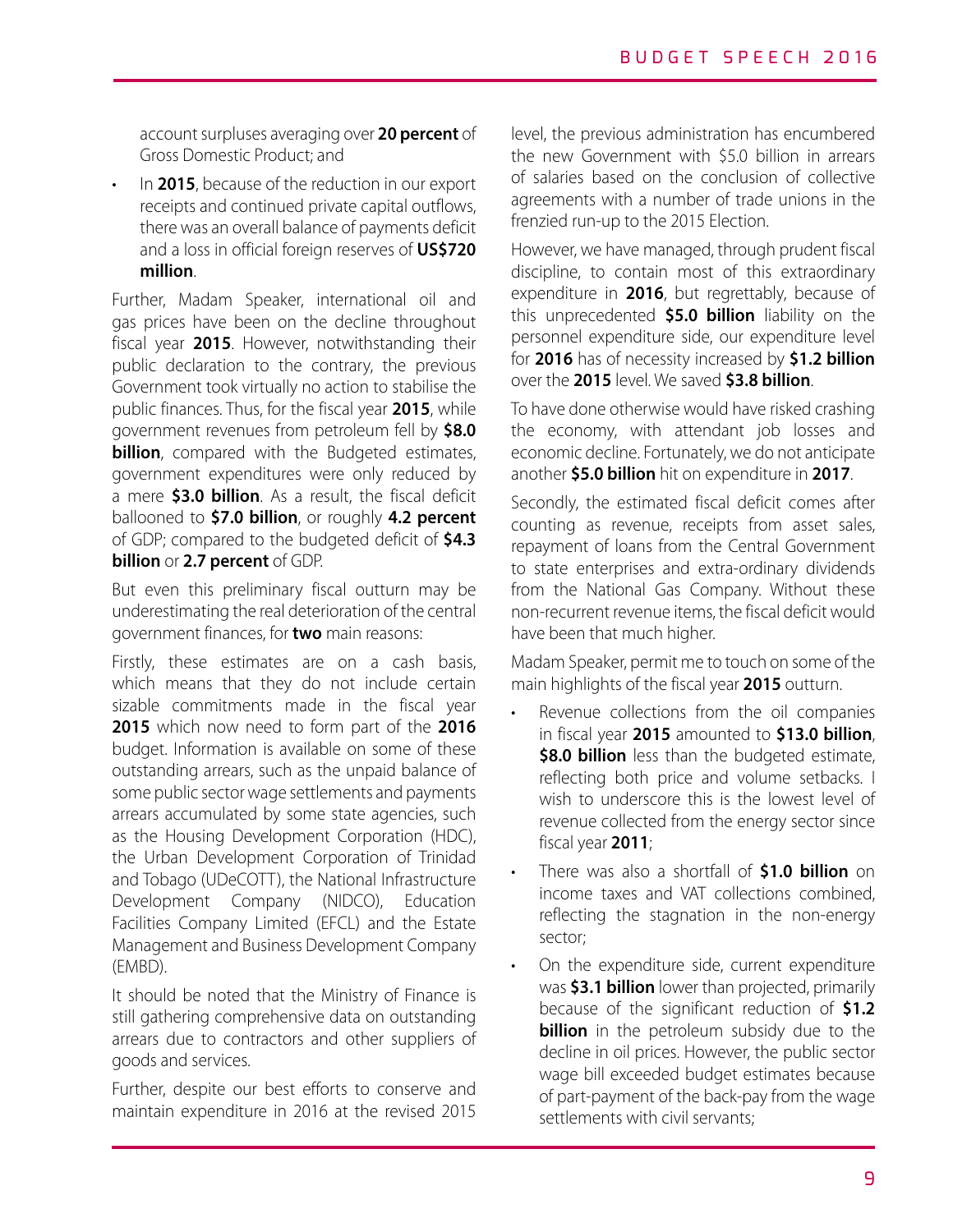- Some other significant items of expenditure in **2015** were; the Government Assistance for Tuition Expenses (GATE) programme in an amount of **\$712.0 million**; short-term employment programmes, such as CEPEP at **\$606.0 million** and URP at **\$717.0 million** and social sector programmes in the sum of **\$7.5 billion**. The need to maintain these programmes at current levels, in the face of sharply declining revenues, contributed to serious fiscal pressures in **2015**;
	- Another point of interest is the behavior of capital expenditure during the last fiscal year. Up to the end of the third quarter, capital expenditure was lagging way behind budget allocations due to a low rate of implementation. However, after the announcement of the Election in **June 2015**, all caution was thrown to the wind and capital spending was ramped up significantly in the fourth quarter such that, for the first time in several years, capital expenditure for the year as a whole is estimated to have exceeded the budget allocation by over **\$225.0 million**;
- The inordinate haste to ramp up expenditure in the last quarter of the fiscal year, which happened to coincide with the pre-election period, created a serious cash flow challenge for the Government. This was facilitated, in part, by increased access to Central Bank overdraft facilities which almost reached the legal limit by hurried central government borrowing and by an accumulation of payments arrears; in fact, Madame Speaker, at one point in **September 2015**, just after the Election, with no new contractual obligations on the part of the incoming Government or new items of expenditure, **the overdraft at the Central Bank reached 98.0 percent of the legal limit, with barely enough funds available to service the country for a few days**. Fortunately, this financial crisis was averted by prudent fiscal management, targeted budgetary support and timely intervention on the part the new PNM Government;
- Further, the evolution of our public finances over the past **five** years has seriously undermined our once comfortable net public sector debt position. At the end of **2010**, our net public sector debt stood at **32.2 percent** of GDP. By the end of fiscal year **2014** this ratio had risen to **40.2 percent** of GDP. With the explosion in government borrowing combined with a decline in nominal GDP, the net public sector debt to GDP ratio has surged to **46.3 percent** of GDP in September **2015**; and
- Within our public debt profile, external public sector debt increased from **8.0 percent** of GDP in **2010** to **9.2 percent** of GDP in **2015**.

Madam Speaker, in summary, after the spending of over **\$300.0 billion** in five years and three months by the previous Administration, can the average citizen conclude:

- that they are living in a safe and sound environment without criminal activity?
- that they are being provided with better medical and healthcare services?
- that they are exposed to a modern and efficient transportation system without traffic gridlock?
- that they are being provided with a reliable source of public utility services?
- that they have access to an effective educational system?
- that they are benefiting from an agricultural sector geared towards achieving food security?
- that the vulnerable and disadvantaged are being better protected?

The results of the General Election show that the answer to these questions is a resounding **NO**. Further, this unprecedented level of expenditure was financed by a mix of mechanisms – all of which are unsustainable.

These included:

• a higher average budgeted crude oil price of **US\$76.0** over the **2010 to 2015** period – an average increase of **US\$24.0** per barrel when compared with **2009**;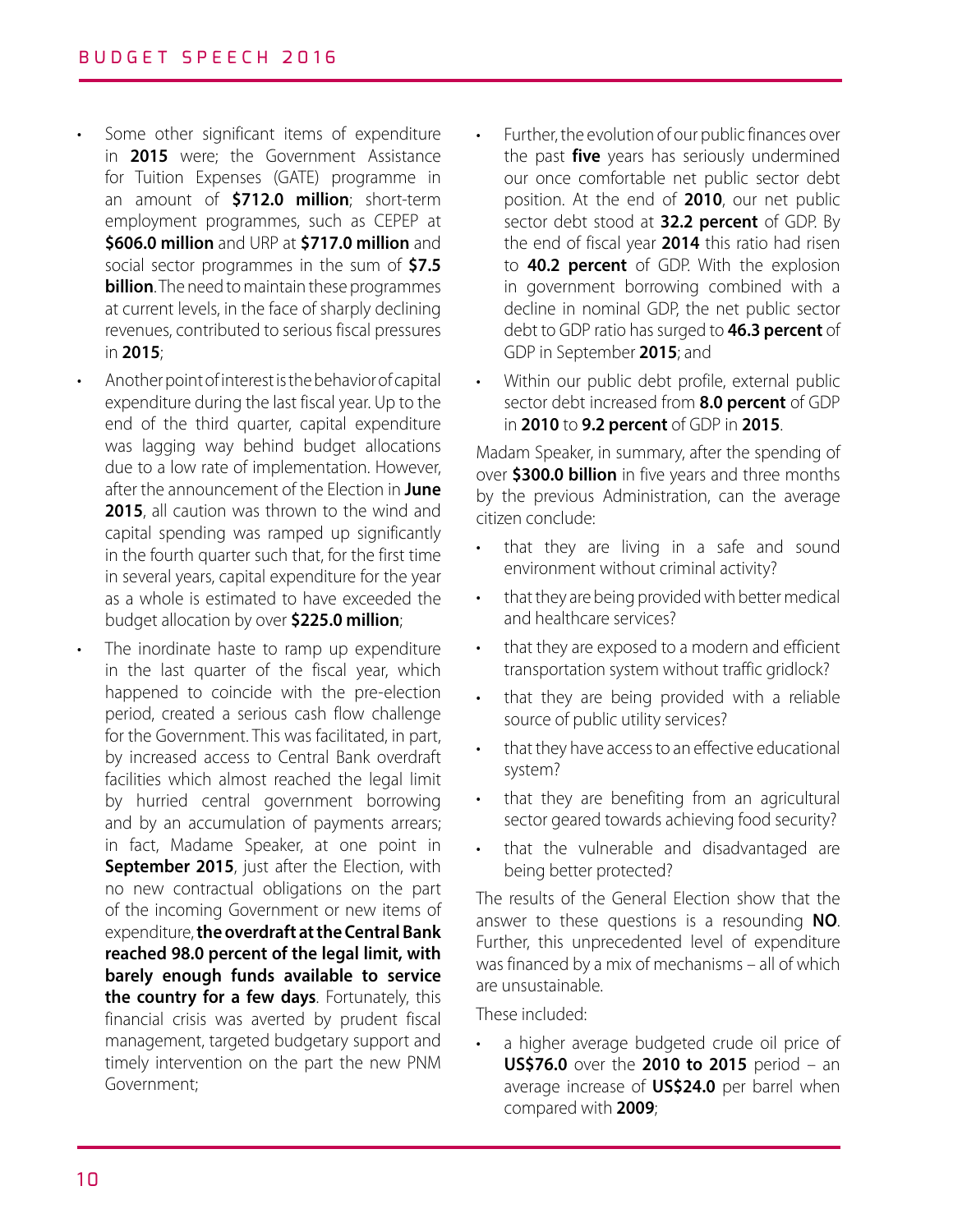- increased dividends from State Enterprises, including significant amounts from the National Gas Company;
- tax amnesties;
- proceeds from the sale of assets;
- borrowing from the international and domestic markets which increased our public sector debt; and
- usage of not only the built-up balances in the Treasury but also the full annual overdraft facility of approximately \$9.0 billion in the Central Bank.

Madam Speaker, notwithstanding billions of dollars in borrowings, tax amnesties, extraordinary dividends, sale of assets, and high oil and gas prices, our cash balances at the Treasury moved from a positive **\$6.5 billion** on **May 24, 2010** we were in credit then, to a negative of **\$8.5 billion** in the middle of **September 2015**, a reversal of **\$15.0 billion**. What this means is that we are unable to use the resources of our surplus funds, including the Green Fund or the Unemployment Fund since they are pledged against the overdraft and are unavailable for drawdown.

To put it simply, in order to maintain its inordinate and unsustainable levels of expenditure, the previous Government maxed out our overdraft at the Central Bank, taking us from a positive cash position in **2010** to a perilous situation in **2015**, where we were running on *fumes*, to use the local parlance, dangerously close to the legal overdraft limit.

Madam Speaker, we will no doubt appreciate that the extraordinary sources of one-off financing, such as the sale of assets, used by the previous Administration to maintain its profligate spending were, and are, unsustainable, given that such quality, non-strategic assets will not be available beyond **2017**.

Conversely, generating sustainable non-energy revenue in a predominantly oil and gas economy is a necessary requirement for ensuring that public services and development expenditure are met in a competitive environment. We had initiated that process when we demitted office in **May 2010**, but it was recklessly abandoned by the previous Administration.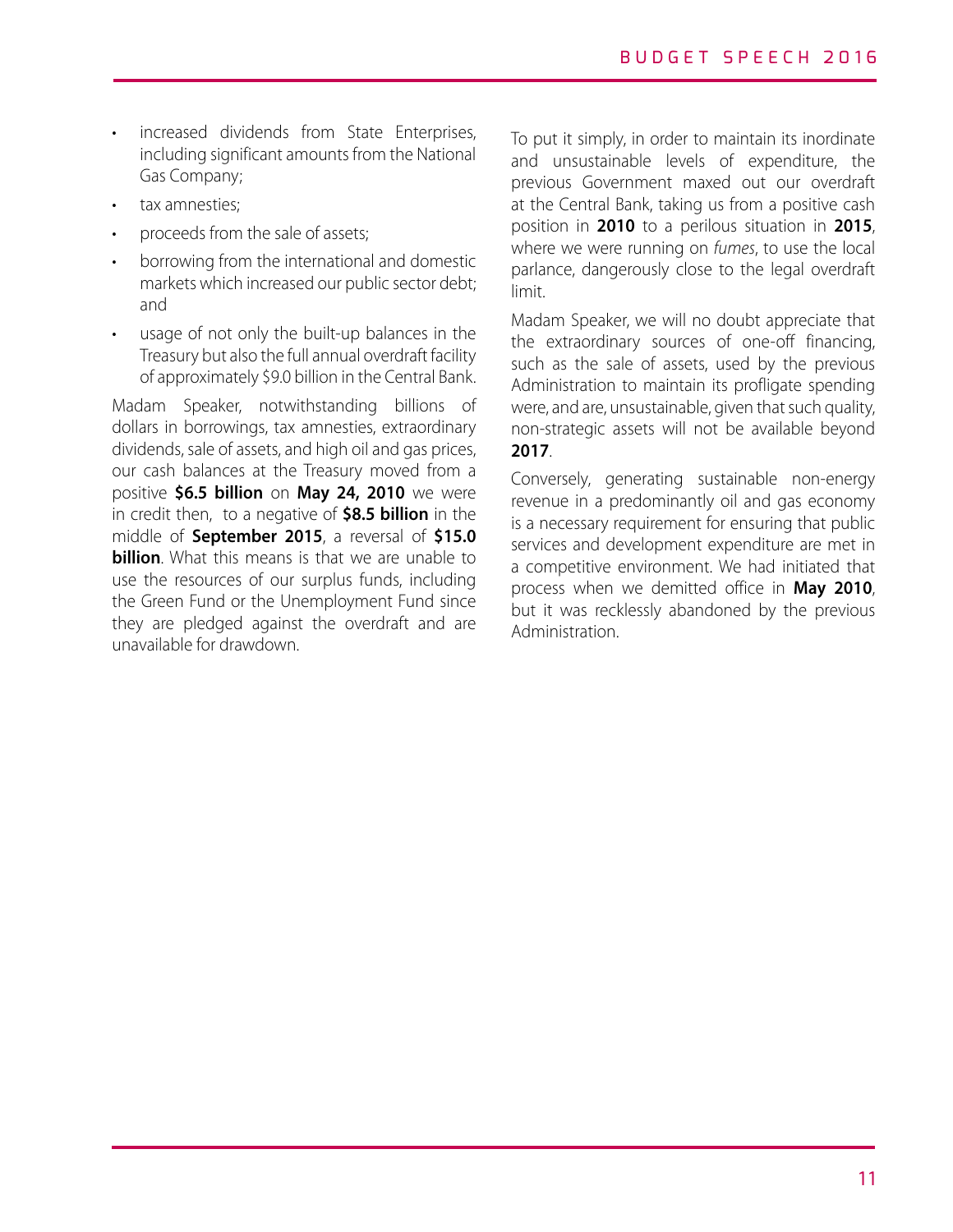# **MEDIUM-TERM OUTLOOK**

Madam Speaker, as if our current economic problems are not serious enough, indications are that we face a most challenging medium-term outlook. Unless oil and gas prices and output recover dramatically, projections show that our real GDP growth will continue to be no more than **1.0 - 1.4 percent** per year. The projections are based on the uncertain outlook for the energy sector and increasing public sector financing constraints. These factors will limit government's capacity to drive the non-energy sector which will now depend on the private sector's willingness to expand investment and production for export markets.

Madam Speaker, this Government is committed to taking measures to reverse the decline in oil and gas production and to boost exploration activity. However, there is the harsh reality that even if exploration leads to sizable new discoveries, production from these new wells will take another five years or so to be realised. In the interim, the budget will need to bear the cost of the fiscal incentives, including incentives for capital allowances needed to spur exploration activity. This is another aspect of the fiscal challenge we face.

Indeed, before oil prices collapsed in **2015**, the previous Administration had made generous adjustments to the oil and gas fiscal regime, allowing substantial early write-offs of capital expenditure, which are now constraining our country's ability to generate tax revenue from the energy sector. If oil prices had remained at **US\$80.00** per barrel, these incentives might have borne fruit. However, with oil price averaging **US\$45.00** per barrel, revenue from energy companies is now being seriously depressed. In fact, due to capital expenditure write-offs and the low oil prices, it is expected that corporation tax payments from the oil companies in **2016** will be nominal, compared to **two** years ago, when income from this sector exceeded **\$18.0 billion**.

Accordingly, it needs emphasizing that in the absence of a well-thought out adjustment strategy, let me repeat – in the absence of a well-thought out adjustment strategy - our fiscal projections will definitely show continued and sizable deficits over the next **three years**, a substantial reduction in our official foreign reserves and a rise beyond **60.0 percent** of GDP in our net public sector debt. This will be an untenable situation, which we must avoid at all costs, through prudent fiscal management.

Madam Speaker, there is no denying the need for fiscal stabilisation in order to facilitate faster economic growth over the medium term. However, it must be an adjustment strategy based on consultation with the public and one that protects those most in need in which the costs are shared proportionately by all.

Madam Speaker, the one month period since the general election has not been sufficient time to conduct full consultations with our various stakeholders. Accordingly, over the next **six** months, we plan to hold a series of consultations with **all**  main stakeholders and with the country at large on the state of the economy and on the financial challenges and opportunities we face, as a country. Coming out of these consultations, we shall make appropriate budgetary adjustments, if required, at the time of the normal mid-year Review, which is carded for the end of **March 2016**.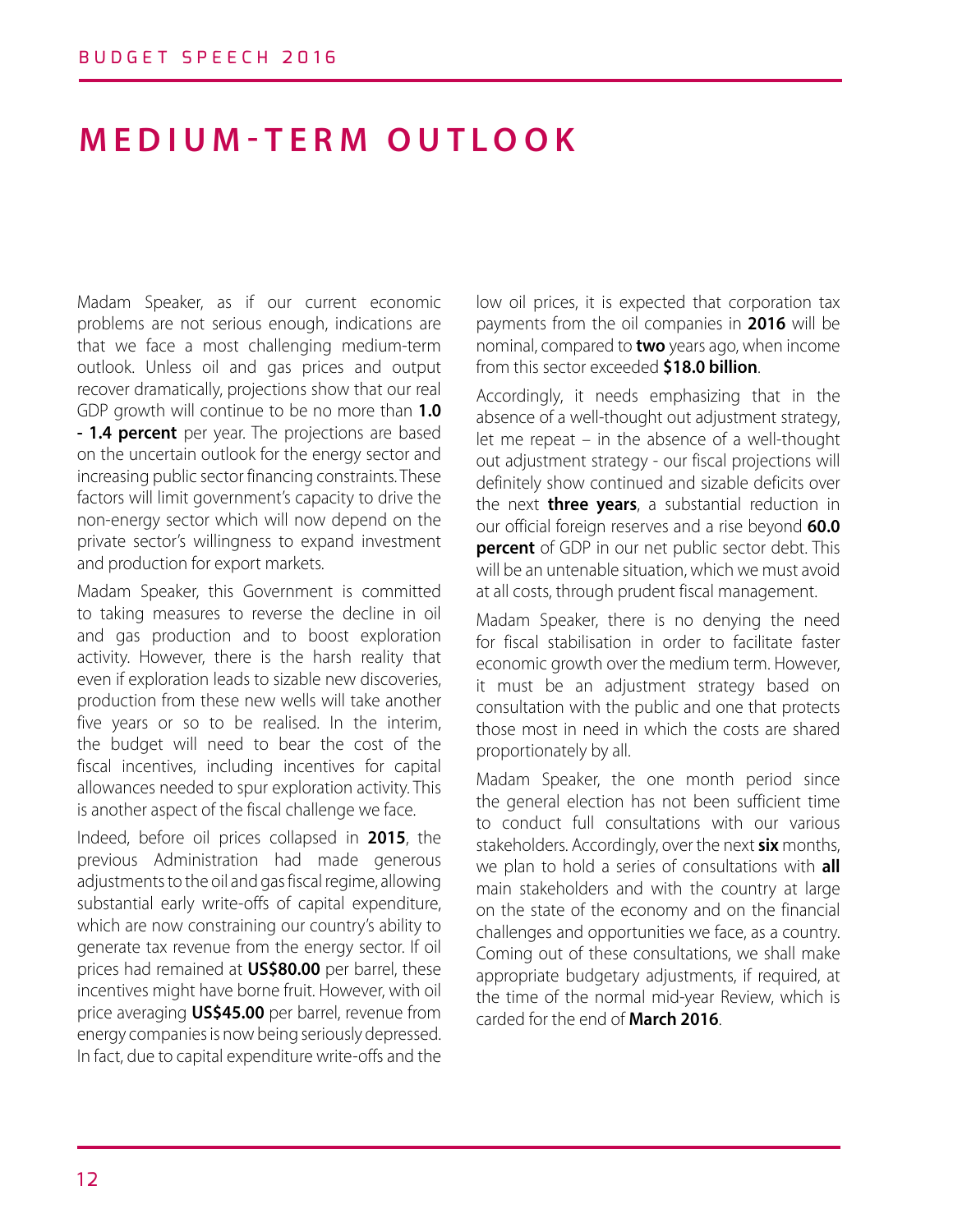# **SECTORAL POLICIES**

Madam Speaker, let me emphasize that this Budget Statement covers only some key policy areas and are in summary form. During the debate, my colleagues will present in greater detail the plans and policies in the areas under their remit.

### **• ENERGY**

Madam Speaker, the energy sector has always been the main driver of economic growth in this country contributing on the average approximately **40.0 percent** of GDP.

Since **2008** when its contribution to GDP achieved a high of **50.8 percent**, the sector's contribution to growth has been on the decline, reaching a low of **37.2 percent** in **2014**. This decline can be attributed to a number of factors such as the reduction in the production of oil and gas and lower energy prices.

As one of several hydrocarbon resource-rich countries vying for capital investment we are mindful of the significant developments taking place in the production of unconventional energy resources such as shale oil and gas production in many parts of the world, including in **one** of our markets: the United States of America.

Madam Speaker, we will be guided by a framework of general principles as we seek to arrest the decline in the sector. Stakeholder consultation will be essential.

During the last **five years**, fiscal incentives were provided for the energy sector; however, there were no specific incentives that targeted the development of small and marginal gas fields.

These are important resources which can make a significant contribution to addressing the current supply/demand imbalance. Accordingly we will

commence discussions with all stakeholders on the adoption of appropriate strategies and incentives that would result in new production in these fields.

We will also move forward with a comprehensive review of existing arrangements along the natural gas value chain and where necessary implement appropriate measures on key aspects of the oil and gas sector. These measures will include modifications to the methodology for natural gas and product pricing, the adoption of transfer pricing principles and application of fair and transparent taxation regimes.

Madam Speaker, the stark reality is that oil and gas production has been on a steady decline since 2010. Specifically, oil and condensate production has fallen from **100,000 barrels a day in 2010** to **80,000 barrels a day in 2015**, a decrease of **20.0 percent**.

The **August 2015** production low of **75,238 barrels**  is of particular concern. This is in stark contrast to the glowing picture of the energy sector painted by the previous Administration. Natural rates of decline and the absence of new discoveries are impacting on the major economic growth driver and our revenues. **We must, therefore, take decisive action in our energy sector, to reverse the stagnation and decline of the last 5 years.** 

Accordingly, in the shortest time possible, after consultation with the industry, we will introduce a new and appropriate fiscal regime designed to encourage further exploration in fields on land, and in shallow and deep water acreage. We cannot sit idly by and allow production to decline and revenues to fall, and in finding a solution to the difficulties that we now face as a country, we must all work together.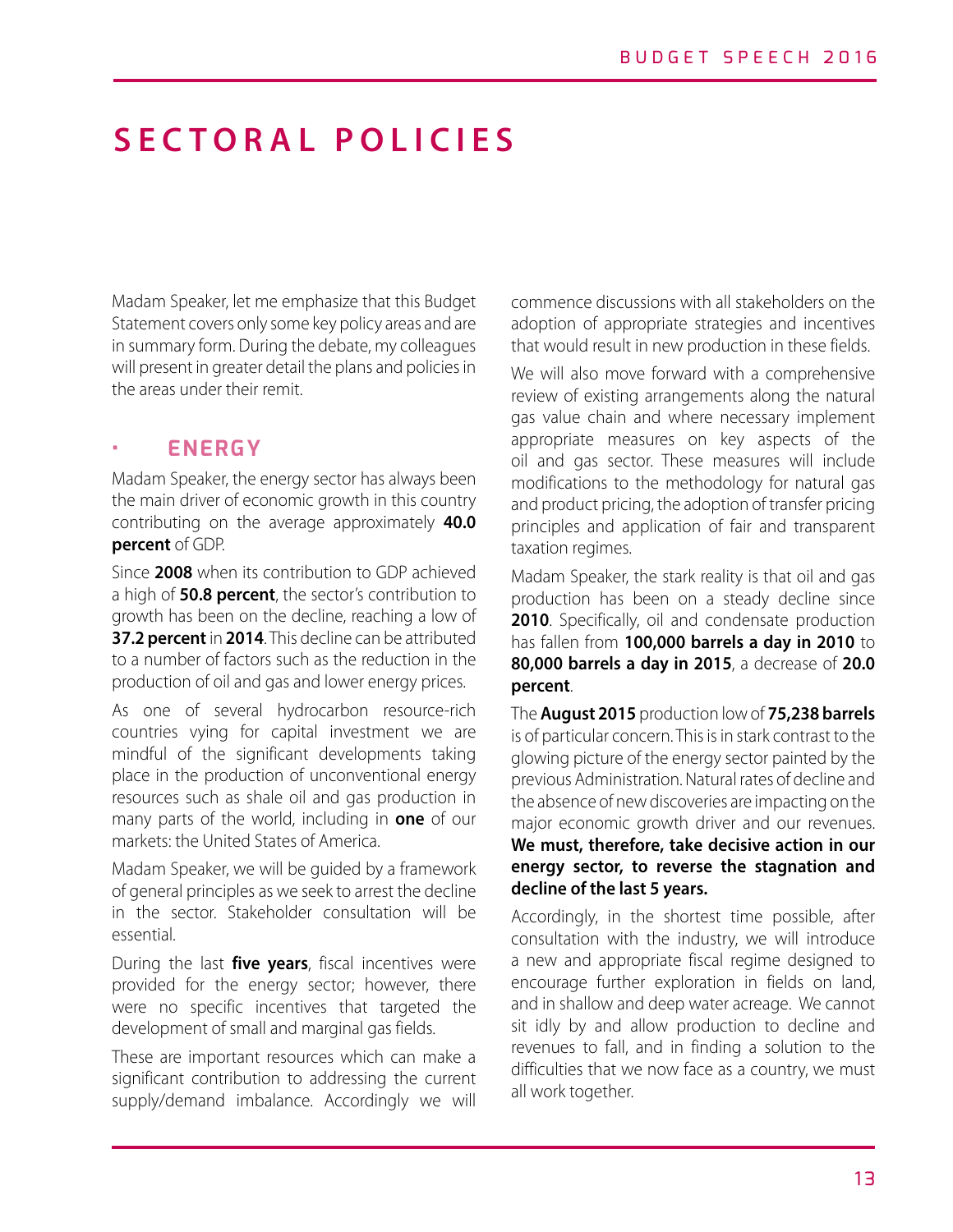**We will engage all energy sector stakeholders, upstream, midstream and downstream, in meaningful consultation to arrive at consensus on the way forward.** We have already received a request to re-examine the current levels of Supplementary Petroleum Tax (SPT), and to create better incentives for production from small and medium–sized fields, which we are carefully considering, with the assistance of energy experts. We will make a formal **Call for Submissions** from all energy players in the near future, so that we can resolve the issues facing the industry as quickly and efficiently as possible.

The pursuit of a focused renewable energy programme is also high on our agenda. In particular, the practical use of solar and wind energy within the domestic and commercial sectors will be fostered and promoted. Promotion of energy efficiency and energy conservation across all sectors will be important strategies in extending the life of our invaluable petroleum resources and reducing our "Carbon Footprint". Our target is that by the year **2021**, at least **10.0 percent** of the energy generated in this country should be from the renewable sources.

In addition we will support the present move to Compressed Natural Gas in light of its environmental benefits and the positive impact on reducing the subsidy on transportation fuels.

## **• MANUFACTURING AND SPECIAL ECONOMIC ZONES**

Madam Speaker, in Trinidad and Tobago with a natural resource sector, the manufacturing sector has stagnated. The sector is now accounting for less than **10.0 percent of GDP**. We will accord high prominence to this sector in our efforts to strengthen and diversify the economic base of the economy.

Madam Speaker, manufacturers and exporters will be linked on a new export platform. They will take advantage of the emerging opportunities in the Caribbean Single Market and Economy, a traditional market for our exporters. In collaboration with our manufacturers and exporters, we will intensify efforts to penetrate new markets, in particular, in South and Central America as well as in our diaspora in Canada, the United States of America and the United Kingdom. Trade facilitation and market access agreements as well as investment treaties will facilitate this new export thrust into all extraregional markets.

We will complete and fully operationalise the Tamana Intech Park and the Piarco Aero Park. Through public-private-partnerships we will upgrade all existing industrial estates and create new ones, thereby generating new growth areas with high-quality jobs. These Special Economic Zones will become effective instruments for industrial production, economic growth, export promotion and employment creation.

Our embassies and consulates will be strengthened to promote our economic and commercial interests.. They will promote the local private sector and state enterprises in the marketing of their products and services.

Madam Speaker, investors expect that doing business is easily facilitated with regulations and laws being enforced in a predictable manner.

In this environment with cost and uncertainty reduced, the quality of the business environment will be improved and private investment facilitated. While there has been some improvement in recent times, we need to improve the timeframe for paying taxes, dealing with construction permits, registering property, and for enforcing contracts

### **• AGRICULTURE**

Madam Speaker, food security has been an elusive policy objective since we in Trinidad and Tobago assumed management of our economy in **1962**. In recent years, agricultural production has been averaging just about **0.5 percent** of GDP. Compare this to energy at **40 percent** of GDP. We must do all that we can to expand agricultural production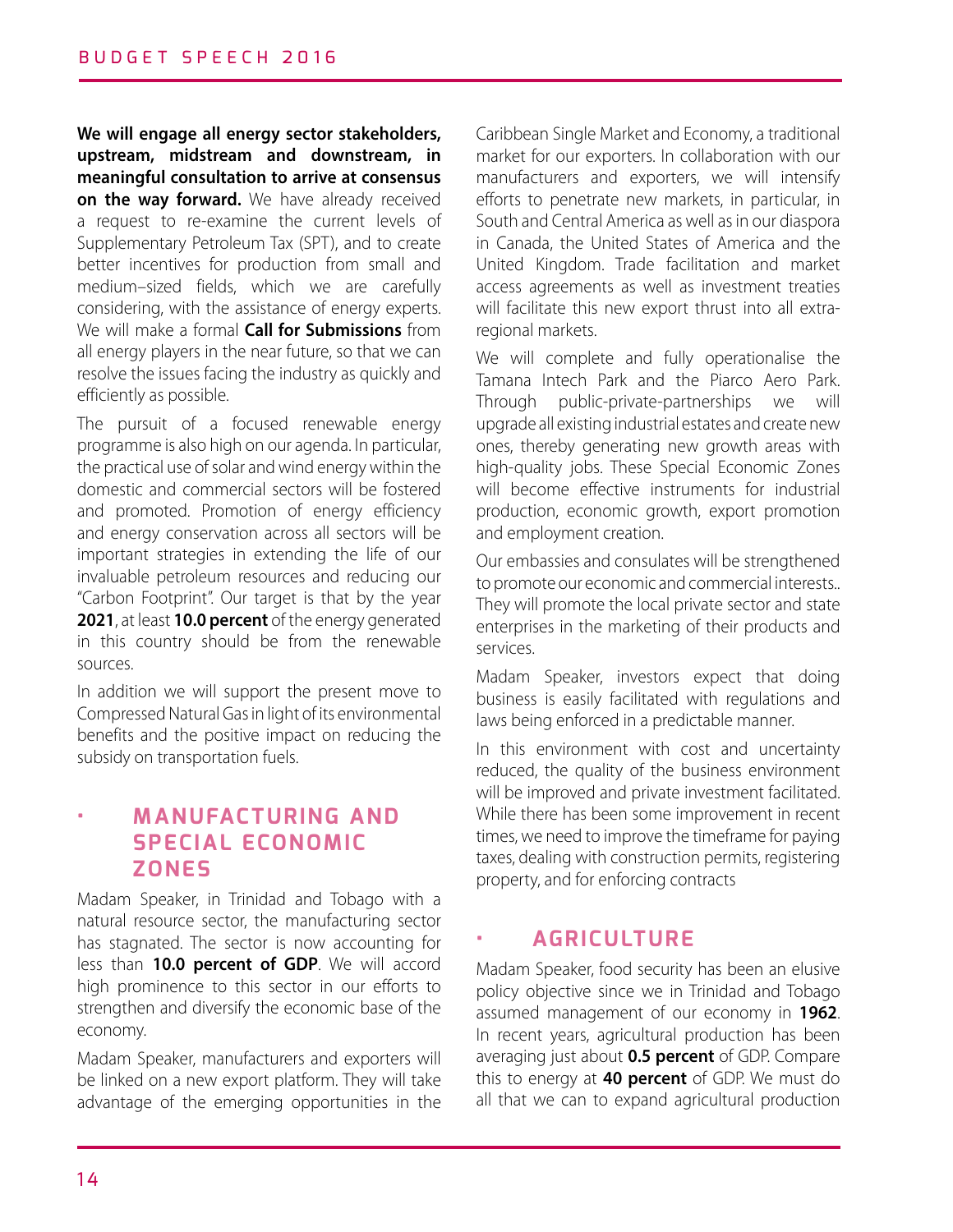to reduce our reliance on imported food products. Food production must be made affordable and competitive. We must reverse the decline in agricultural production and create a strong, modern, prosperous and competitive agriculture sector.

We will do so by enhancing public sector investment and encouraging private investment in agriculture, in particular agro-technology and the creation and modernisation of agri-business infrastructure.

We are now directing agriculture development under one unified structure - the Ministry of Agriculture, Land and Fisheries.

Security of land tenure is now being accorded high priority and such lands will now be delivered with access roads, drainage and irrigation systems. The Agricultural Development Bank will be adequately resourced to allow farmers readily-accessible credit. Through the Agricultural Development Bank we will reintroduce the Prime Minister's award for the best kitchen garden in schools and also introduce a number of national competitions and awards, aimed at motivating farmers to strive for excellence in agricultural production.

### **• TOURISM**

Madam Speaker, tourism can unleash vast opportunities which will play a critical role in driving economic diversification in the country. We will collaborate with all stakeholders both in Trinidad and in Tobago to place this country in an indomitable position within the region.

We are now formulating a Tourism Growth Strategy and reconvening the Trinidad Tourism Standing Committee. The Strategy will inform the direction of the industry, tackling major issues impacting upon tourism development, such as airlift, marketing, product development and destination management. We will create an enabling investment climate and commit to better infrastructure, improved signage, cleaner streets, communities and beaches, safer towns and villages, quality service and more value for money.

### **• SPORT**

Madam Speaker, we are committed to the development of sport and youth. Sport plays an integral part in developing personal and collective responsibility, especially for our young people. Unfortunately, in our country sport has not been mainstreamed. We will put in place plans and programmes to encourage as many citizens as possible to become involved in sport and in recreational activity.

We will aim to be a world-class sporting nation. We will do so by establishing an all-encompassing policy to increase the pool of talent from which more world champions will emerge and gain international recognition.

We will foster and develop involvement in sports in all schools at an early age. Inter-school competitions across Trinidad and Tobago will be an important event in our calendar. We will improve the quality of community sporting programmes and sporting infrastructure and facilities across the country, utilising the international best standards and practices.

We will establish a *Sports Institute of Trinidad and Tobago* mandated to modernise the sports industry with the ultimate objective of developing and promoting sports tourism.

We will upgrade our existing facilities and make full use of our new infrastructure in cycling, tennis and swimming. In the coming years we will have created a *Sporting Brand* for Trinidad and Tobago with international recognition.

## **SMALL AND MEDIUM-SIZED BUSINESSES**

Madam Speaker, small and medium-sized businesses have been generating a significant proportion of the employment creation in Trinidad and Tobago. Our youth have been actively involved in this particular area of business. They are empowered as we build small and medium-sized businesses increasingly utilizing information and communication technology; however, adequate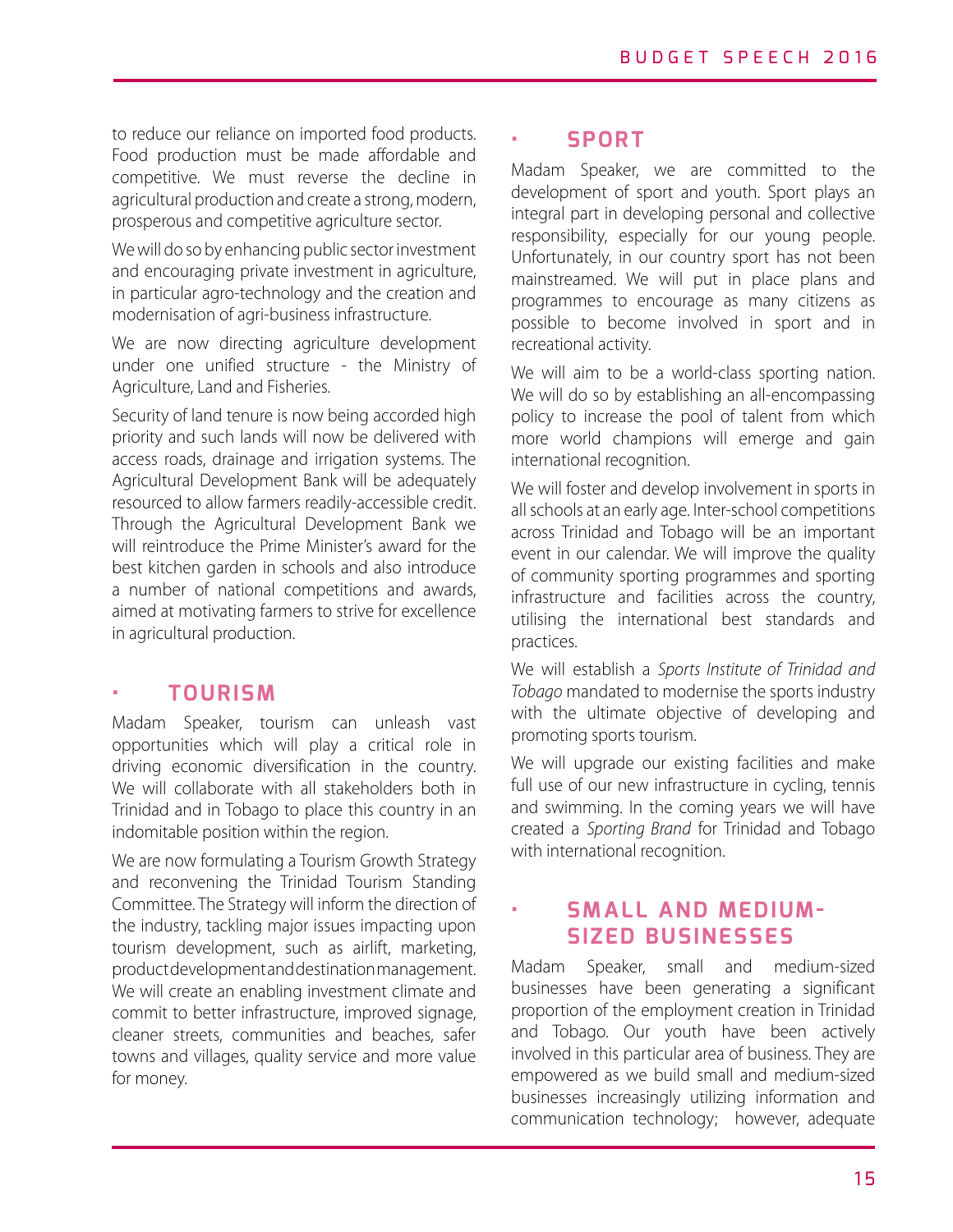financing, a pre-requisite for success is not easily available at the domestic financial institutions. We will strengthen and resource appropriately all state institutions which play roles in funding, training and developing markets for the small and medium enterprise sector.

Madam Speaker, current programs will be reviewed. If required, we will strengthen them to ensure efficient development of small businesses. State institutions, such as National Enterprise Development Company Limited (NEDCO) will be resourced adequately to

promote an entrepreneurial culture among the youth of our nation who have been traditionally denied access to funding. The Fair Share Programme will continue as an avenue for qualifying small and micro-enterprises and co-operatives to access public procurement opportunities.

We will encourage all public financial institutions to create small business windows to enable greater ease for SME entrepreneurs to access their facilities. We will engage private financial institutions to do the same.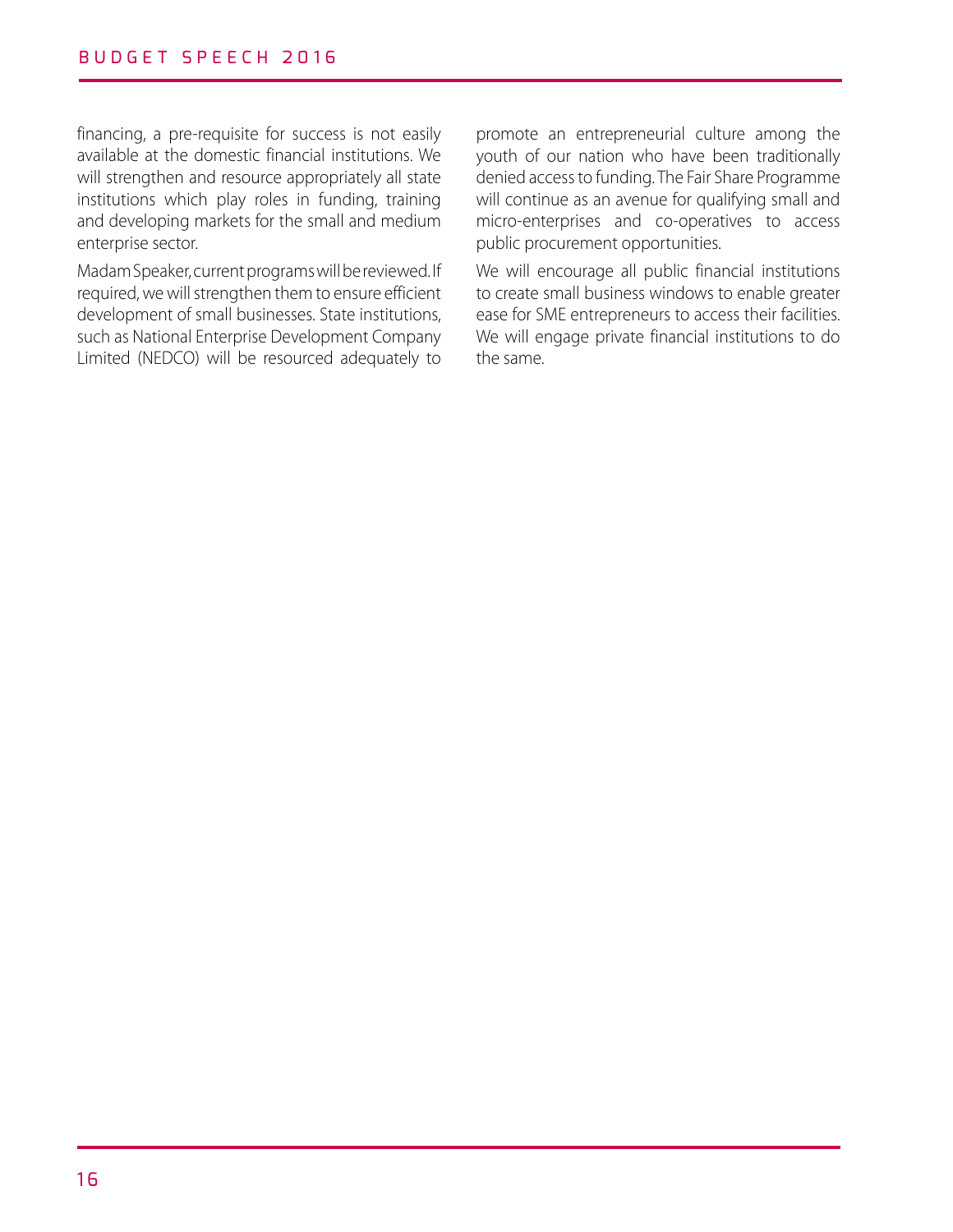# **DIVERSIFICATION**

Madam Speaker, we have to face the fact that there has been limited success in our efforts to diversify our economy. There is also widespread agreement that, with the uncertainties and challenges facing our energy sector, diversification has become an urgent priority. Indeed, in explaining the downgrade of Trinidad and Tobago's credit rating, under the previous government, Moody's Investor Services cited among the most important factors, "our limited economic diversification, which weighs heavily on economic growth prospects".

Madam Speaker, in **2008**, a previous PNM administration had begun the process to establish a Trinidad and Tobago International Financial Centre as an integral part of its diversification strategy. The underlying rationale was that, given Trinidad and Tobago's geographical location and its considerable strengths, the creation of an international financial centre linking North and South America was a desirable undertaking. Much progress was made in the establishment of such a Centre, including the construction of a Waterfront Tower to house the Centre. Unfortunately, the international financial crisis of 2008 put international banking in retreat and momentum on the TTIFC project was slowed.

To make matters worse, the previous Administration paid virtually only lip service to the TTIFC project, and changed its mandate. As a result, little or no progress was made on this project in the 2010 to 2015 period.

China's increasing engagement in Latin America and the Caribbean presents a unique opportunity which can be leveraged in the creation of an international financial centre. As has happened in Mauritius, Singapore and a few other countries a thriving international financial centre would

provide synergies for the expansion of free zone manufacturing and trans-shipment activities and for tourism. The Government plans to initiate early discussions with the relevant stakeholders with a view to reaching early consensus and beginning the implementation of an IFC strategy.

#### **• MARITIME**

Madam Speaker, given our location outside the hurricane belt, we are well placed to establish a viable and robust maritime economy. An initial step will be a *Maritime Maintenance Facility* to meet the maintenance requirements for the existing fleet of government-owned naval and maritime assets. Such a maintenance facility will catalyze the development of a ship-repair and ship-building industry beginning in the North-West peninsula.

The maintenance support will emerge as a hub for major ship-repair and ship-building within the CARICOM region, thereby creating a *New Maritime Economy*. At present, the Chaguaramas heliport accommodates a maintenance facility with a capability to dry-dock vessels below **200** tonnes.

Those owner-furnished facilities are used to maintain the **6** fast patrol craft of the Trinidad and Tobago Coast Guard. In addition, CL Marine, a subsidiary of CL Financial Limited, possesses the capacity to dry dock large vessels in excess of **200** tonnes. The availability of these two facilities, together with the existing large inventory of naval and maritime assets, represent an important opportunity with the critical infrastructure to develop a ship-repair industry. We will utilise a Public-Private Partnership to make the necessary investments to create a ship-building and ship-repair industry with the potential to generate high-skilled quality jobs.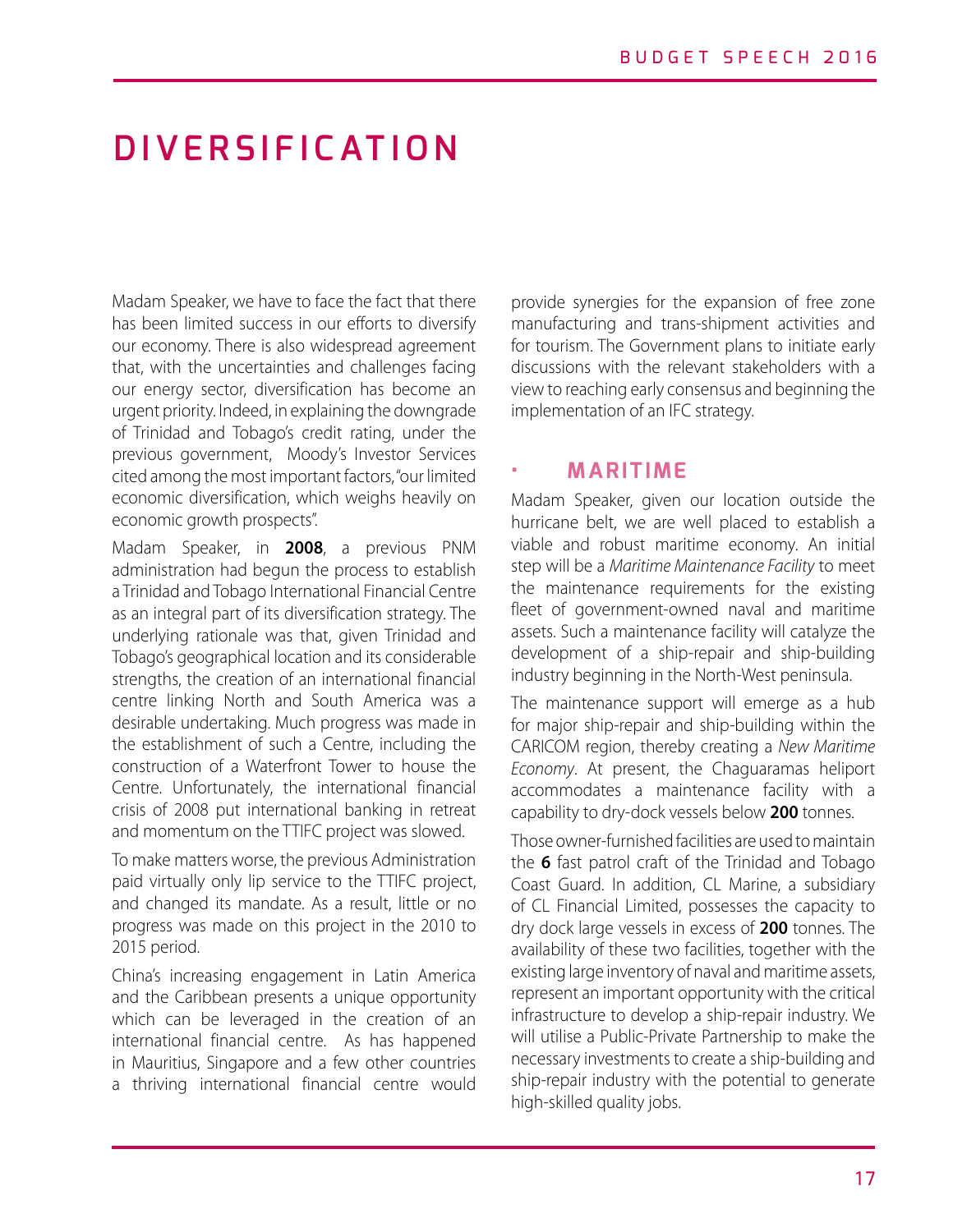## **• INFORMATION AND COMMUNICATION TECHNOLOGY**

Madam Speaker, a first-world information technology network will need to be a critical part of the Trinidad and Tobago International Financial Centre. We will commence the process through the implementation of a national broadband network which will represent a central pillar for driving economic and social development.

We cannot improve our productive capacity and create a vibrant and competitive economy without a nationwide high-speed broadband network - the centerpiece for creating a knowledge-based and

innovative society. This country has in place a fibre optic broadband network; but we are suffering from inadequate broadband service coverage in many areas which remain unserved and underserved. We will continue to collaborate with the World Bank Group to widen our broadband infrastructure as well as to eliminate the risk of having international connection in only **one** station.

All schools will now be equipped with a technological capability with adequate training for our teachers. We will ensure that all students have free and easy access in all schools to fast broadband internet and not just laptops. This early use of technology will underpin an expanding knowledge-based society. The Government will foster usage by providing a free national public broadband wireless network beginning with free hotspots in popular areas.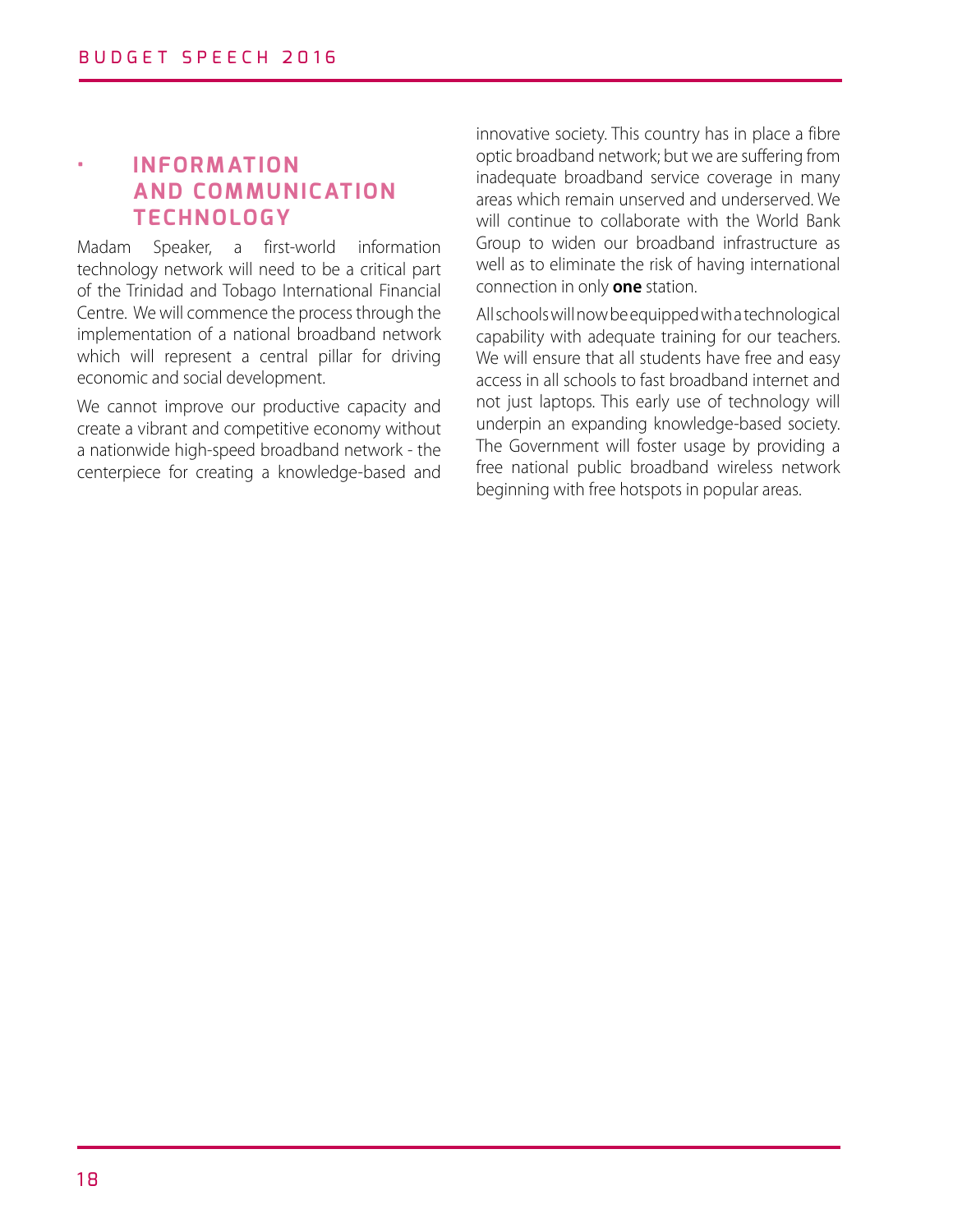# **CRIME AND NATIONAL SECURITY**

Madam Speaker, reduction in crime represents the foremost demand by our citizenry. Violent crime and criminality have hampered our economic progress. Our institutions have been weakened. Our citizens have become disillusioned and our business sector has developed an unhealthy malaise with respect to new investments and confidence in the economy. Our foreign direct investment flows have been affected.

Our first priority is to establish an optimal security apparatus, the broad elements of which the previous PNM Administration had put in place to bolster the nation's external and internal defences. A review of the systems, equipment and processes in place is now underway.

Madam Speaker, as a general principle, safe and secure borders are central for containing crime and violence brought about by our location as a major transshipment channel for illegal drugs and weapons.

By **2003**, our security agencies had become convinced that the increasing domestic crime rate was associated with the incidence of threats to national security. Illegal activities through the smuggling of drugs, arms and ammunition within the territorial and extra-territorial waters of Trinidad and Tobago had become prevalent.

The insulation of Trinidad and Tobago from those threats was central to stemming and containing the domestic crime rate. The then PNM Administration moved quickly to procure such assets that were adequate to the requirements of the very challenging situation.

Madam Speaker, you will recall three Offshore Patrol Vessels (OPVs) with Interceptor-Craft and helicopterlaunching capabilities and six Fast-Patrol Craft were ordered.

The final component in our architecture for combating the incidence of crime in this country was now in place; but in **September 2010**, the previous administration unceremoniously terminated the contract with the supplier of the **three** Offshore Patrol Vessels (OPVs) and the **six** Interceptor craft. This resulted in a heavy cost to taxpayers, with over **\$500.0** million in lost costs. The so-called arbitration victory was merely illusory, since Trinidad and Tobago spent close to **\$2.0 billion** on the OPV contract but only recovered **\$1.3 billion**, while the allegedly unsuitable Trinidad Class OPVs are now the pride of the Brazilian Navy.

Further, when we came into office last month, we met a mix of naval assets hastily ordered and delivered for public relations purposes just before the **2015** Election – not fully outfitted, without armaments, and without proper financial arrangements in place. In local parlance, we purchased these new vessels "*on trust*".

Madam Speaker, we will rebuild the security architecture which will be adequate to the requirements of our country. We will move swiftly to establish a *Joint Border Patrol Agency* to manage the security and integrity of our open and vulnerable borders.

Madam Speaker, the Trinidad and Tobago Police Service will be modernised. We will establish a *Police Management Agency* with a mandate to develop the necessary leadership expertise, skills and professionalism.

The Agency will set and maintain the ethics and values which will underpin the professional culture of the police service. It will also deploy strategic and scientific resources in all areas. Within this framework, the leadership of the Police Service will be secured. We will introduce early legislation to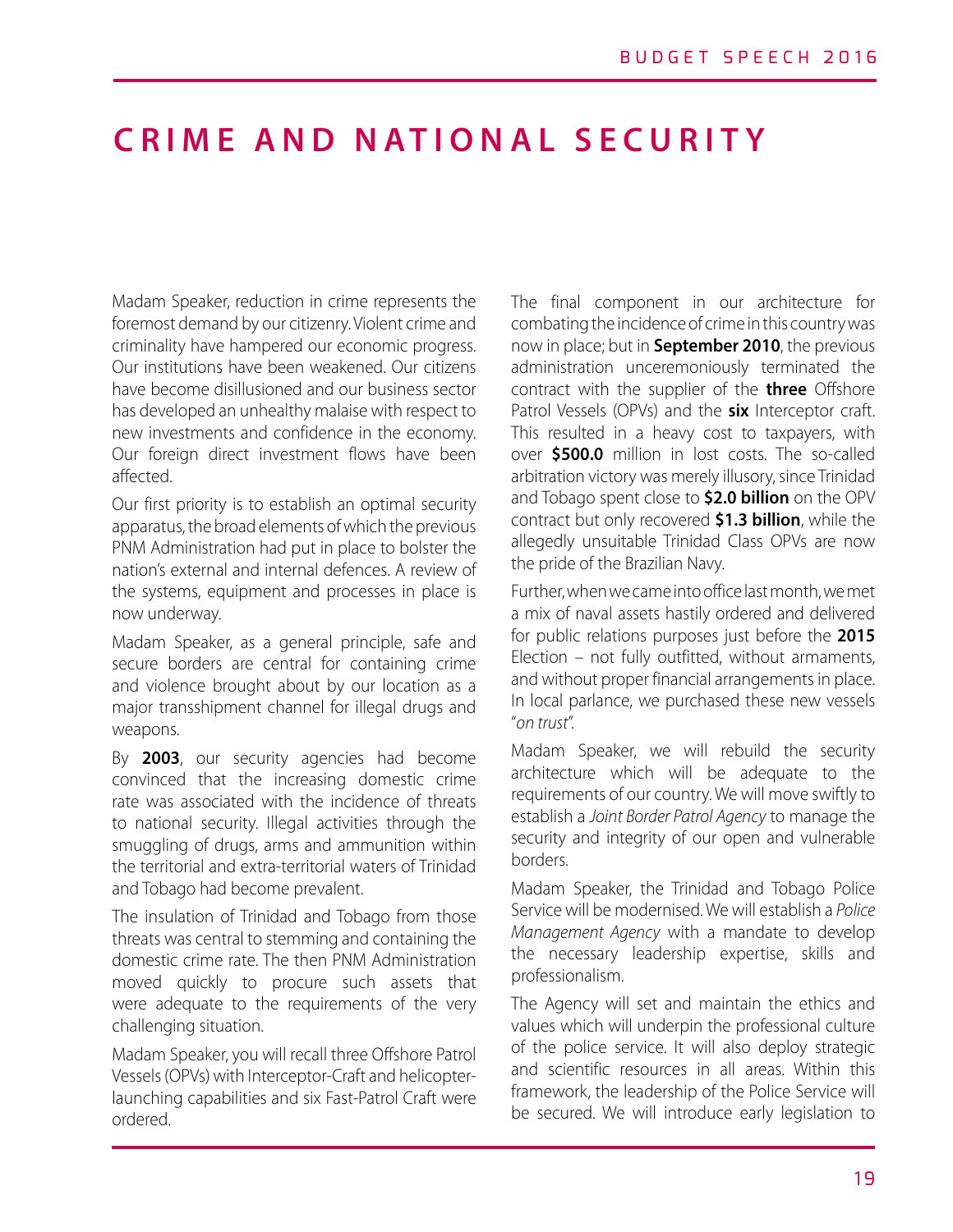amend the present procedures for the appointment of a Police Commissioner and his deputies. .

Regional Corporations will develop partnerships with the Police Service through an inter-agency approach to combat crime. This mechanism will be anchored on community safety partnerships within the local government arena and in particular, Local Constabularies will be introduced in each local government region.

Madam Speaker, our citizens will develop trust and confidence in the Police Service. To advance this objective, we will establish a *Police Service Inspectorate* to treat with potential abuse of state

power and any overreach by the Police Service in the discharge of their duties. Quality assurance and oversight of police operations will be subject to annual reporting by the Inspectorate to the Parliament.

Madam Speaker, we will re-engineer the criminal justice system. We will provide an efficient and legitimate foundation for crime prevention, law enforcement and the reduction of repeat offenders.

Prison management will be strengthened with focus on prison officer security, security management, health services and the rehabilitation of offenders.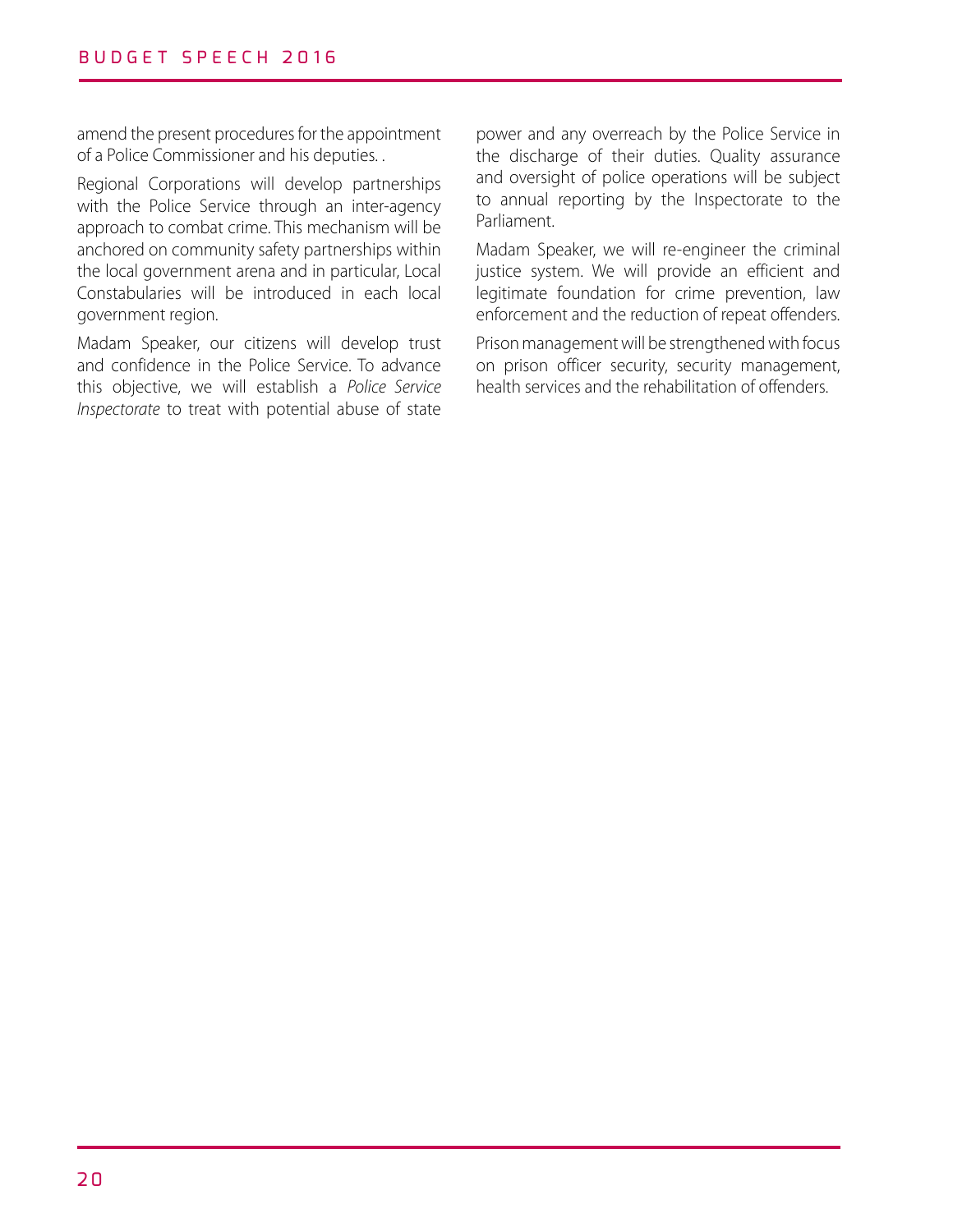# **SOCIAL SECTOR POLICIES**

### **• EDUCATION**

Madam Speaker, our intervention in early life through large scale investments in Early Childhood Care and Education Centres and through primary and secondary schools represent a first step in climbing the ladder of social mobility. From free primary and secondary education, we moved to free tertiary education at our two universities: the University of the West Indies and the University of Trinidad and Tobago. Human capital development has been at the heart of the preparation of our young people for the challenging world of science, technology and industry.

Madam Speaker, the Government Assistance for Tuition Expenses Programme (GATE) and the Higher Education Loan Programme (HELP), all People's National Movement innovations, have ensured that our disadvantaged, vulnerable and low-income groups were able to participate in this life-long learning experience. We will continue to preserve, maintain and expand where necessary, our free system of education at all levels.

We will hold extensive consultations with the national community on the most efficient manner for administering an effective education programme, including the GATE programme, with the primary objective being to ensure that assistance with education expenses is given to **those most in need of it**.

Madam Speaker, we will fully integrate sports, culture, language arts and physical education into the education system. The curriculum of our schools will be modernised with a view to generating among our young people an adequate appreciation and understanding for the history of Trinidad and Tobago, especially our history since independence in **1962**. We will develop a broader culture of collective and personal responsibility as well as volunteerism in our society.

#### **• HEATH AND HEALTHCARE**

Madam Speaker, the delivery of healthcare to the national community represents a critical element in the building of a fair and inclusive society. Our public health facilities, with deteriorating infrastructure, are not patient-friendly and with acute shortages of medical personnel the patient experience leaves much to be desired. We will review the existing hospital strategy through a scientific evidence-driven *Hospital Construction and Refurbishment Plan* and where necessary, we will refurbish and modernise our existing ageing plant and will construct new heath facilities where they are required.

Madam Speaker, **we will address the shortage of medical personnel immediately**. You will already have observed our recent decision to ensure that all medical students at the Mona and Cave Hill campuses of the University of the West Indies receive GATE funding, and rather than wasting money on expensive white elephants and vanity projects, we will expend substantial resources on training opportunities in all areas of health care, including support staff in professions allied to medicine, particularly in the field of nursing. Our goal is to establish universal health coverage for the national community.

Our citizens will receive in Trinidad and Tobago, as other citizens in advanced countries, the best standards of care and accountability by medical professionals.

Madam Speaker, we will continue to strengthen and build programmes to meet the diverse medical needs of the national community. We will expedite surgeries and expand and improve the *Chronic Disease Assistance Programme (CDAP)*. We will continue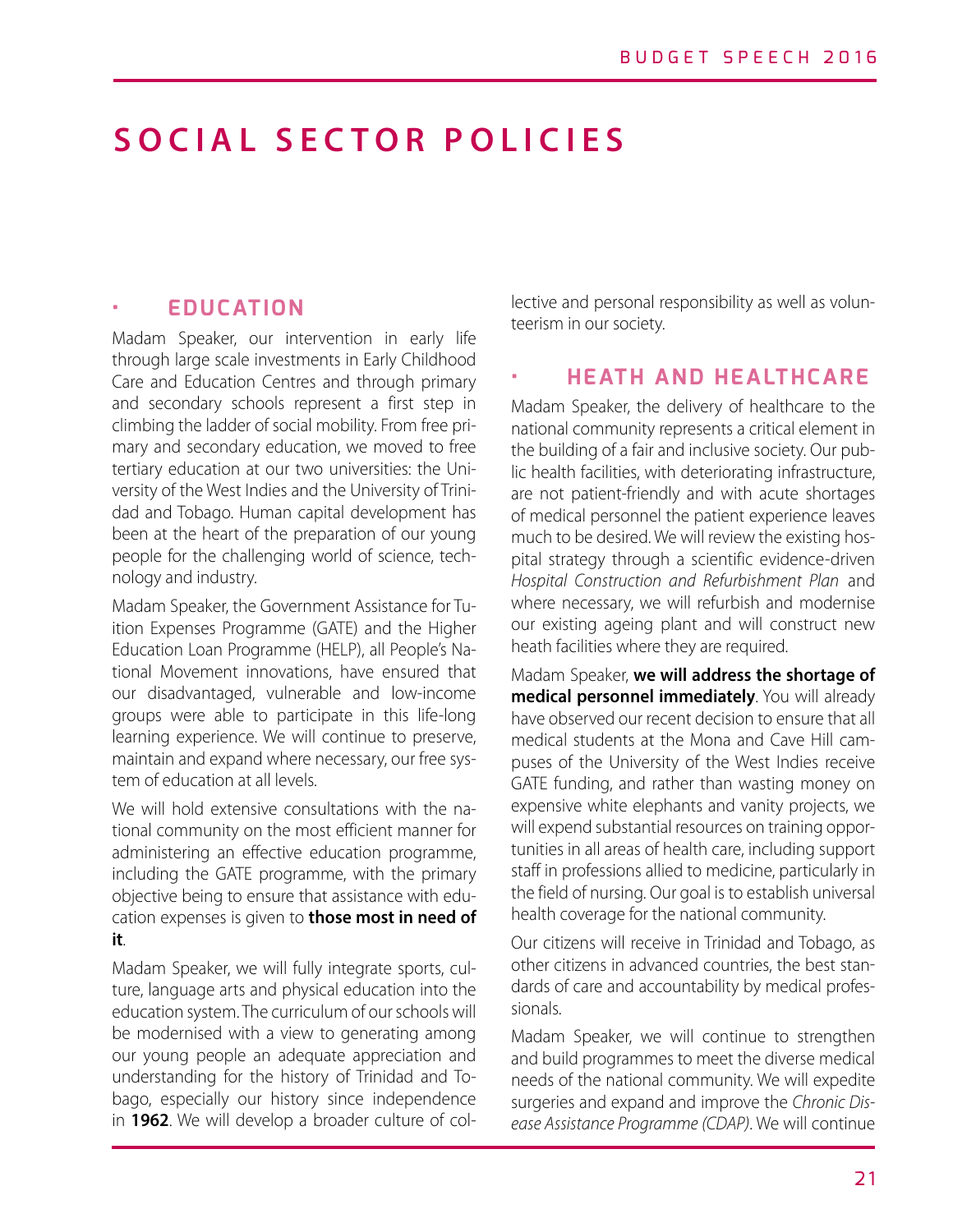with our medical aid programmes for patients in need and we will review and audit the *Children's Life Fund* so as to restore its mandate of saving the lives of children.

Madam Speaker, the *Universal Health Insurance Programme* has been an elusive goal. We will place universal health insurance high on our agenda and ensure that by **December 31, 2018**, a National Health Insurance System will be in place and operational, thus bringing much-needed relief to all our citizens.

### **• HOUSING**

Madam Speaker, during previous PNM Administrations, we housed thousands of our citizens in quality homes across Trinidad and Tobago. We will continue to do so as we expand and strengthen the programmes which we had established and which still exist. At the centre of our policy framework and in order to facilitate purchase of homes we will continue to subsidize mortgage loans at the low interest rates. The poor and indigent will be facilitated with targeted home repair and home improvement grants and conditional cash supports.

We will reintroduce the Rent-to-Own programme to assist low-income households to start with rental property which will be converted to home ownership as their circumstances improve. We will review and strengthen the administration of the Home Improvement Grant and the Home Improvement Subsidy programmes to assist families experiencing financial difficulties.

Madam Speaker, our major cities and towns, especially those in the East-West Corridor are decaying. We will restore those towns and cities and create new ones through targeted housing construction, in particular in the urban areas. Port of Spain, Arima and Point Fortin will be targeted as well as new growth areas such as Wallerfield, La Brea, Princes Town, Rio Claro and Chaguanas, among others.

## **• ARTS AND CULTURE**

Madam Speaker, we will leverage our rich cultural, historical, religious and natural heritage for developing tourism with associated job creation activity. We will encourage all local cultures. We will create a national local enterprise with the support of the entire country which will identify the benefits: value creation, income and employment generation, goods and services production, innovation and creativity.

Artistes, media operators, film-makers and other participants in the creative industries will access first-class facilities to showcase their talent with world-class standards. Arts, fashion design, culture and tourism will become major drivers of productivity and growth in our country.

## **• SOCIAL SAFETY NET**

Madam Speaker, our pursuit of a fair and inclusive society with social mobility and personal responsibility has long been an objective of various PNM Administrations.

By international standards, we have had outstanding success with our programmes and policies designed to protect the disadvantaged and the most vulnerable in our society. We wish to ensure that these programmes remain effective and relevant. We will review our social sector programmes in consultation with civil society to ensure that they are channeled to those who need them the most.

## **• PEOPLE WITH DISABILITIES**

Madam Speaker, people with disabilities are consistently constrained from participating in and benefiting from our growing economy. We will create a more inclusive society for persons with disabilities. They will enjoy equal opportunities through an empowered life with dignity. We will undertake substantive action to meet our obligations under the relevant conventions approved by the United Nations. In consultation with people with disabilities, we will immediately undertake a review of all projects and services directed to the community.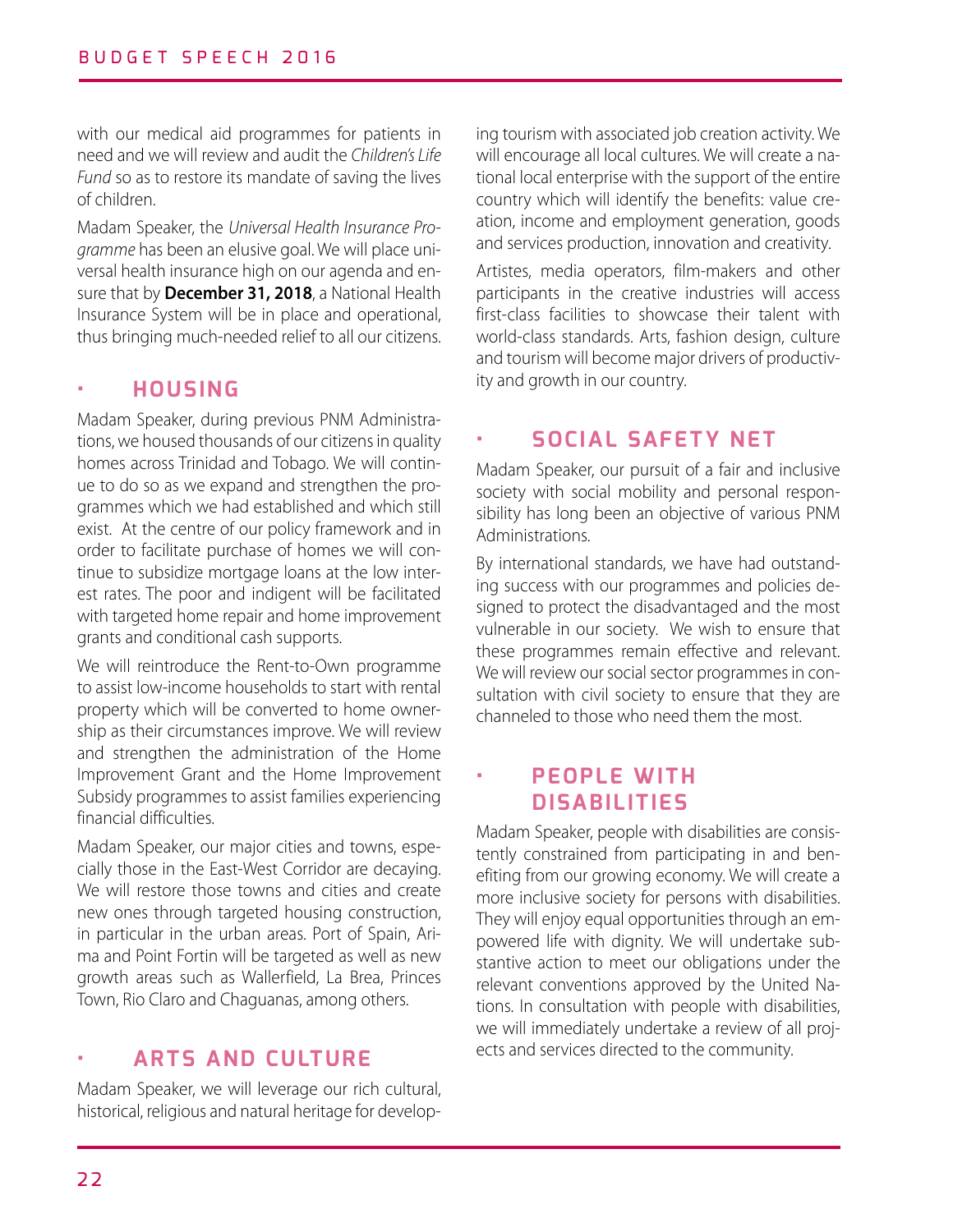# **INSTITUTIONAL STRENGTHENING**

### **• REVENUE AUTHORITY AND PROPERTY TAXES**

Madam Speaker, revenue administrations must be effective and fair in the collection of taxes. They build trust between Government and the citizens. Revenue administrations through which the tax collection activities of both the Customs and Excise and the Inland Revenue are merged, are wellestablished in advanced, emerging and developing countries. The previous PNM Administration had established the machinery for establishing a Revenue Authority for mobilizing fair and equitable non-energy taxes for a modern economy. The Revenue Authority would have enhanced tax administration and generate additional revenue and jobs estimated at **5.0 percent** of GDP, or an additional **\$8.0 billion**. In addition, an equitable, fair and transparent property tax regime was at an advanced stage of implementation. We were putting our revenue collection on a stable basis including building into the revenue system a resilience to counter the volatile nature of our energy revenues.

Madam Speaker, the previous Administration not only abandoned the Revenue Authority but also deferred the payment of all property taxes resulting in a loss in revenue to Trinidad and Tobago of at least **\$1.0 billion** during their tenure. Yet again, another important source for revenue enhancement was completely lost.

#### **• STATISTICAL INSTITUTE**

Madam Speaker, it cannot be disputed that our Central Statistical Office has been severely neglected for decades and even more so in the last five years.

The international rating agencies and the multilateral lending institutions have all commented on the paucity of accurate statistical data in Trinidad and Tobago. In fact, Moody's Investor Services cited poor statistical data as one of the reasons for the downgrade of our country's credit rating under the previous Government. It goes without saying that it is virtually impossible to derive informed policy decisions without accurate statistical data. In recent years there has been a lot of skepticism on the authenticity of the statistics produced. This has led to a loss of confidence both domestically and internationally in the analyses and issuance of various social and economic data.

As a result I wish to assure this Honourable House that we will take the necessary steps to correct this travesty. We will bring to the Parliament in the new fiscal year, legislation to establish an independent Statistical Institute. The Board of this Institute will comprise persons drawn from the public sector, the Central Bank, the universities, and private sector organisations. We expect this Institute to restore the confidence of all stakeholders involved in decisionmaking processes.

### **• GENERAL ACCOUNTING OFFICE**

Madam Speaker, with constrained revenues accruing to the country over the medium-term, our expenditure must be focused to achieve maximum efficiency. For this reason, we propose to institute a *General Accounting Office* which will be an independent office of Parliament. This Office will maintain a continuous real-time assessment of actual budget performance identifying in the process, divergences which require public attention.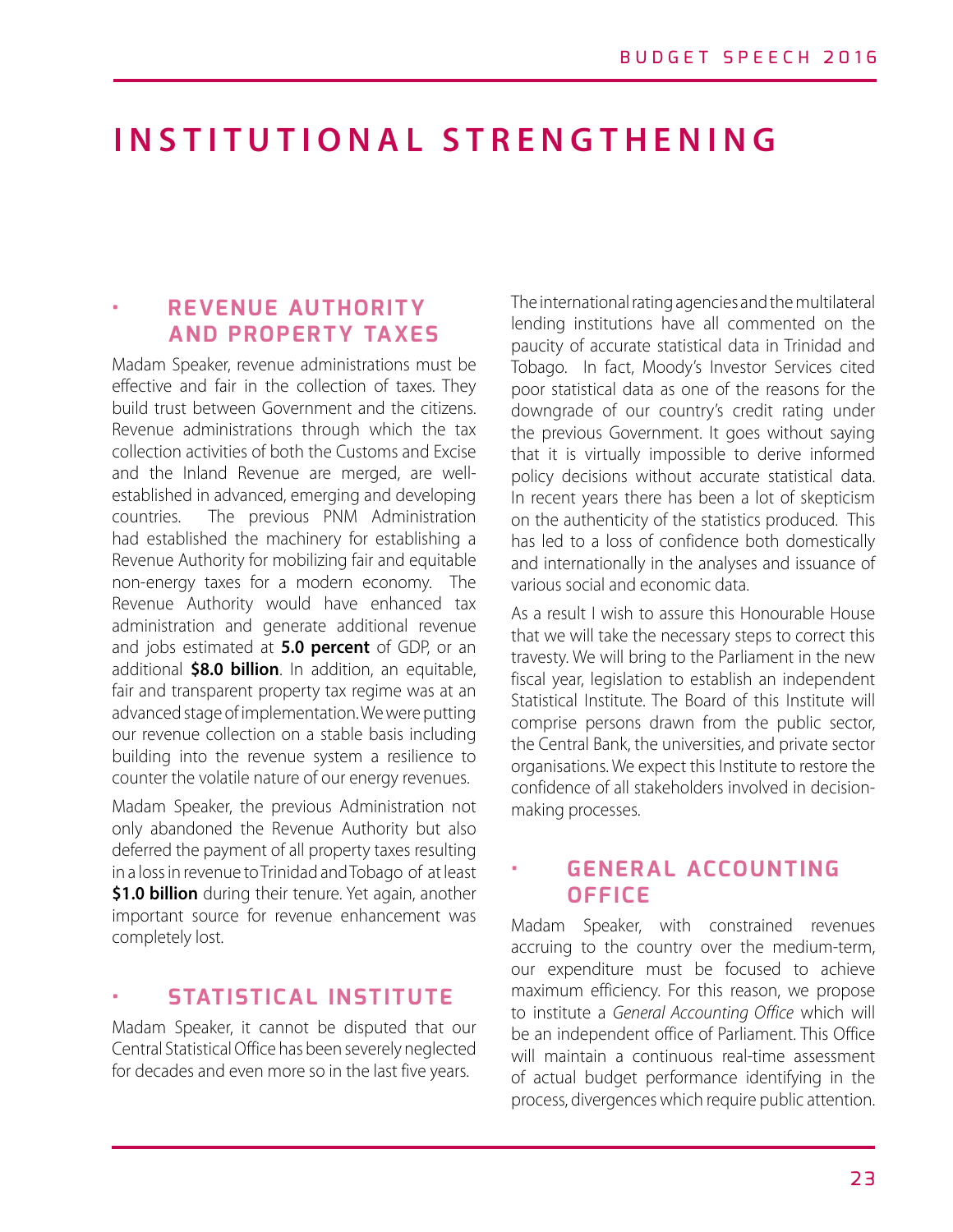### **• PROCUREMENT**

Madam Speaker, allegations of corruption, theft, waste and squandermania in the award of public sector contracts reached a crescendo in Trinidad and Tobago in 2015. This contributed in no small way to the downfall of the last Government. The previous Administration in its supreme arrogance spent 5 years talking loudly about procurement; but true to form, they ended their tenure without putting new and modern systems of procurement into place. This PNM Administration will cut out this cancer of corruption and waste as we fulfill our commitment to the people of Trinidad and Tobago to implement a modern, transparent and fair public procurement system in **2016**. We are already in the process of conducting a review of the existing legislation, and we will table the appropriate amendments and operationalise the new procurement agency in the shortest possible time.

## **• ECONOMIC AND FINANCIAL MANAGEMENT**

Madam Speaker, as we move to restore morality and ethical behavior in public affairs, we will at the same time create the conditions for reviving growth and putting the economy on a sustainable and higher growth path. To facilitate this process in a long-term framework we will re-task the *Economic Development Board* with key mandates:

- to develop and maintain dialogue with Government, the private sector and the labour movement with a view to establishing long-term economic and social goals for the economy; and
- to develop and maintain an *economic and financial plan* with alternative financial and investment scenarios in a long-term framework.

## **• PUBLIC SECTOR INVESTMENT PROGRAMME**

Madam Speaker, our capital investment programme for fiscal **2016** has been reduced to **\$7.0 billion** or by **14.2 percent** from fiscal **2015** in the exercise of our commitment to fiscal prudence.

We have re-prioritised, refocused and, where necessary, consolidated public investment expenditures towards those areas and activities which will begin to reverse the conditions of economic stagnation experienced over the past five years. We will build on the intrinsic strengths of the economy; we will create the most value in terms of benefits for the population; we will lay a solid foundation for achieving economic and social transformation.

In particular we will prioritise:

- ongoing projects which are expected to be completed or significantly advanced in **2015**; and
- loan-funded projects and projects with contractual obligations.

## **• PUB LI C -PRIVATE - PARTNERSHIPS**

Madam Speaker, Public-Private-Partnerships have evolved in both advanced and developing countries as a robust approach for the delivery of infrastructure services and for catalyzing growth and development. Trinidad and Tobago is already utilising public-private-partnerships to deliver public infrastructure services in some areas of the economy, including health, education and ICT.

Technical capabilities are being built in the Ministry of Finance and in a number of other Ministries. We will continue to use this model of development as we establish long-term contracts with investors to deliver much-needed infrastructure.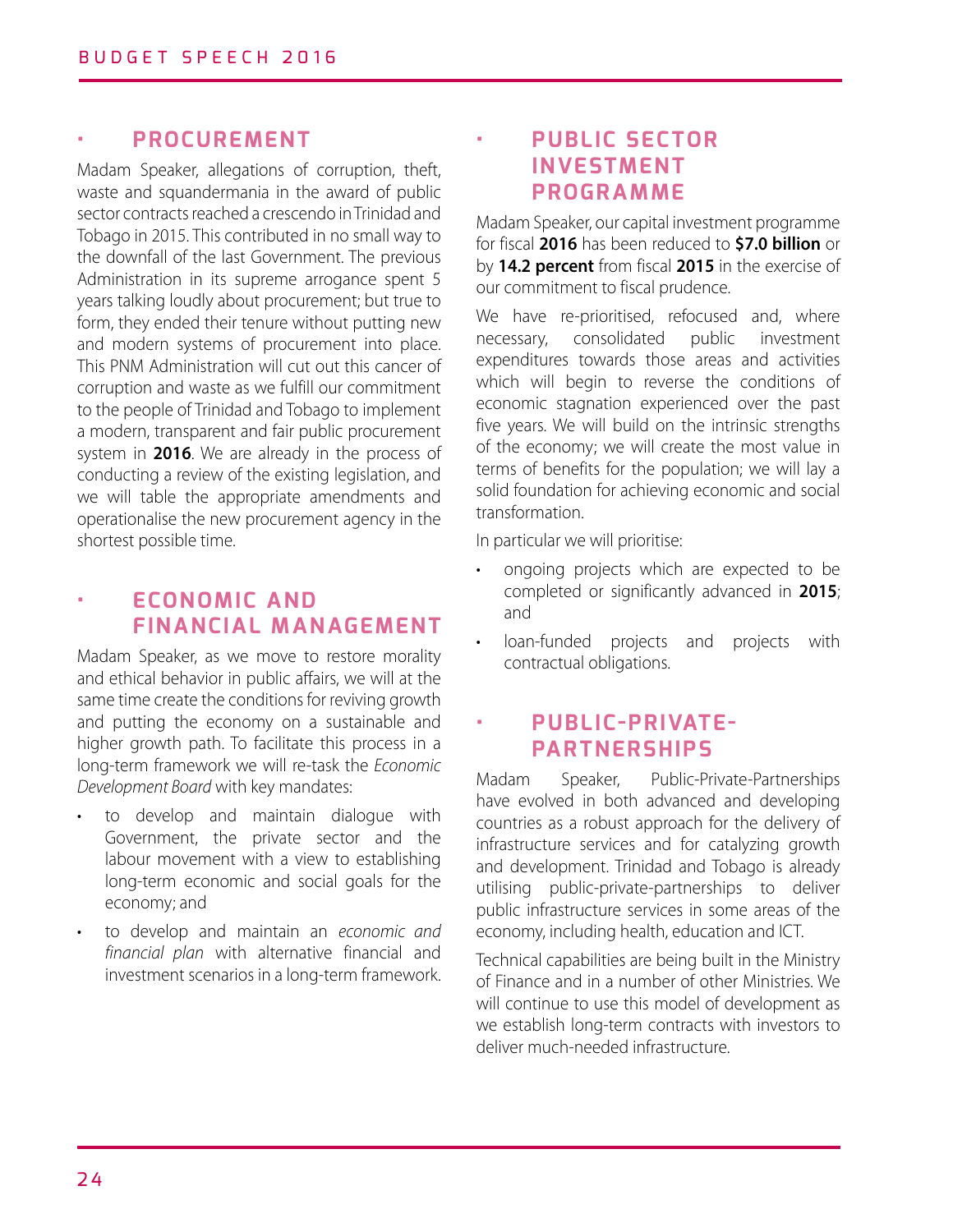# **TRANSPORTATION**

Madam Speaker, modern and strategically-planned transportation is essential for the future of Trinidad and Tobago. Traffic gridlock is one of the most serious problems in Trinidad and Tobago today, and among other things, in order to resolve this problem, we plan to remove all traffic lights from Port-of-Spain to Sangre Grande by constructing overpasses and interchanges at strategic locations along the East-West corridor. We will also construct ring roads and implement other traffic solutions in built-up areas such as Chaguanas, and Sangre Grande in Trinidad and Scarborough in Tobago. We believe that transit times in Trinidad and Tobago should be reasonable, comfortable and safe. Our infrastructure development projects over the next few years will be wide-ranging and will include:

- a national highways grid to improve the connectivity among the communities of Trinidad and Tobago, thereby opening economic space to generate economic opportunities including:
	- the completion of the San Fernando to Point Fortin Highway;
	- the construction of the San Fernando to Mayaro freeway;
	- the construction of the Wallerfield to Manzanilla Highway; and
	- the construction of the Port-of-Spain to Chaguaramas Highway/Causeway
- a Mass Transit System as a high priority which will dramatically improve the quality of life of

the travelling public. Discussions have already commenced with the IDB to explore affordable options for a Mass Transit System. We expect that before the end of the fiscal year, we would have taken the investment decision on this project;

- a new first-class road between Valencia and Toco will link the new fast ferry port in Toco with the rest of Trinidad. Subsequently, the entire Northeast region of Trinidad will become available for new industrial, residential and commercial development;
- we will construct a first-class road from Princes Town to Moruga where we will build a new and modern fishing port;
- a modern Motor Vehicle Authority will facilitate effective and safe usage of the nation's roadways and highways;
- sea and air transport facilities, including the modernisation of the Piarco International Airport and in collaboration with the Tobago House of Assembly, the construction a new modern Airport Terminal at Crown Point in Tobago;
- new fast ferries providing adequate levels of service between Trinidad and Tobago;
- a new ferry port in Toco providing a faster alternative sea route from East Trinidad to Tobago; and
- a new container Port in Port of Spain.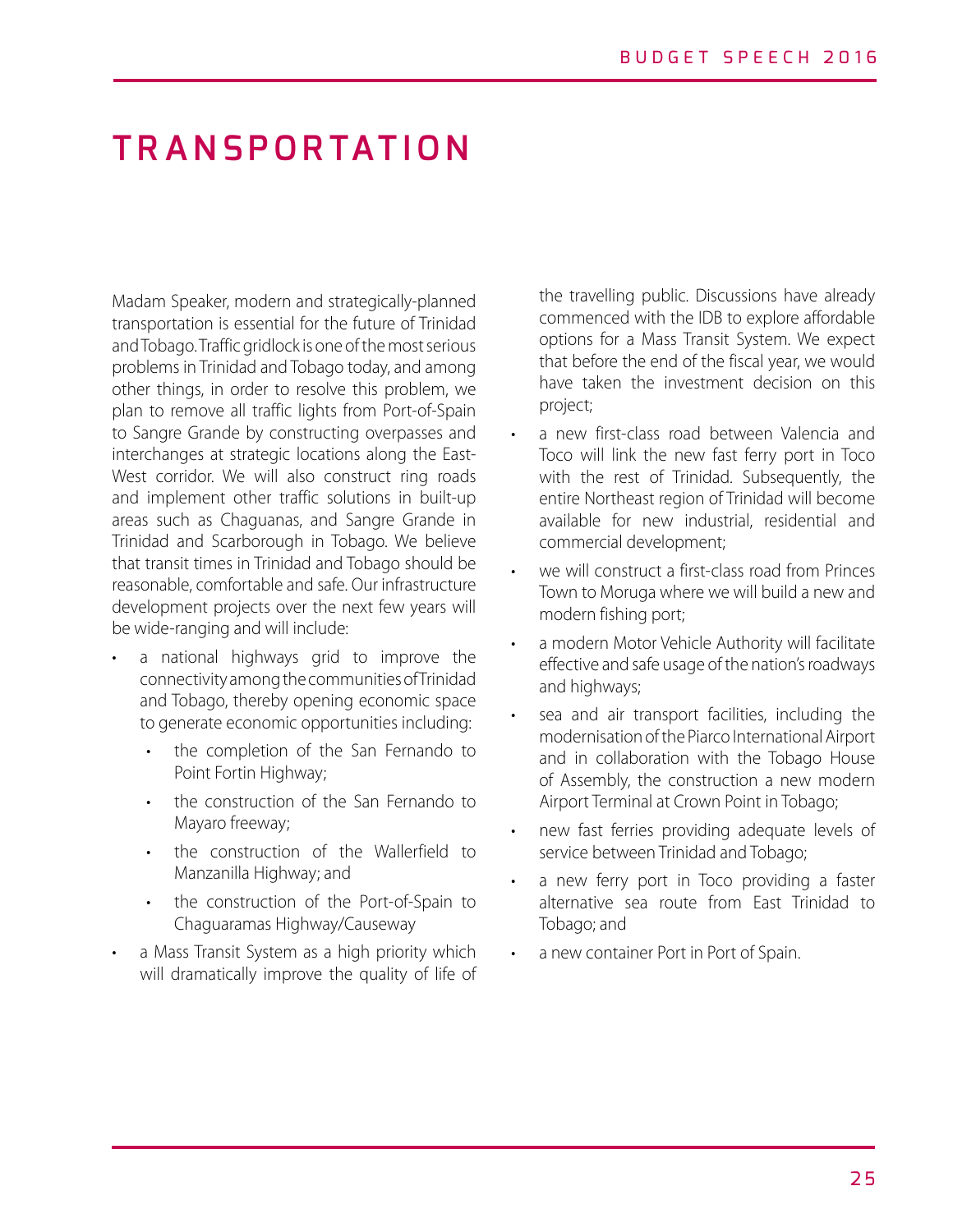# **R U R A L D E V E L O P M E N T A N D LOCAL GOVERNMENT**

Madam Speaker, our road network will open economic space in Trinidad and Tobago providing in the process much-needed connectivity among communities, in particular rural communities. We will set in motion the economic and social forces to build those communities. Policy formulation and direction will be unified under one Ministry to ensure that there is co-ordination of plans, programmes and infrastructure within our rural communities.

Work has already commenced on the design of the new Local Government framework. In this framework, regional and municipal corporations with appropriate autonomy through the amendment of the Municipal Corporation Act will develop and implement their own regional plans. They will do so in a similar manner as the Tobago House of Assembly. These initiatives will be implemented within the framework of national policy. These bodies will have a dedicated source of funding, provided by the Government. We plan to complete this reform process by **October 2016**.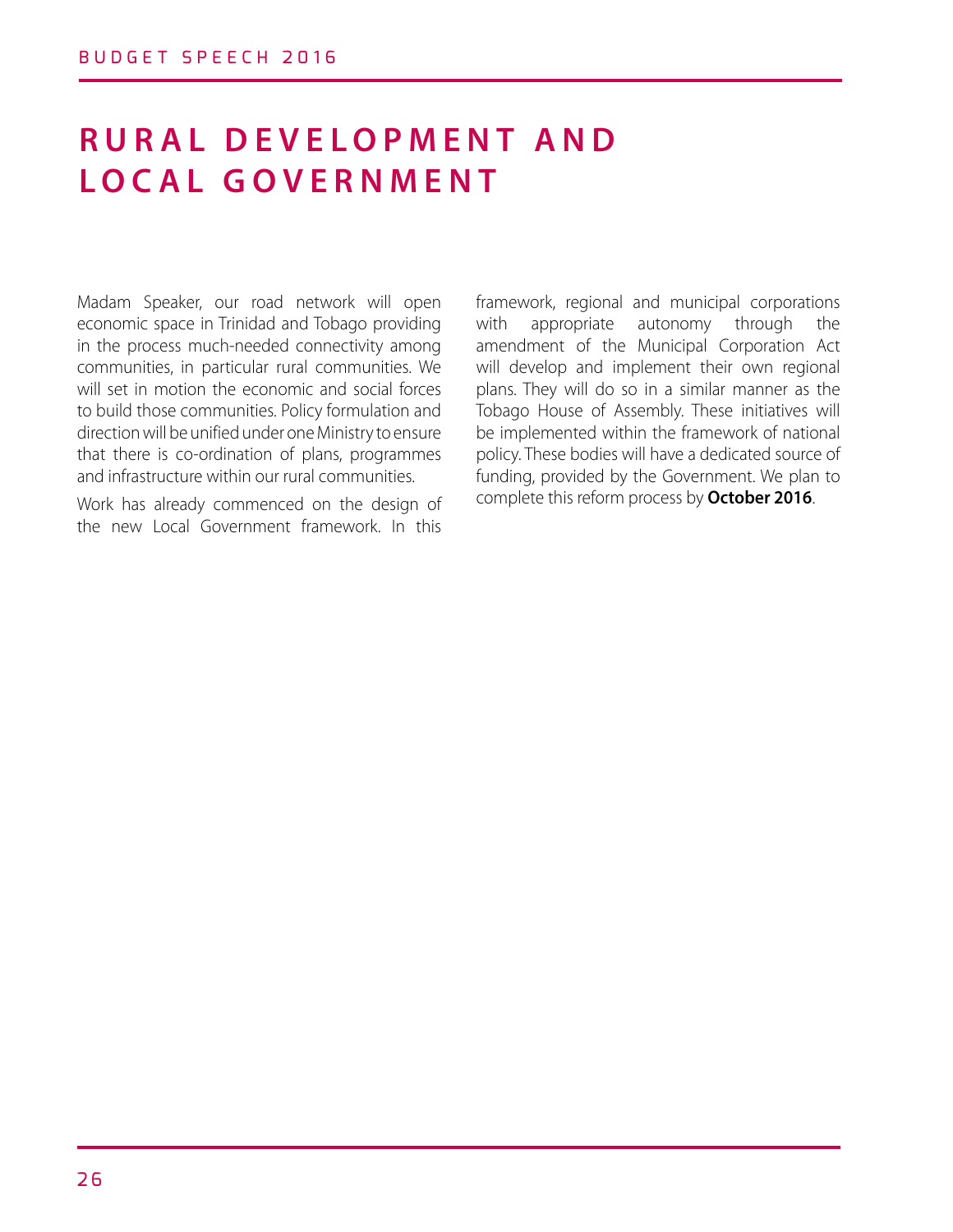# **ENVIRONMENT**

Madam Speaker, our nation's natural resources must be conserved for our generation, as well as for future generations. It is imperative that we conserve our land and sea areas, our wildlife and marine species, and our green public spaces places. Our natural resources provide great pleasure for our citizens and visitors and represent a unique opportunity to contribute meaningfully to the development of our country.

Madam Speaker, we will partner with various stakeholders to promote environmental awareness throughout the nation, particularly among our young people, especially in rural communities. We will bring to this Parliament legislation relating to the preservation and the enhancement of the environment, in particular initiatives which will reduce the carbon footprint in Trinidad and Tobago

.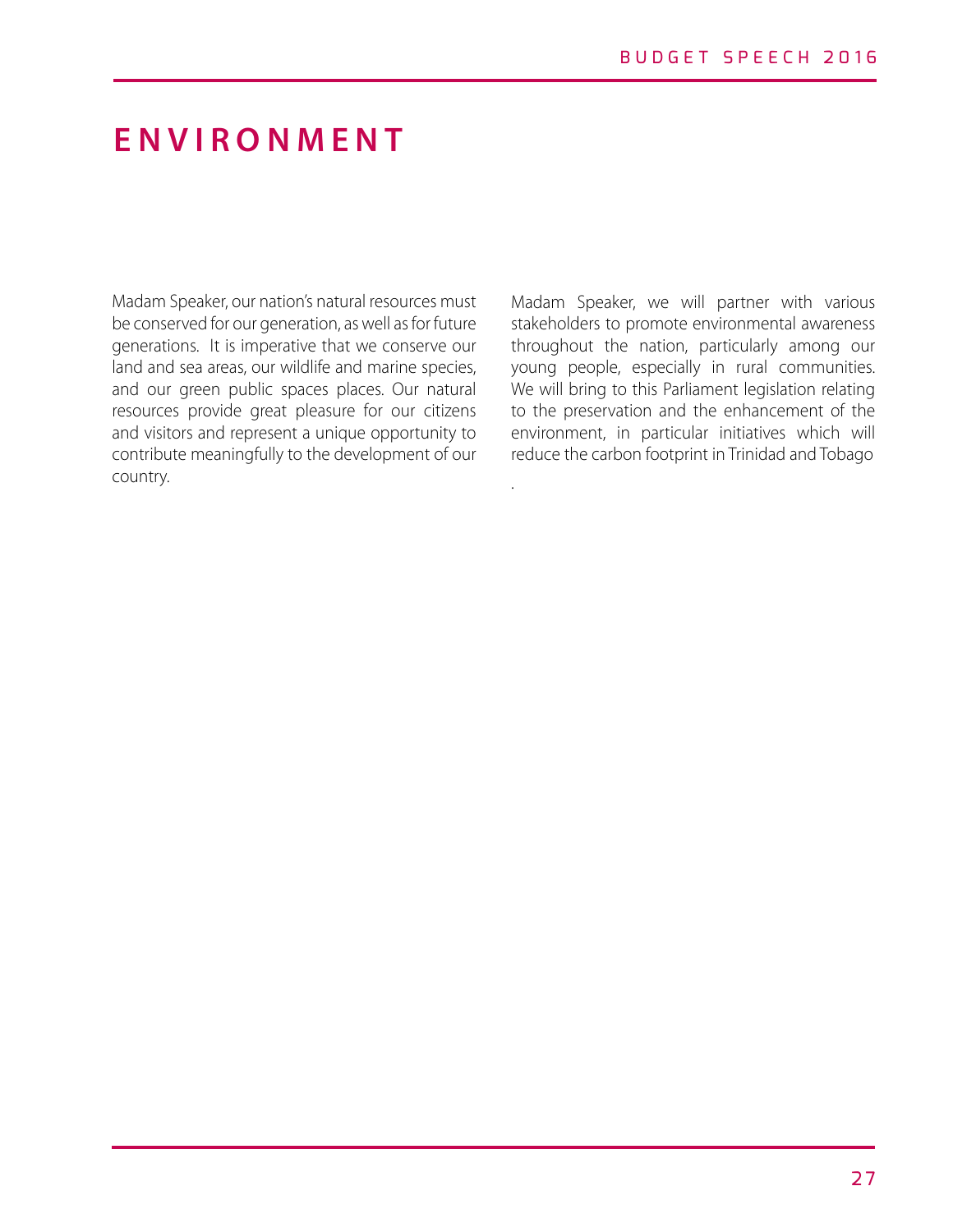# **LABOUR**

Madam Speaker, we have had a long and proud history of collaboration with the labour movement. We have fostered their active participation in Parliament and we have placed labour representatives on the Boards of State Enterprises. In this confidence- building exercise, the Government, employers and the private sector, will co-ordinate their efforts for adopting common approaches for reviving our economy.

A peaceful competitive and productive industrial relations climate is the prerequisite for this country to improve its efficiency and effectiveness. We have been deepening and strengthening our relationship with labour and we will undertake a comprehensive

review of all labour legislation, including the Industrial Relations Act and the Retrenchment and Separation Benefits Act. This review will be coordinated with the trade union movement and the business community.

Madam Speaker, following our budget theme we will establish a line of communication with the labour movement with a view to regular dialogue, consultation and interaction on all areas of policy, plans, projects and programmes affecting the rights of workers and labour in general. We will strengthen this collaboration through a tripartite engagement between the Government, labour and the employer.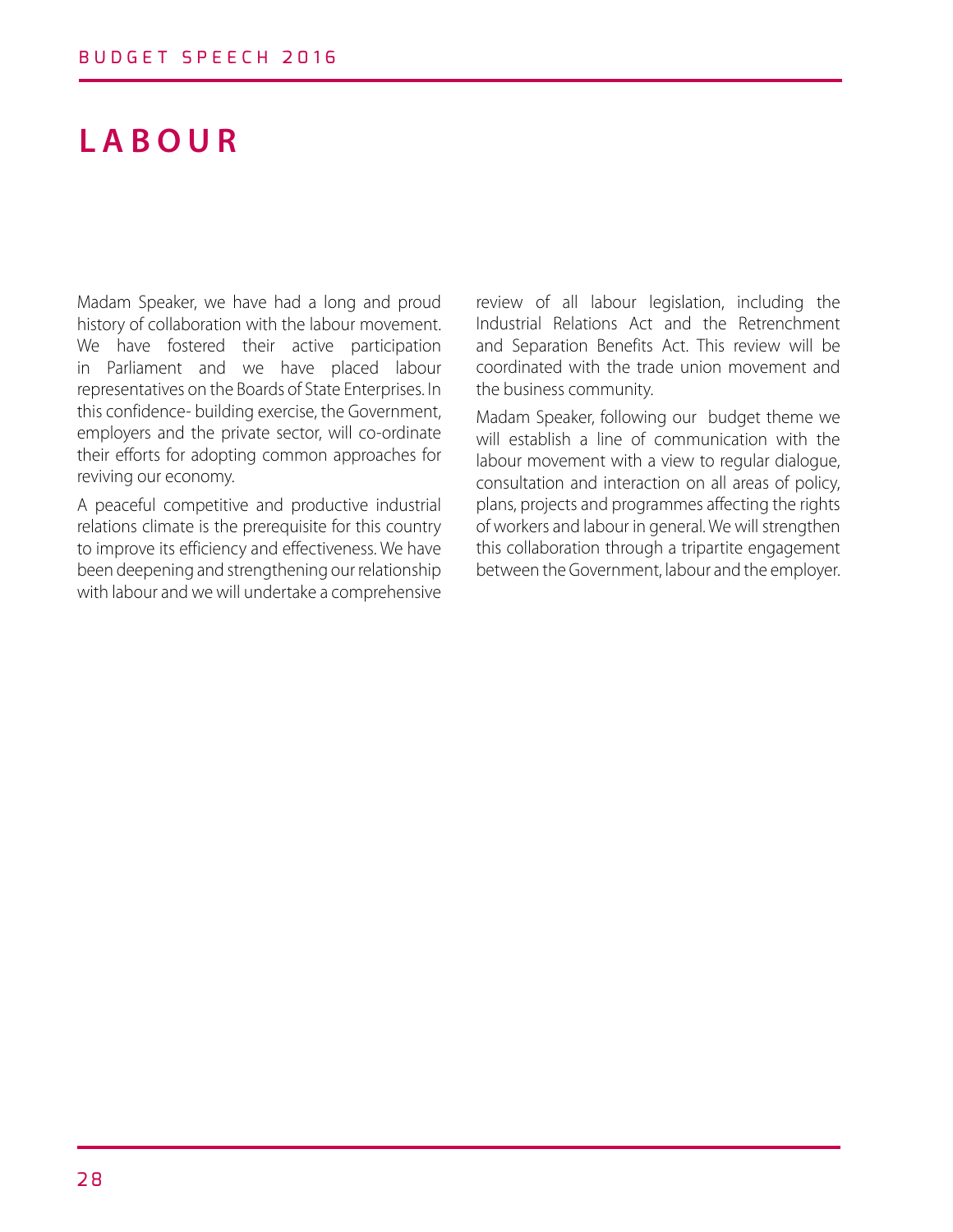# **FOREIGN EXCHANGE MARKET**

Madam Speaker, rebuilding confidence in the management of the foreign exchange market represents a central thrust as we revitalise our national economy. The current situation is untenable and has contributed to great uncertainty and capital flight. We have been in discussions with the Central Bank of Trinidad and Tobago which has agreed on a collaborative effort for restoring confidence in the national economy.

As an initial step, the Central Bank in the discharge of its mandate for the management of the foreign exchange market, will be requested to re-establish the foreign exchange distribution system which existed prior to **2014**. The Central Bank will also be requested to clear the backlog of arrears of foreign exchange demand and ensure that legitimate demands for foreign exchange are met, as well as ensure the stability of the exchange rate. As a Government, we are committed to ensuring an adequate and efficient supply of foreign exchange to our manufacturers and importers and to the citizenry at large and we also intend to take the necessary steps to protect our exchange rate from external pressures.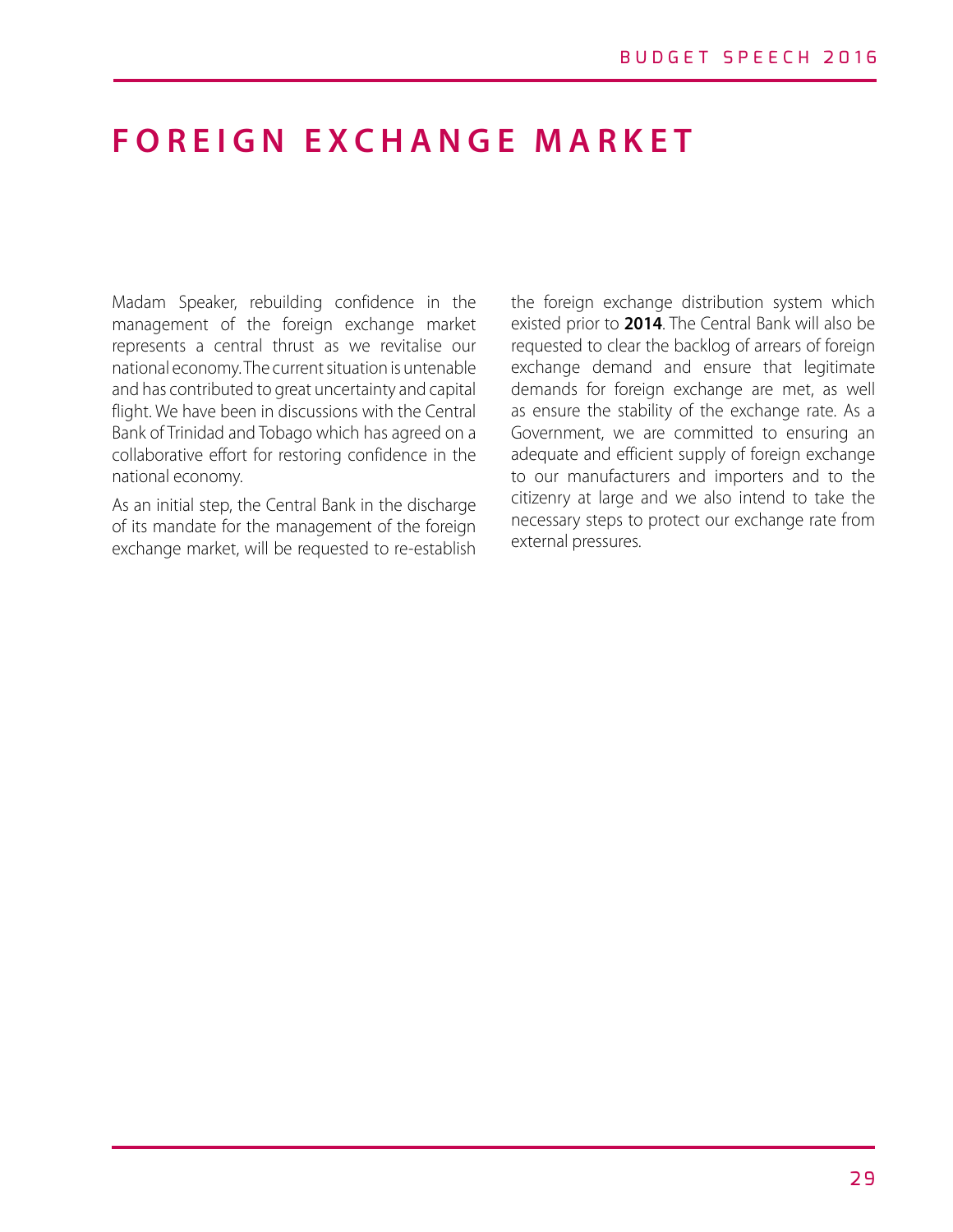# **CLICO RESOLUTION**

Madam Speaker, on demitting office in **2010**, the previous PNM Administration had finalized a structured CLICO resolution payment plan which had the support of all stakeholders. The previous Administration abandoned this plan, and the matter subsequently became embroiled in controversy. By **2015**, the CLICO plan had mutated through a number of complex mechanisms, including legislation which has been challenged in the High Court, with the final settlement to several policyholders still largely undetermined and litigation by some of the affected groups reaching all the way to the Privy Council. This PNM Administration will make our best effort to bring this matter to an amicable conclusion, in the interest of all concerned and the country at large.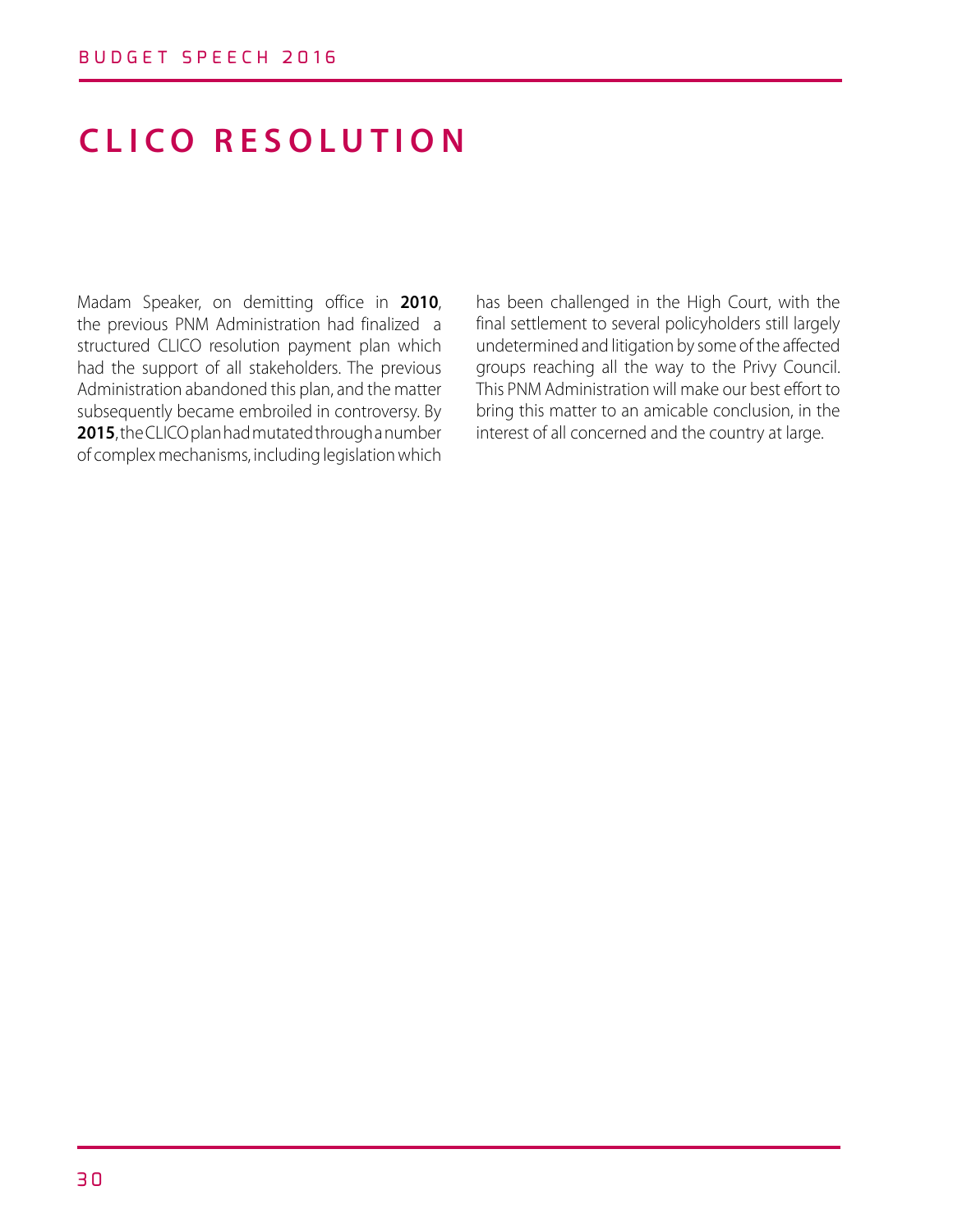# **LEGISLATION**

Madam Speaker, many of our financial institutions are still governed by pieces of legislation which are inadequate to our contemporary needs.

To date, many pieces of legislation in the financial sector in particular, have not been reviewed with a view to updating the regulations governing the sector. This presents considerable risks to participants in the sector and we consider this to be unacceptable. We will correct this anomaly as a matter of priority.

This will include the Insurance Bill and the Credit Union Bill which are vital to promoting good governance in the financial sector and will be laid in Parliament shortly. We will also review other pieces of legislation, including the Securities Exchange Commission, the Financial Intelligence Unit and the Central Bank Act to align them with international best practice. We will bring to Parliament this fiscal year our full legislative agenda.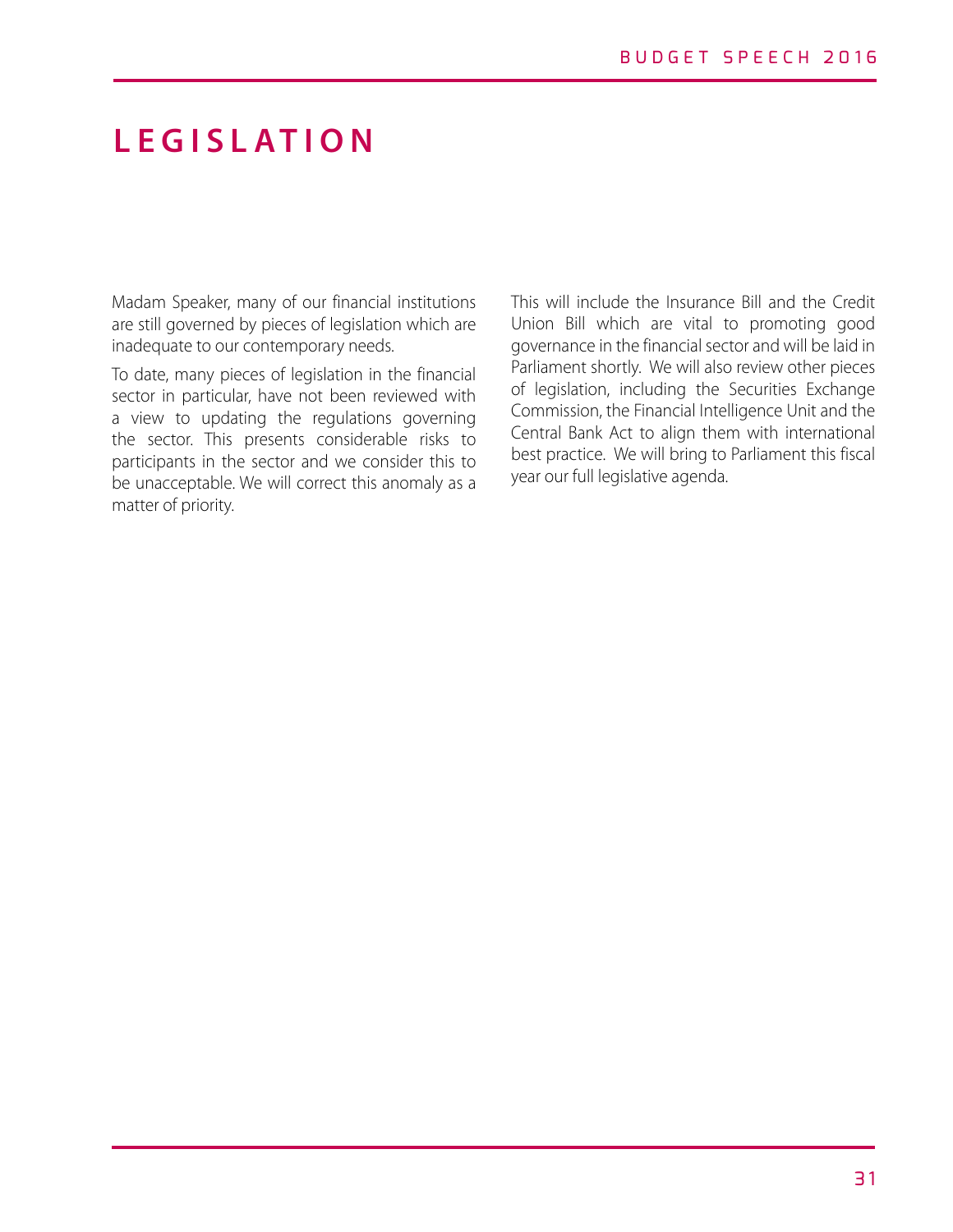# **TOBAGO**

Madam Speaker, I wish to address matters relating to Tobago, at this time. Consistent with the provisions of the Tobago House of Assembly Act, the required budget documentation was transmitted by the Assembly. The proposals contained in the documentation, in particular the developmental needs of Tobago were further advanced and clarified by the Chief Secretary, the Honourable Orville London, during the course of a very purposeful meeting which I had with him and his colleagues.

I am also grateful for the thoughtful and valuable views expressed by the Secretary of Finance and Enterprise Development, the Honourable Joel Jack.

The development needs of Tobago will be guided by the *Tobago Comprehensive Development Plan,*  developed by the Assembly, which sets out a road map for the development of the island.

Among other things, the Plan will ensure that:

- the tourism sector becomes an important driver in the engine of growth in the national economy. Strong and effective public private sector partnerships will be encouraged to deliver infrastructure and infrastructure services, with a view in particular of expanding the stock of hotel rooms in Tobago;
- with tourism and transportation being closely linked, the A.N.R. Robinson International Airport will be modernised with the construction of a new terminal. The air and sea transport system will be upgraded and rationalised to facilitate greater alignment between demand and supply and to ensure that congestion, delays and inadequate space and capacity at our air and sea ports that serve Tobago are things of the past;
- economic diversification continues with the securing of additional anchor tenants at the Cove Eco-Industrial and Business Park; industrial activities at the Cove and other parts of Tobago will be supported by a new cargo port;
- the housing needs of Tobago will be met through an accelerated and adequately funded housing programme to bridge the gap between demand and supply
- land titles in Tobago are regularized;
- an integrated water security and solid waste management programme is developed and implemented;
- educational infrastructure will be upgraded at all levels; and most importantly; and
- Tobago's security apparatus is strengthened with the construction of new police stations at: Old Grange and Roxborough, a new fire station headquarters in Roxborough and new a fire station in Courland. Further, an appropriate local Police Unit within the Tobago House of Assembly will ensure that Tobago remains the safe place that it is for the well-being of citizens and visitors alike.

Madam Speaker, for fiscal year **2016** the budgetary allocation for the Tobago House of Assembly is **\$2.772 billion**, of which **\$2.345 billion** will be for the recurrent expenditure, **\$404.0 million** for capital expenditure and **\$23.0 million** for the Unemployment Relief Programme.

Madam Speaker, this budgetary allocation of **\$2.772 billion** is equivalent to **4.4 percent** of the National Budget. This is significantly above the minimum legal level established by the Dispute Resolution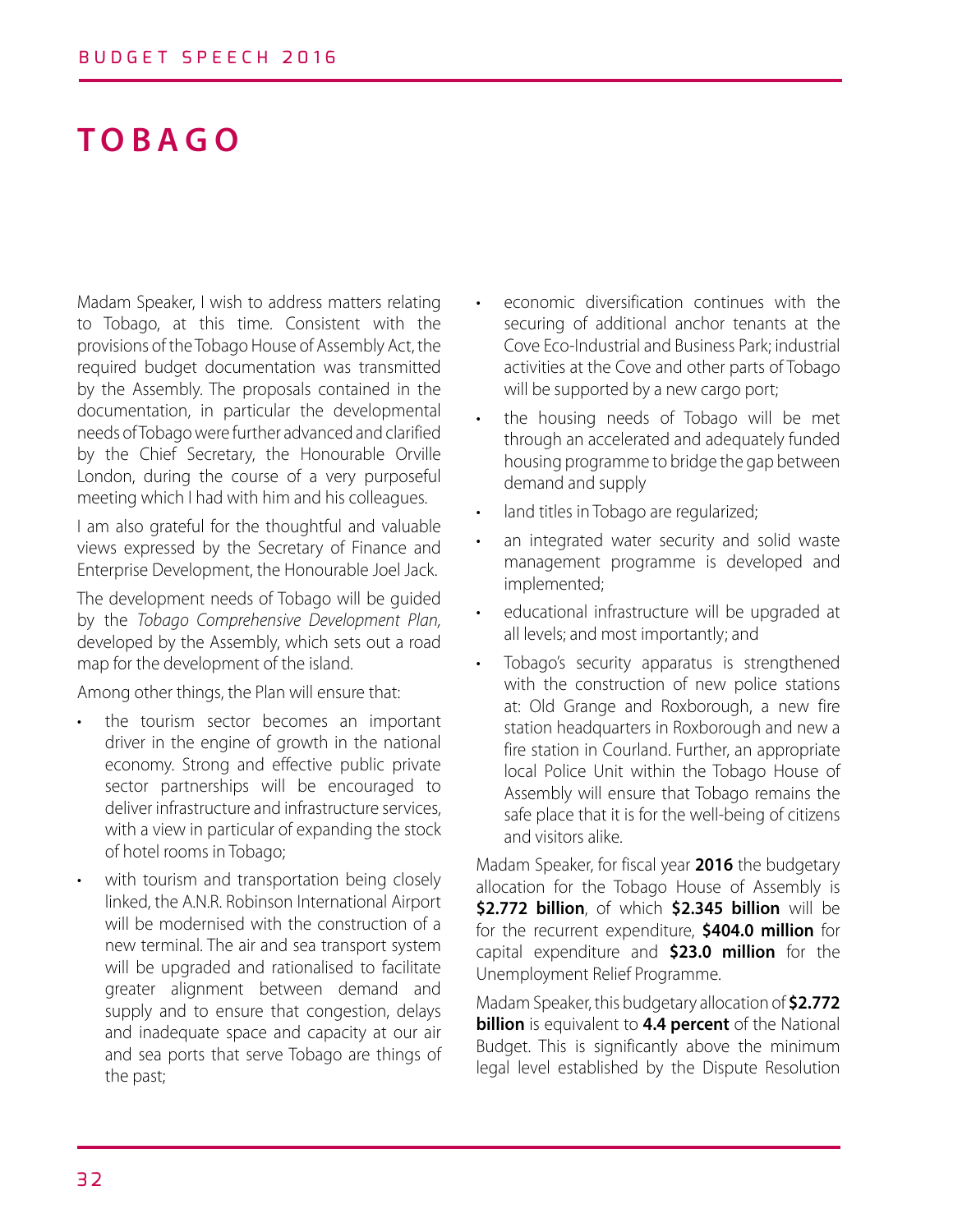Commission and more in percentage terms than Tobago received under the previous administration. We do not believe in slavish adherence to the minimum possible allocation to Tobago, or to any part of the country for that matter. We believe instead that each area of the country deserves to be treated on its own merit and given the resources it requires and deserves, based on its needs; hence our increased percentage allocation to Tobago in **2016**. Other areas in the country will receive similar attention in the future as and when required. In addition, Tobago will receive a further **\$1.13 billion** in direct expenditure through the Central Government.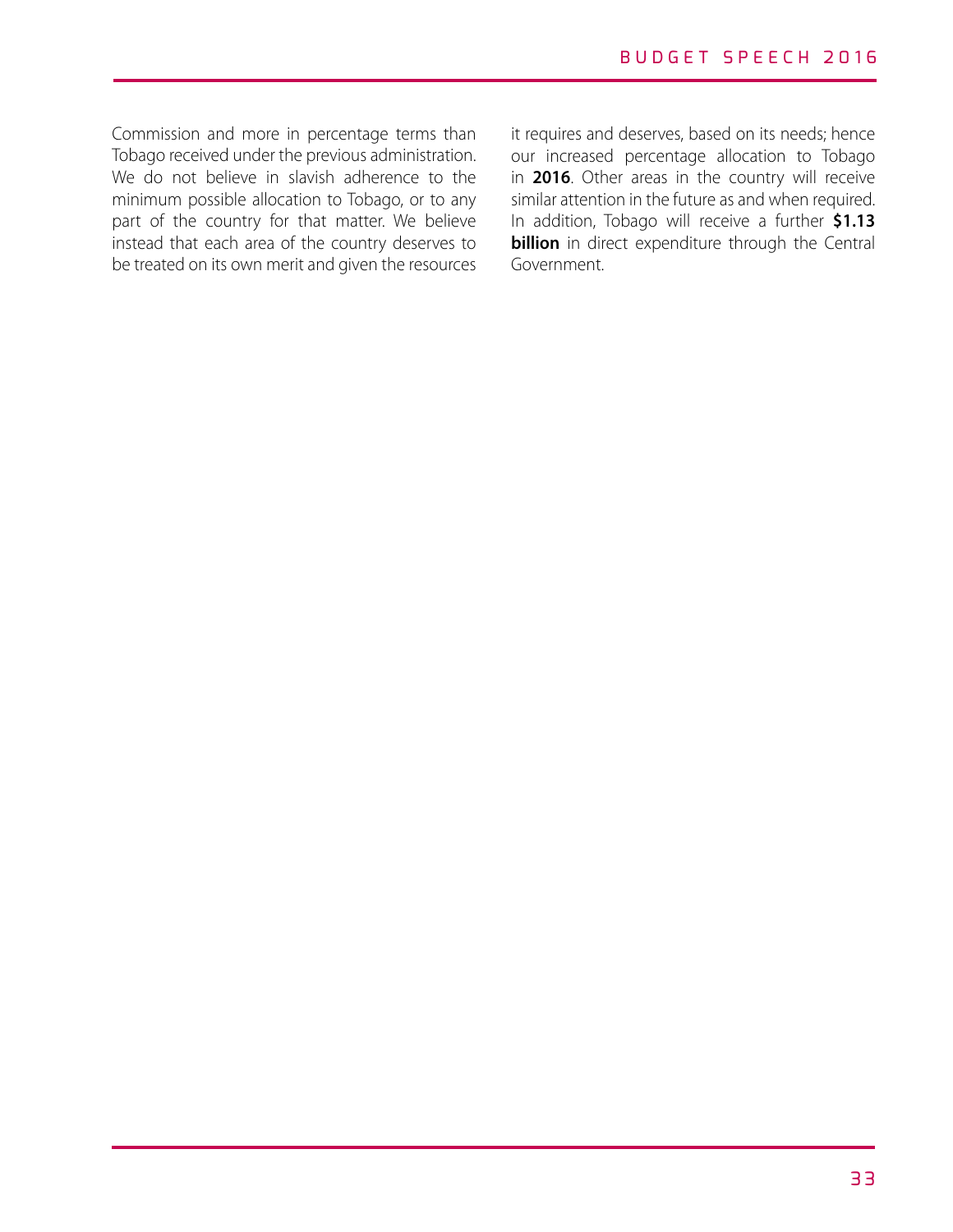# **ESTIMATES OF REVENUE AND EXPENDITURE 2015-2016**

Madam Speaker, there is no doubt that the Trinidad and Tobago economy needs to embark on a programme of economic adjustment so as to set the stage for sustained growth over the mediumterm.

We also recognize that given economic stagnation over the past few years (5 years actually), which seems to have carried over into **2015**, too large a withdrawal of fiscal stimulus could aggravate the current slowdown in the economy.

Madam Speaker we will bring the government finances into approximate balance by fiscal year **2018**. For **2016**, the Government is aiming to reduce the deficit from **\$7.0 billion** or **4.2 percent** of GDP to **\$2.8 billion** or an estimated **1.7 percent** of GDP. The adjustment incorporates a mix of revenue measures of **\$5.2 billion** or **3.2 percent of GDP** and access to **\$13.4 billion** or **8.2 percent of GDP** in one-time resources including asset sales. To ease the adjustment burden on the most vulnerable groups, the budget includes an increase in the personal income tax deductions, adjustments to pensions and other benefits for new entrants into the labor market as well as retirees.

The recovery of the economy will depend critically on the reaction of the private sector to the improved business environment and other measures being introduced to ease the labor shortage and improve productivity, and we ask the private sector to partner with the Government to make its share of the required investment to bring about economic revival.

Madam Speaker, it must be emphasized that public expenditure rose considerably over the last five years from **\$46.7 billion** in **2010** to **\$62.0 billion** for fiscal year **2015**, an increase of **33.0 percent**. The majority of this expenditure was accounted for by increased

personnel expenditure, unsustainable transfers and subsidies and unbridled capital expenditure.

Madam Speaker, for fiscal year **2016**, after careful screening and review, we attempted to contain expenditure to **\$61.8 billion**, the equivalent of the revised estimates for **2015**. However, faced with the obligation of payment in **2016** of public sector arrears of **\$5.0 billion**, we adjusted expenditure downwards by **\$3.7 billion**, bringing total expenditure for **2016** to **\$63.0 billion**, inclusive of the **\$5.0 billion** in arrears. This notwithstanding, the estimated current revenue in **2016** has contracted sharply to **\$41.6 billion** based on current oil and gas price estimates, or **\$18.7 billion** less than the original estimate of revenue in the **2015** Budget.

In these circumstances with a pre-adjustment deficit of **\$21.4 billion** or **13.0 percent** of GDP it was incumbent on this Administration to initiate the process for re-establishing fiscal discipline.

Madam Speaker, we propose in **March 2016** to review the budgetary measures, as part of the normal Mid-Year Review, to ensure that we have put in place a comprehensive regime for restoring longterm fiscal discipline. In the interim, to ensure that the appropriate fiscal stimulus is maintained, the Government proposes to undertake the necessary adjustments to achieve at minimum a fiscal balance by fiscal year **2018**. In so doing, we have sought to balance the burden of adjustment across all sectors, in order to close the **\$21.4 billion** gap between current revenue and expenditure in **2016**.

Madam Speaker, in the coming fiscal year we plan to generate a deficit of **\$2.8 billion** or **1.7 percent**  of GDP, significantly lower than the budgeted deficit for the last five years. To bring our accounts into balance, we will mobilise additional revenue equivalent to **\$18.6 billion** or **11.4 percent** of GDP.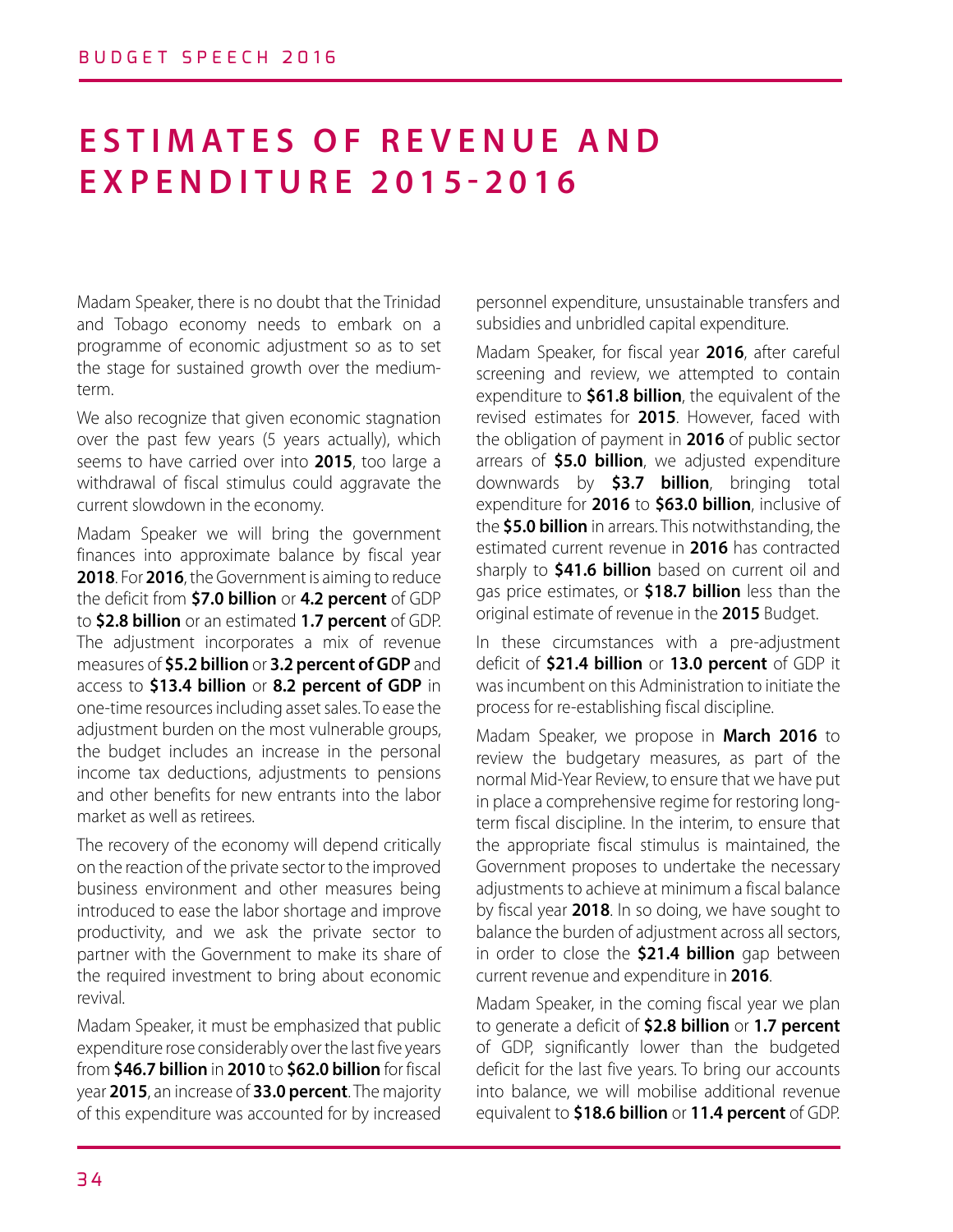Madam Speaker, to achieve this we will:

- initiate a reform of the Value Added Tax system;
- enhance tax collection and compliance;
- commence the process for reforming the fuel subsidy;
- increase the Business Levy;
- increase the Green Fund Levy;
- phase in a Property Tax regime; and
- introduce a tax regime for the gaming industry.

Madam Speaker, these taxation measures are estimated to yield an additional **\$5.2 billion**  and reduce expenditure by **\$340.0 million** by commencing the process for reforming the fuel subsidy. They will be supplemented by a *sale of assets programme* and the receipt of extra-ordinary dividends projected to yield a further **\$13.4 billion**, including:

- partial repayment by CLICO relating to the Government's financial support;
- proceeds from the Initial Public Offer of Trinidad and Tobago NGL Limited;
- capital repayment from Trinidad Generation Unlimited; and
- dividends from the National Gas Company

Madam Speaker, these revenue mobilisation measures will be supported by a prudent and realistic oil price assumption of **US\$45.00** per barrel and a mix of gas prices properly properly to reflect our markets, including Henry Hub of **US\$2.75** per mmBtu and Indonesia of **US\$8.00** per mmBtu.

It should be noted that the Government is utilising an oil price assumption of **US\$45** per barrel for **2016** for West Texas Intermediate (WTI), which is our reference crude, in the context of recent projections by the International Monetary Fund (IMF) and the Energy Information Administration (EIA) of the USA of annual prices of oil per barrel for 2016 between **US\$50.40** and **US\$53.57** per barrel respectively.

We have thus factored in what we consider to be a reasonable cushion of US\$5.00 to US\$8.00 per barrel, to cover us in the event of another oil price shock.

Madam Speaker, based on those assumptions, we are projecting:

- Total revenue : \$60.287 billion
- Oil revenue : \$5.449 billion
- Non-oil revenue : \$54.838 billion
- Total expenditure net of capital repayments and sinking fund contributions : \$63.048 billion

Madam Speaker, we are balancing the need to ensure that the economy has sufficient stimulus for revival with the need for restoring discipline in the medium-term fiscal framework. This is a challenge in the context of the relatively low oil and gas prices as well as the current stagnation in our economic growth.

I propose to set in motion the achievement of a sustainable fiscal balance. I will commence this process in **fiscal year 2016** with a moderate budget deficit equivalent of **1.7 percent** of GDP and continue the fiscal consolidation process to achieve a broadly balanced budget by fiscal year 2018. It is noteworthy that in the last fiscal year, the revised deficit was **\$7.0 billion** or **4.2 percent** of GDP.

Consistent with our policies, I have made appropriate allocations to the various sectors which are now not fully comparable to the allocations in fiscal 2015 in the light of the realignment of Ministerial portfolios:

• National Security : \$0.810 billion • Education and Training : \$9.763 billion • Health : \$6.088 billion • Public Utilities : \$4.452 billion • Local Government : \$2.272 billion • Works and Infrastructure : \$1.915 billion • Housing : \$1.663 billion • Transport : \$1.563 billion • Agriculture : \$0.831 billion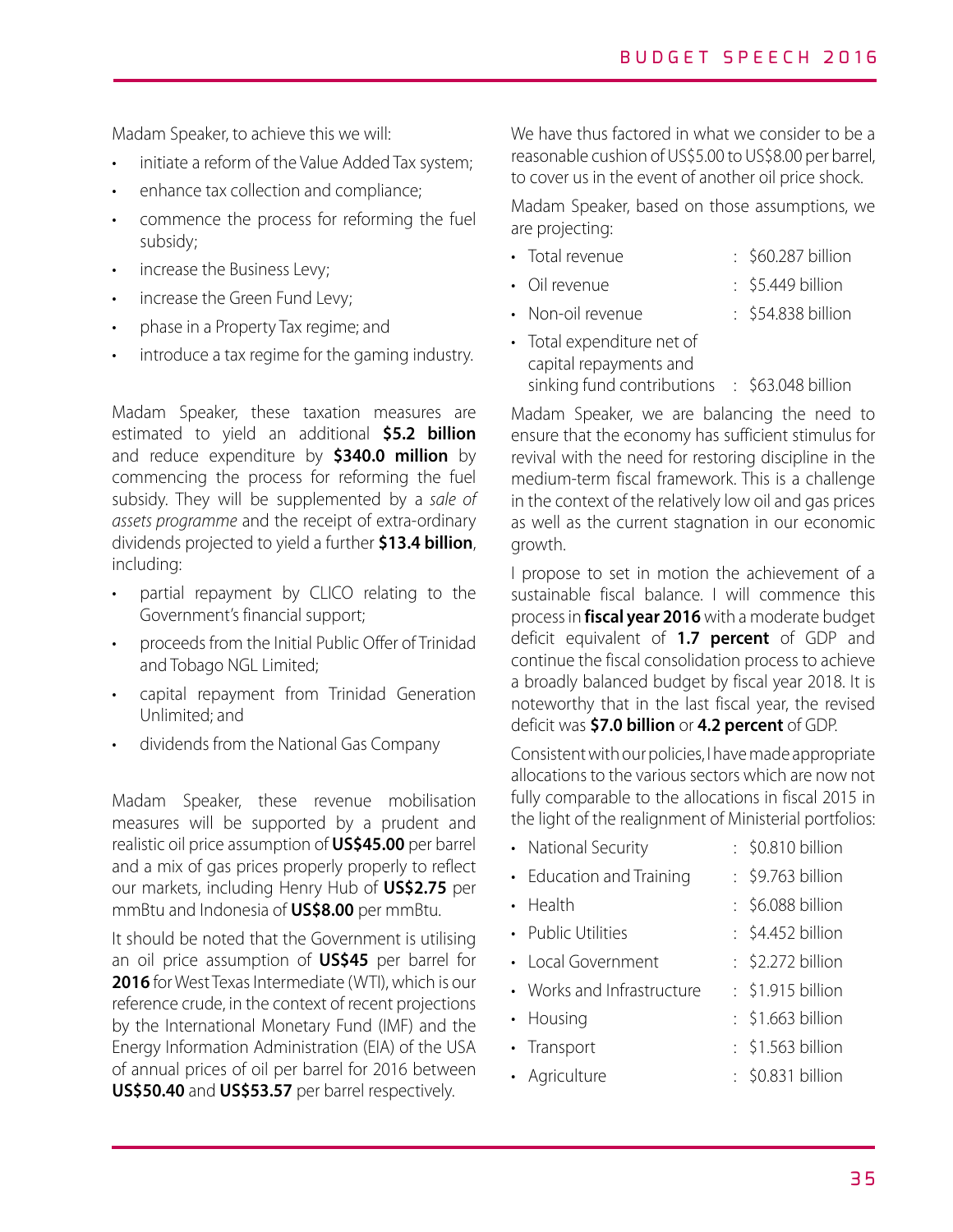# **FISCAL AND OTHER MEASURES**

Madam Speaker, I shall now present the budget proposals for fiscal year 2016.

## **• PERSONAL DEDUCTIONS FROM ANNUAL EMOLUMENT INCOME**

Madam Speaker, consistent with our 2015 Election Manifesto Promise, I propose to provide relief to working families by increasing the personal income tax exemption limit from **\$60,000** to **\$72,000**. All taxpayers earning \$6,000 a month or less will now be exempt from tax and will not be required to file tax returns. This will put additional income into the pockets of these individuals by reducing personal tax revenue by **\$250.0 million**. This measure will take effect on **January 1, 2016**.

#### **• BUSINESS FUND LEVY**

Madam Speaker, in order to spread the burden of adjustment across the society, I propose to increase the Business Levy from **0.2 percent** per quarter to **0.6 percent** per quarter. This measure will increase revenue by **\$327.5 million** and will take effect from **January 1, 2016.**

#### **• GREEN FUND LEVY**

Madam Speaker, for similar reasons, I propose to increase the rate of contribution to the Green Fund from **0.1 percent** per quarter to **0.3 percent**  per quarter. This measure will increase revenue by **\$544.5 million** and will take effect on **January 1, 2016**.

### **• VALUE ADDED TAXES**

Madam Speaker, the base and efficiency of the Value Added Tax regime have been consistently eroded since its establishment in **1990**. I propose to improve efficiency in collection and to broaden the base by reviewing and adjusting exemptions and zero-rated items which are associated with nonessential or luxury items, and which are not critically important to the livelihoods and basic cost of living of our citizens. And consistent with our 2015 Election Manifesto Promise, I propose to reduce the Value Added Tax rate from **15.0 percent** to **12.5 percent**. The combination of widening the base, increasing collection and compliance, and reducing the rate is expected to yield approximately **\$4.0 billion**. Further, for better administrative efficiency, I also propose to increase the threshold for Value Added Tax registration from **\$360,000** to **\$500,000**.

These measures will take effect on January 1, 2016.

### **• THE TRINIDAD AND TOBAGO REVENUE AUTHORITY**

Madam Speaker, revenue authorities have been proven to be extremely efficient in the collection of public revenue; but it was unfortunate in **2010** when the then Administration had decided to put an end to the *Trinidad and Tobago Revenue Authority* although technical and administrative work was at an advanced stage of finalisation. We will restart the process for re-establishing the platform for a Revenue Authority in the country. It is expected that the Authority will be in place by the end of the new fiscal year. Coincidentally, the pre-budget bulletin issued by the local office of one of the leading international accounting firms has identified the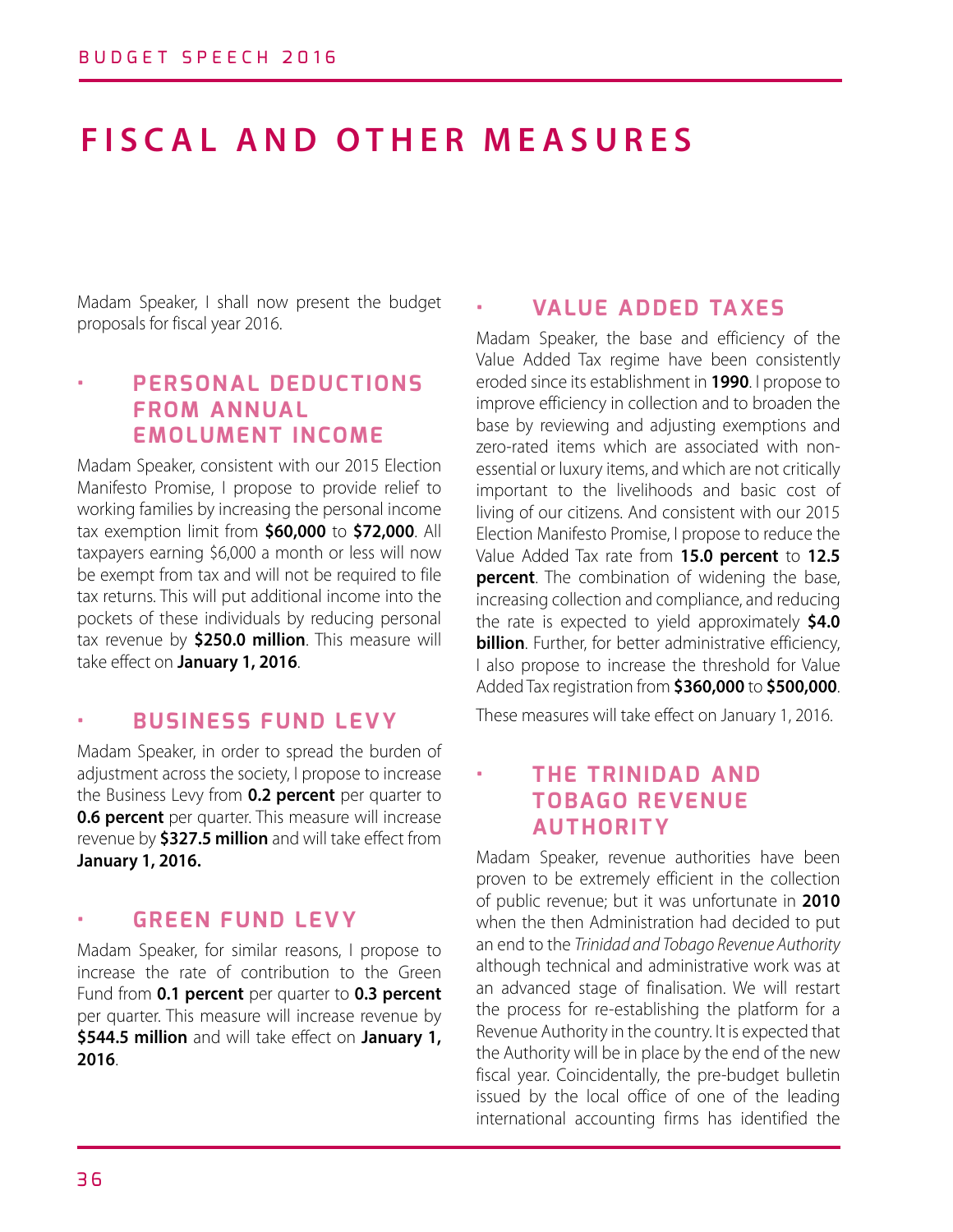improvement in tax administration as having the potential to yield additional revenue in excess of **\$5.0 billion**.

### **• PROPERTY TAX**

Madam Speaker, we remain convinced that property tax is a modern and fair tax which is generally paid in all advanced, emerging and developing countries. The pre-budget bulletin issued by the local office of one of the leading international accounting firms points to two studies undertaken by the OECD in 2008 and 2010 which concluded that recurrent property tax had "*the least harmful effect on the economy…and was the least distortive tax of all taxes including consumption taxes, personal income tax and corporation tax.*"

We will take steps to amend certain legislative provisions, including the determination of rates, and implement the existing **Property Tax Act 2009**  with a view to having a fair and equitable property tax regime in place by **January 1, 2016**, using the old levels and old rates as a starting point. To ensure that no-one in need is adversely affected, there will be special provisions to ensure that the elderly and indigent with low fixed incomes are not disadvantaged, wherever they may reside.

### **• TRANSFER PRICING**

Madam Speaker, we intend to secure our revenue base. A significant leakage in our revenue stream is our inability to capture the full potential of the tax liability of foreign branches of multinational corporations operating in Trinidad and Tobago.

A majority of the volume and value of global trade in goods and services is transacted through branches and subsidiaries of multinational corporations. Intragroup trade poses significant challenges to taxing authorities as the multinational corporations seek to minimise their global tax liabilities.

Transfer pricing rules with the application of the principle of *arms-length transactions* represent modern, fair and transparent practices utilised by taxing authorities. These rules will determine the tax liabilities of branches and subsidiaries of multinational corporations thereby constraining multinational corporations to utilise tax mitigating structures, including moving transactions to lower tax jurisdictions with lower tax rates.

Almost one hundred advanced, emerging and developing countries have adopted transfer pricing rules based on a model pioneered by the Organisation of Economic Cooperation and Development (OECD). We are advancing work on the introduction of transfer pricing legislation which will represent another mechanism in our thrust to optimise our tax revenue.

### **• GAMING**

Madam Speaker, the Government does not receive its fair share of taxes from the gaming sector, despite the size of the industry, the number of people employed, and the amount of revenue generated.

I propose to fast-track the passage of the Gambling (Gaming and Betting) Control Bill 2015, with appropriate amendments arising from consultation with all stakeholders. These consultations will include the people involved in the industry, the law enforcement agencies, faith-based organisations and other non-governmental organisations who deal with gambling addictions and other negative issues associated with gambling. Following these consultations, we will put in place in 2016 a suitable regulatory system with appropriate controls to address chronic gamblers and other negative issues which affect families and the society at large.

## **• HOME AND BUSINESS SECURITY**

Madam Speaker, we believe that every citizen and every business should be encouraged to take an active part in enhancing their own security. Unfortunately, the existing incentives for CCTV and alarm systems have proven to be highly ineffective with many technical loopholes. I propose to revise immediately the existing technical specifications for these systems to make them practical and workable,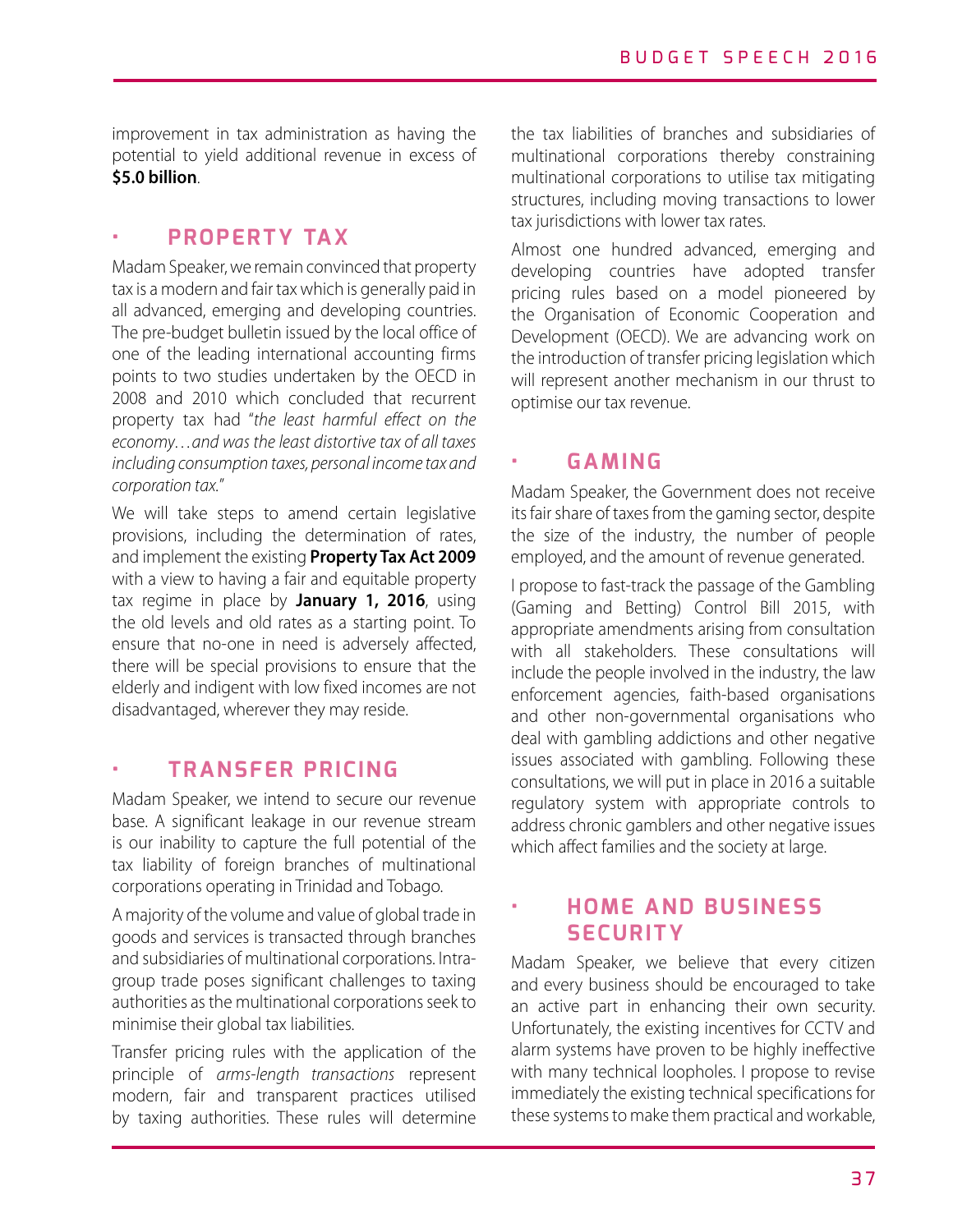so that we can implement an appropriate suite of incentives and concessions to encourage actively citizens to install suitable CCTV and alarm systems in their homes and businesses in **2016**.

### **• FUEL SUBSIDY**

Madam Speaker, the fuel subsidy represented a public policy agenda which passes through only partially the price of petroleum products to the national economy. This arrangement has raised a number of economic concerns. It has distorted relative prices, fostered over-consumption and in turn reduced oil exports. It has also spawned smuggling and black-market activities, and expanded a source of pollutants with climate change implications. Very importantly, the subsidies benefit the higher income groups and it is felt that the money spent on fuel subsidies will be better targeted towards specific measures aimed at helping the poor and the indigent.

The annual subsidy payments have been placing consistent and adverse pressures on the fiscal accounts of the country. In the four year period 2011-2015 the fuel subsidy amounted to a total charge on the public purse of **\$19.0 billion** of taxpayers' money.

In consultation with all affected stakeholders we are reforming the fuel subsidy regime. We will to embark on a national dialogue on this issue in the near future.

Madam Speaker, at the present time, even with very low oil prices, the price of super gasoline at the pump in Trinidad and Tobago is currently subsidised by almost **100 percent**. Further, the price of diesel is subsidised by over **200 percent**. In order to initiate the process for a national dialogue on fuel prices, therefore, and to reduce the multi-billion dollar fuel subsidy, I propose to increase the price of super gasoline by **15 percent** from **\$2.70 per litre** to **\$3.11 per litr**e and similarly, to increase the price of diesel by approximately **15 percent** from **\$1.50 per litre to \$1.72 per litre**. These new prices will take effect immediately and reduce the annual fuel subsidy by **\$340.0 million**. Even with these increased fuel prices, the fuel subsidy in **2016** is still expected to exceed **\$1.0 billion**.

### **• NIS AND OLD AGE PENSIONS**

Madam Speaker, our present public sector pension system is outdated. Before demitting office in 2010, the previous PNM Administration had made considerable progress, with the assistance of international consultants, in developing a new system of pensions for public servants which took into account the effects of inflation. However, this project was abandoned by the previous Administration.

We will revisit this matter as a priority and with the assistance of all stakeholders including the Trade Union Movement and the financial community, we will develop a fair, equitable, modern and sustainable pension system for the public sector. Retirees will no longer have to live on meagre pensions.

Madam Speaker, in the interim I propose to strengthen and extend the viability of the national insurance system to **2036**. If this is not done immediately, the National Insurance System will be unable to pay future pensions as was determined by the 9th Actuarial Review of the National Insurance Fund. This Review was completed some time ago, but was not laid in this Honourable House.

In keeping with our statutory obligation, we will lay in the shortest possible time this Review in this Honourable House, so that all concerned can appreciate and understand the current situation with respect to the sustainability of our National Insurance System. Consistent with the 9th Actuarial Review, I will introduce legislation to increase all earnings class limits by **13.5 percent** with the maximum insurable earnings class limit increasing from **\$12,000** to **\$13,600**. The contribution rates will also be increased from **12.0 percent** to **13.2 percent**. These adjustments will take effect on **July 4, 2016.**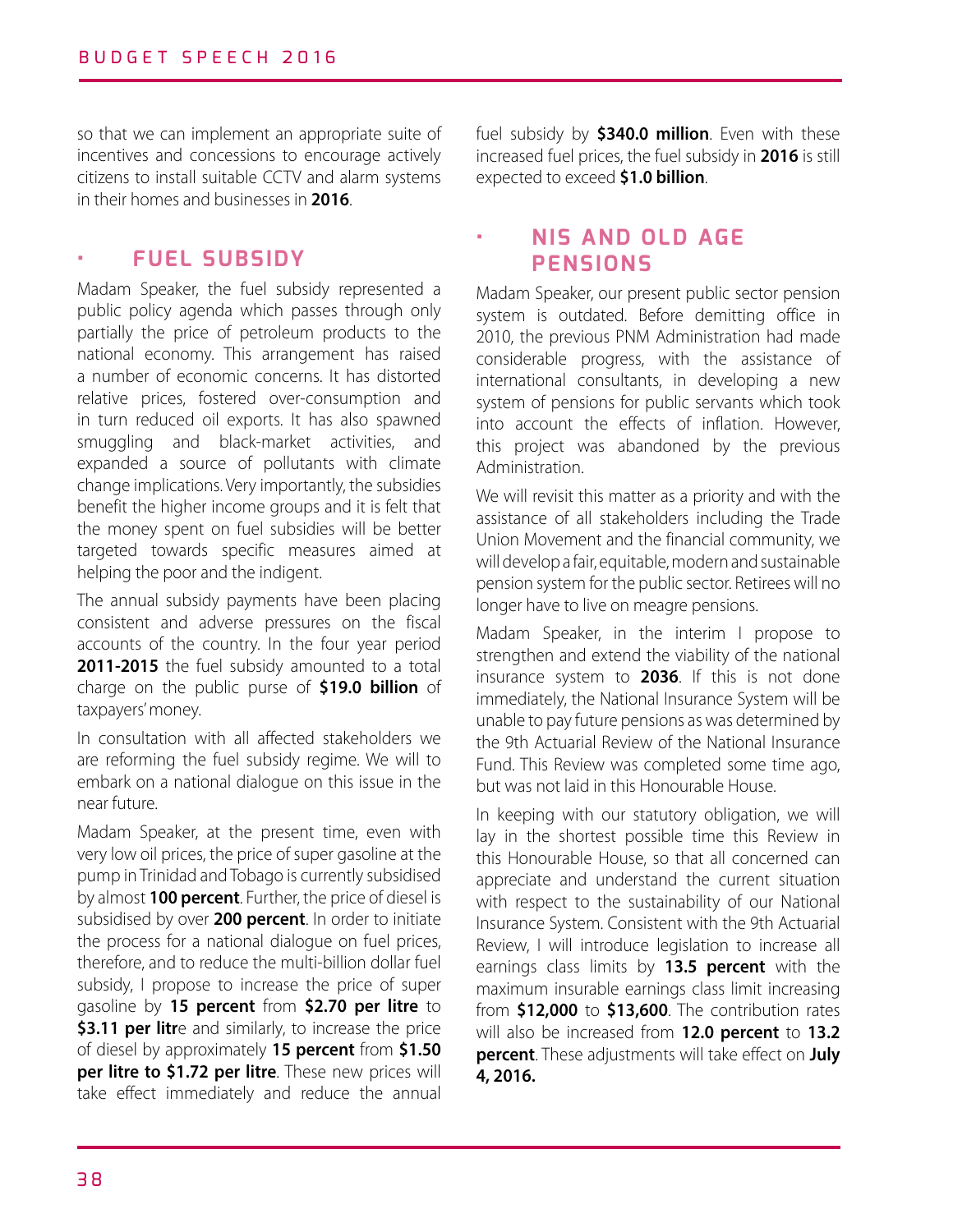In addition, consistent with our 2015 Election Manifesto promise, I propose to increase the cap on joint incomes received by retirees in respect of National Insurance and Old Age pensions. The new cap will now be **\$5,000**, or an additional **\$500.00** per month, which will cost **\$160.0 million** and will put more money in the pockets of **88,000** senior citizens. This measure will take effect on **December 1, 2015.**

#### **• RETIREES' PROGRAMME**

Madam Speaker, consistent with our 2015 Election Manifesto promise, we will initiate the process for the creation of a Retirees' Benefits Programme that will in the first instance provide free drivers' permits and passports for retirees over the age of **60**. This measure will take effect on **January 1, 2016.** 

Additionally, later in **2016**, we will introduce a system of discounts on utility bills for other categories of retirees, among other things.

## **• PUBLIC SERVICES**

Madam Speaker, we are improving and facilitating the delivery of public services, commencing with the reintroduction of a 10-year validity period for passports, for adults over the age of 18, as well as removing the requirement for our citizens to complete immigration forms at all official ports of entry. This measure will take effect on **January 1, 2016.**

### **• ON THE JOB TRAINING PROGRAMME**

Madam Speaker, we are ensuring that our young people entering the job market are appropriately compensated. To assist our youth, I propose to increase by **20 percent** the stipends now paid under the On the Job Training (OJT) Programme. This measure will cost an additional **\$62.0 million** and will take effect on **December 1, 2015.**

### **• GRADUATE RECRUITMENT PROGRAMME**

Madam Speaker, in view of the fact that we have so many unemployed and/or underemployed university graduates in or country today, we are introducing a Graduate Recruitment Programme in 2016 in all twenty three Ministries and Tobago. In the first instance, I propose to provide **\$55.0 million** for the employment of at least twenty such university graduates in each Ministry and a suitable amount in Tobago, or a total of 500 graduates. The programme will be designed to utilize the core competencies of these graduates in their various areas of study.

### **• INFRASTRUCTURE: INCENTIVES**

Madam Speaker, the present tax incentive framework for the construction of facilities necessary for national development such as affordable housing, recreational, sporting and community facilities and multi-storey car parks has proven to be largely ineffective. We need to motivate the private sector to invest in the construction of public facilities, in particular car parks in urban areas, in order to generate employment and economic activity and to provide much needed public amenities. After consultation with all of the major stakeholders and in particular the construction industry, I propose to introduce a comprehensive and workable tax incentive framework for such facilities at the time of the mid-year review of the **fiscal year 2016** Budget.

### **• AGRICULTURE: INCENTIVES**

Madam Speaker, consistent with our 2015 Election Manifesto promise, in pursuit of our objective for achieving food security, we will exempt from **all** duties and taxes, inputs into the agricultural sector, including approved chemicals, pest control, approved vehicles, approved fishing vessels and equipment. These measures will take effect from **January 1, 2016.**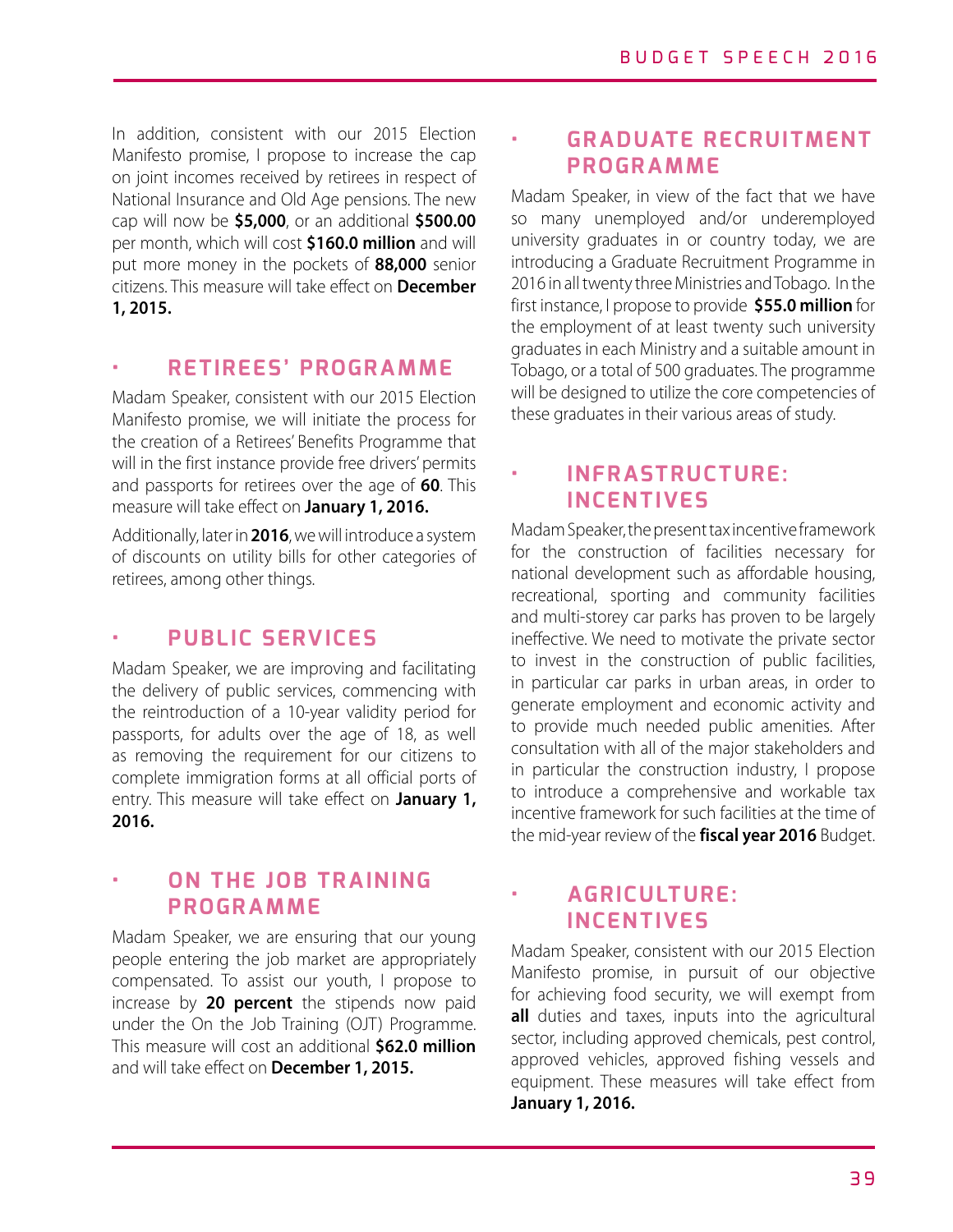#### **• JUDICIAL SERVICES**

Madam Speaker, in consultation with the Judiciary, we intend to assist the Judicial system, initially by providing for the introduction in **2016** of a video conferencing system at the Remand Yard as well as by implementing a pilot project in **2016** under which lay magistrates will address minor offences, such as minor traffic offences, thus reducing the burden on the magistrates' court.

Most importantly, consistent with our 2015 Election Manifesto promise, to improve the efficiency of the administration of justice, we intend to give the Judiciary the financial autonomy that it has asked for, for so many years, coupled with the ability to manage its own resources, projects and programmes, including the responsibility for procurement and construction of judicial facilities.

To achieve this, we intend to engage in detailed consultation with the Judiciary early in **2016**, to achieve consensus on practical and workable mechanisms to facilitate this paradigm shift by the end of 2016.

## **• PUB LI C -PRIVATE PARTNERSHIPS**

Madam Speaker, public-private partnerships will facilitate the roll out of infrastructure. I have made a provision of **\$20.0 million** to support the growth and development of the technical and operational aspects of PPP arrangements.

#### **• TRADE UNIONS**

Madam Speaker, Government will allocate **\$15.0 million** in 2016 to assist the Labour Movement in building capacity and for providing technical and training support. This assistance will be divided between the Joint Trade Union Movement and the National Trade Union Centre.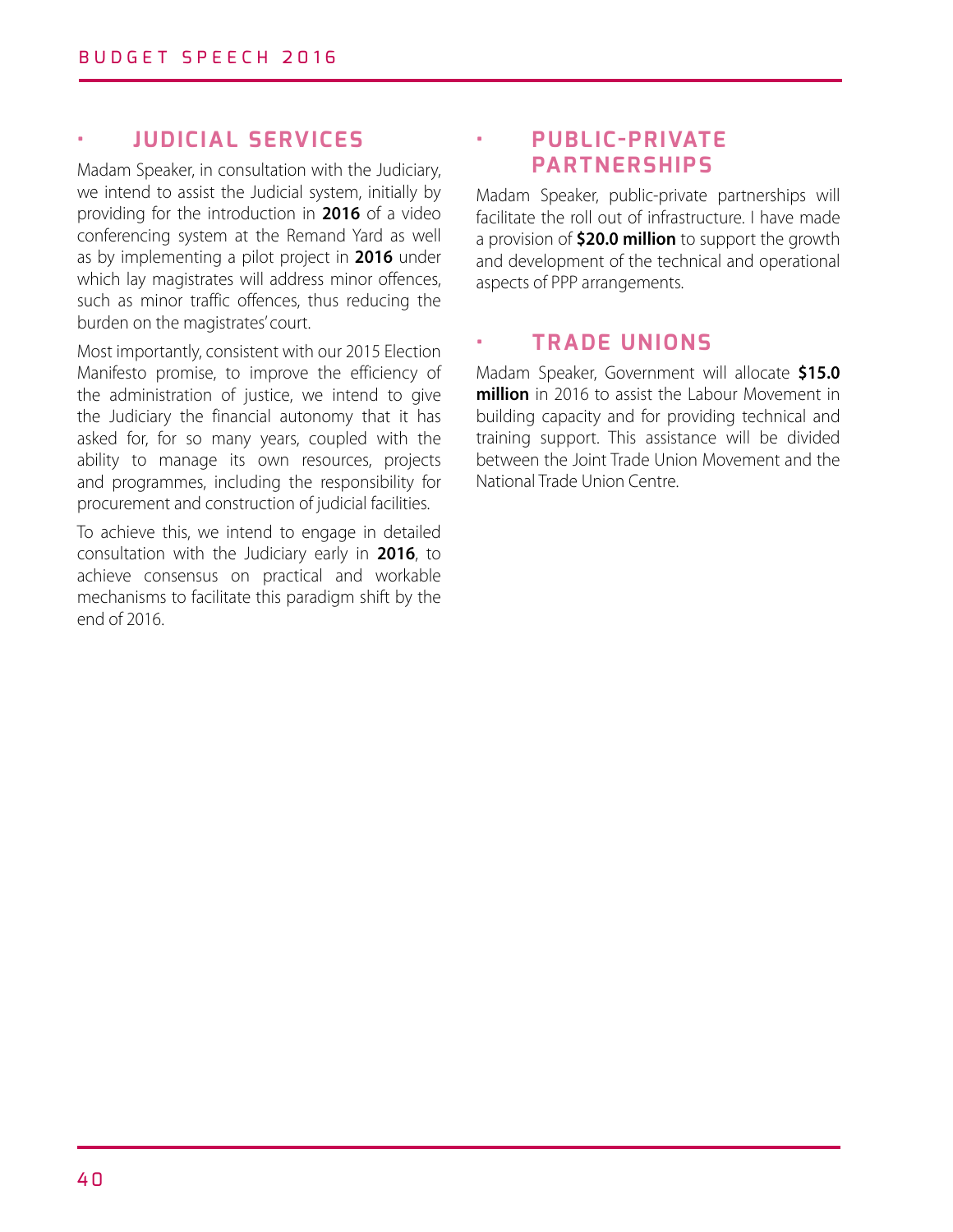# **C O N C L U S I O N**

Madam Speaker, this **2016** Budget represents a radical change in the way our national budgets are presented. In previous years, the fiscal measures, the process of formulating the Budget and its underlying assumptions, such as the basis for the estimated price of oil, were shrouded in secrecy.

The language of the Budget Statements was couched in a way that made it difficult for the ordinary man to understand. The estimates of revenue and expenditure were presented without proper explanation. The true state of the economy, the extent of borrowings, the real deficit between current revenue and expenditure, our actual cash balances, the extent of the overdraft at the Central Bank, and the fact that we were spending as a country far more than we earned, were kept hidden from the population.

In this Budget, we have put an end to that ill-advised approach. We have laid bare the true state of the country's finances and we have taken the population

into our confidence. We firmly believe that in order to pull ourselves out of the difficulties which the previous Administration has put this country in through corruption and rampant squandermania, we require the collective efforts of **all** citizens.

In particular, I call on the **private sector** and the **labour movement** to work with the Government to find innovative solutions to our current financial situation and we will welcome all and any suggestions and recommendations to revive our economy and put us on a sustainable growth path.

As a Government, in the spirit of restoring confidence and rebuilding trust, we pledge to continue to consult with the population at large, civil society and sectoral interest groups, on all matters of national interest, as we move forward.

As we said in our recent election campaign, *Let's Do This Together.*

Madam Speaker, I thank you and I beg to move.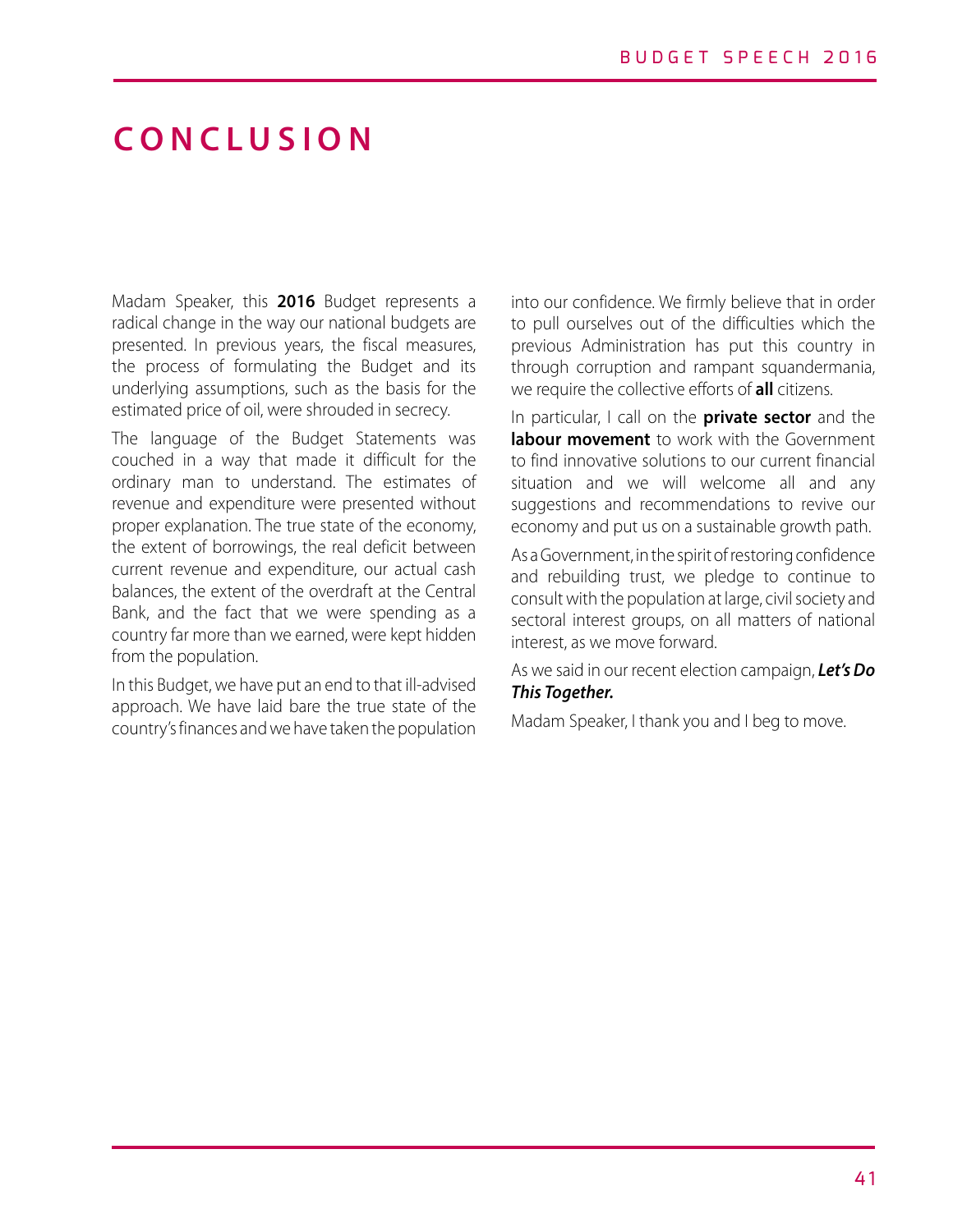Design & Layout: Paria Publishing Co. Ltd. Cover Artwork: Lisa Ann Williams Printing: Caribbean Print Technologies Ltd.